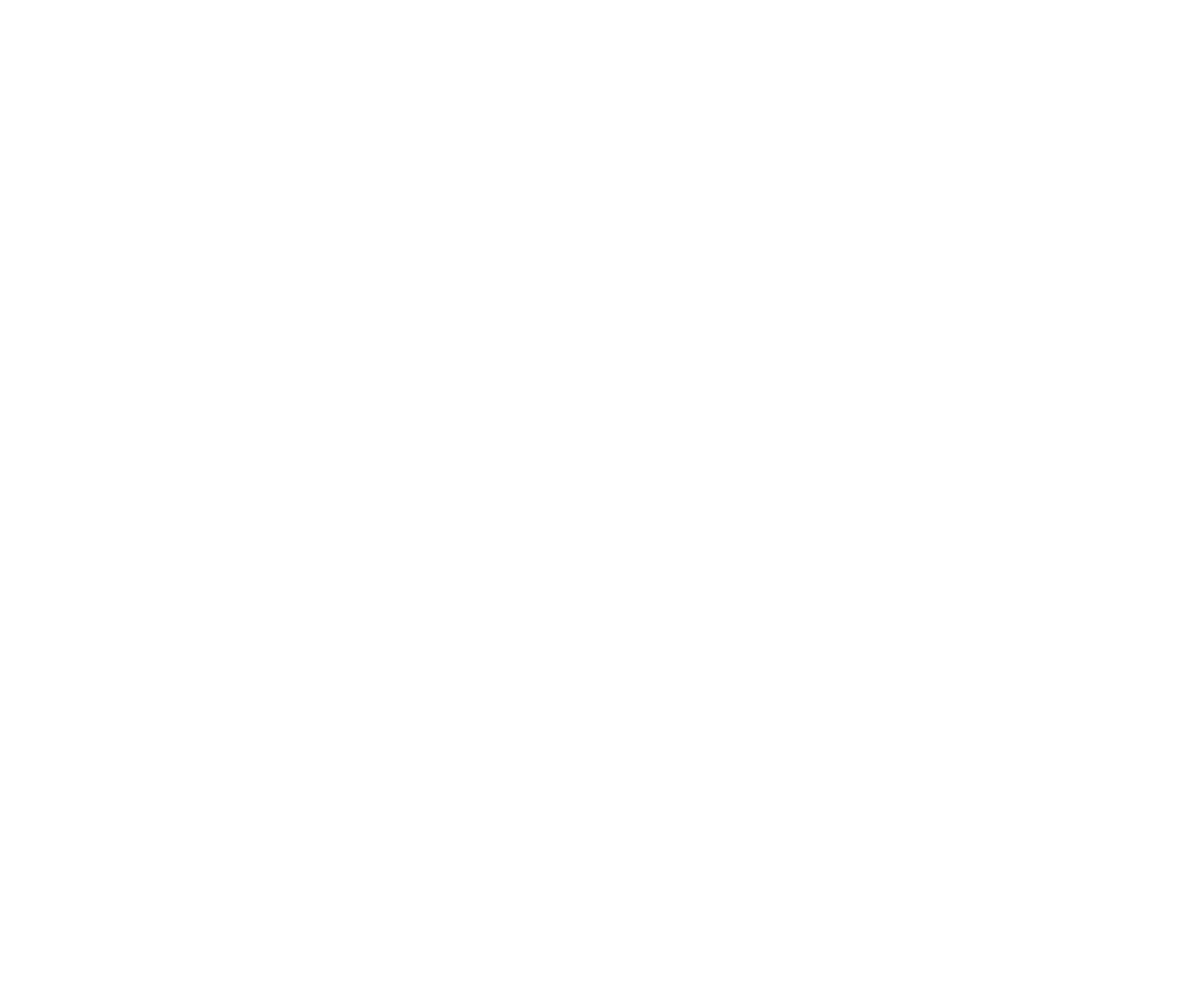

**REGIONAL OFFICE FOR Europe** 

## **Governance** for health equity

taking forward the equity values and goals of Health 2020 in the WHO European Region

Chris Brown Dominic Harrison Harry Burns Erio Ziglio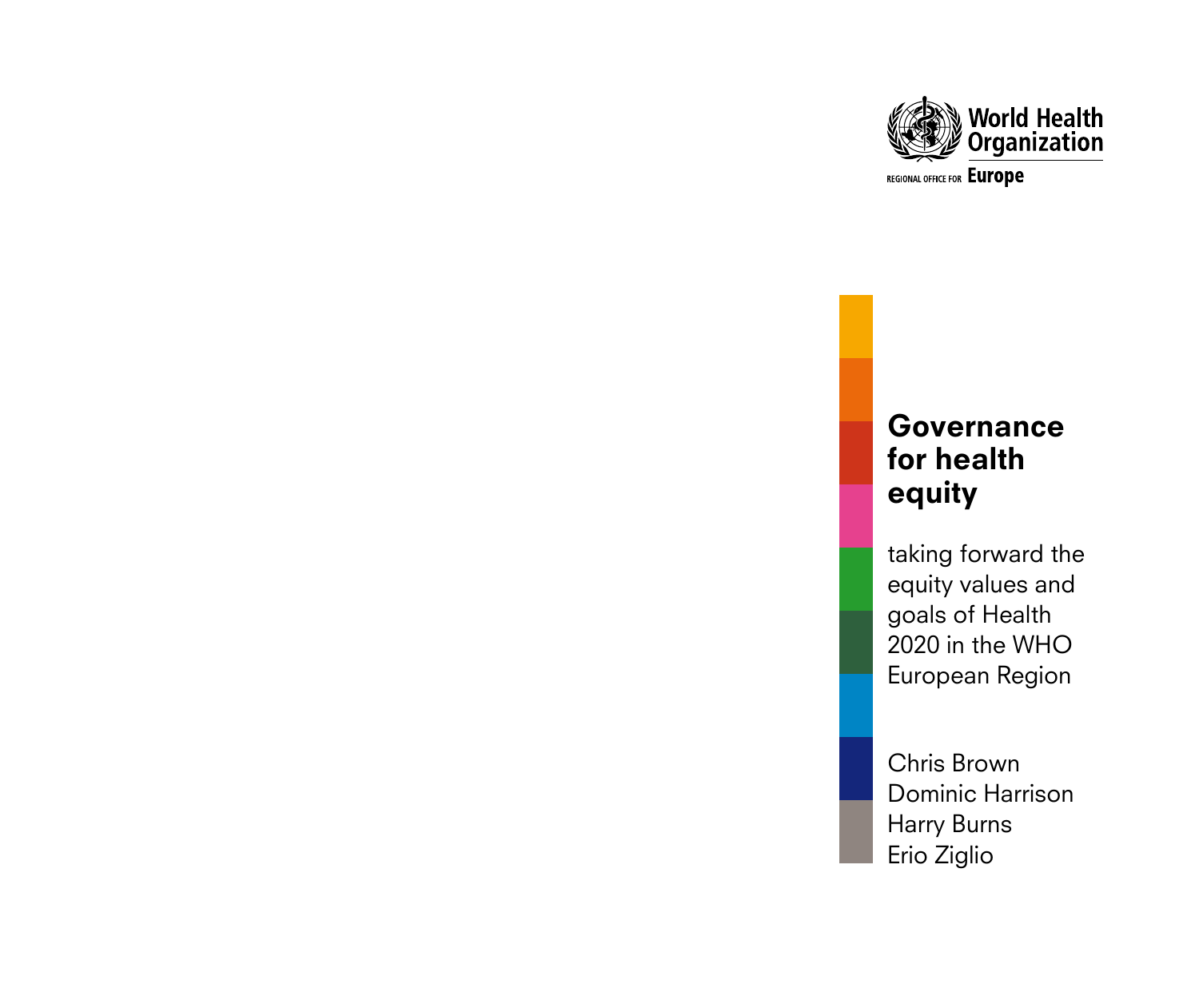#### **ABSTRACT**

This report is one of 13 task group reports which underpin the work of the European review of the social determinants of health and the health divide. The study was commissioned by the WHO Regional Office for Europe to inform the development of Health 2020. With its distilled lessons, this publication is of vital importance for the WHO European Region's 53 Member States and their efforts to implement the equity goals of Health 2020. It provides a situation analysis of why policies and interventions to address social determinants of health and health inequities succeed or fail. It also discusses important features of governance and delivery systems that increase likely success in reducing inequities. A systems checklist for governing for health equity as a whole-of-government approach is put forward. This is intended for further discussion and as a framework to support strengthening how countries govern for health equity in practice, through action on social determinants.

#### **Keywords**

Health Management and Planning, Health policy, Health services accessibility, Health status disparities, Public health, Socioeconomic factors

Address requests about publications of the WHO Regional Office for Europe to:

Publications WHO Regional Office for Europe UN City, Marmorvej 51 DK-2100 Copenhagen Ø, Denmark

Alternatively, complete an online request form for documentation, health information, or for permission to quote or translate, on the Regional Office web site (<http://www.euro.who.int/>pubrequest).

#### **ISBN 9789289000550**

#### **© World Health Organization 2013, updated reprint 2014**

All rights reserved. The Regional Office for Europe of the World Health Organization welcomes requests for permission to reproduce or translate its publications, in part or in full.

The designations employed and the presentation of the material in this publication do not imply the expression of any opinion whatsoever on the part of the World Health Organization concerning the legal status of any country, territory, city or area or of its authorities, or concerning the delimitation of its frontiers or boundaries. Dotted lines on maps represent approximate border lines for which there may not yet be full agreement.

The mention of specific companies or of certain manufacturers' products does not imply that they are endorsed or recommended by the World Health Organization in preference to others of a similar nature that are not mentioned. Errors and omissions excepted, the names of proprietary products are distinguished by initial capital letters.

All reasonable precautions have been taken by the World Health Organization to verify the information contained in this publication. However, the published material is being distributed without warranty of any kind, either express or implied. The responsibility for the interpretation and use of the material lies with the reader. In no event shall the World Health Organization be liable for damages arising from its use. The views expressed by authors, editors, or expert groups do not necessarily represent the decisions or the stated policy of the World Health Organization.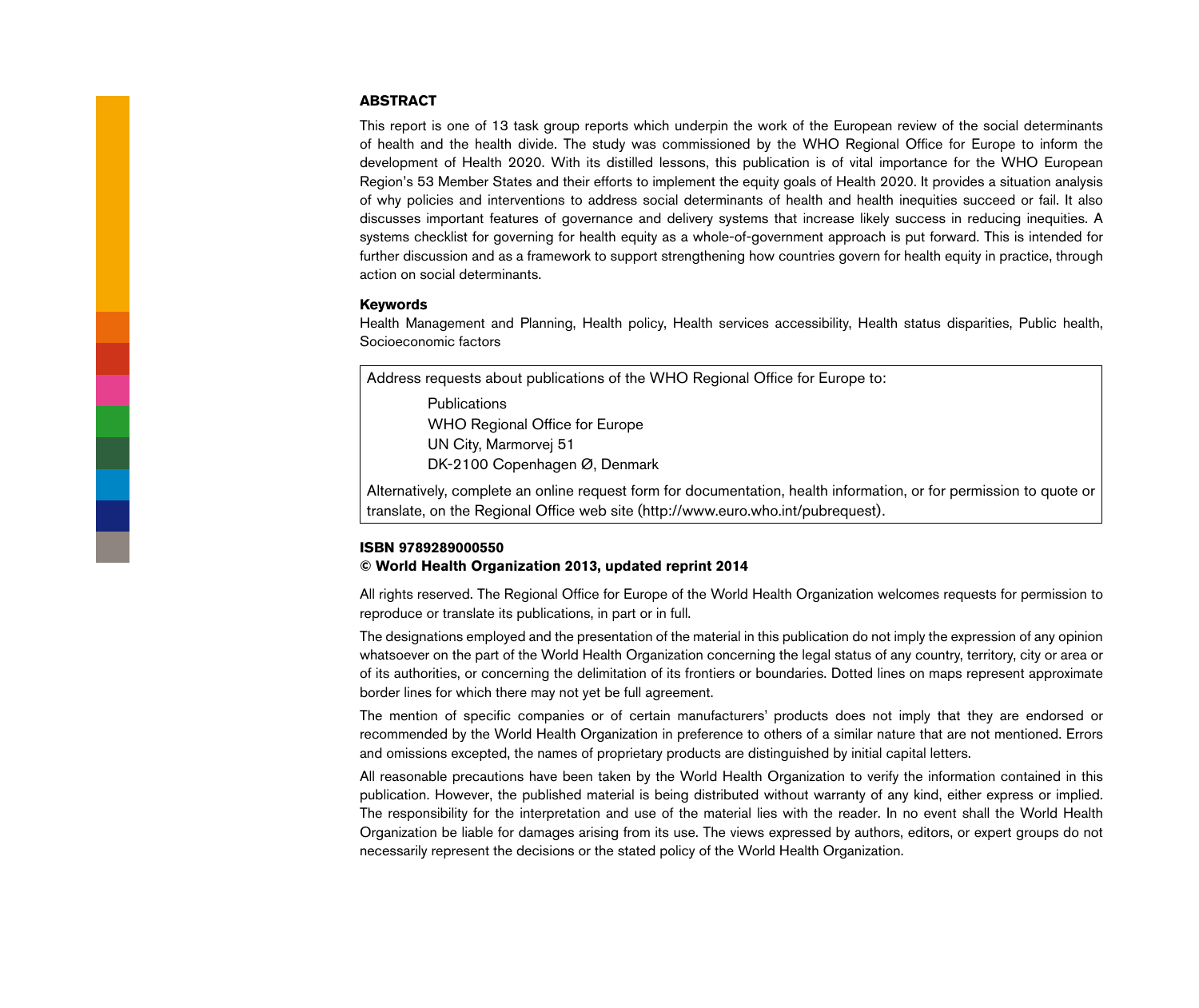| <b>Acknowledgements</b>                                                                                                                                                                                                                                                                                                                                                                                                            | vi                               |
|------------------------------------------------------------------------------------------------------------------------------------------------------------------------------------------------------------------------------------------------------------------------------------------------------------------------------------------------------------------------------------------------------------------------------------|----------------------------------|
| Foreword                                                                                                                                                                                                                                                                                                                                                                                                                           | vii                              |
| <b>Authors</b>                                                                                                                                                                                                                                                                                                                                                                                                                     | <b>X</b>                         |
| <b>Abbreviations</b>                                                                                                                                                                                                                                                                                                                                                                                                               | хi                               |
| <b>Executive summary</b>                                                                                                                                                                                                                                                                                                                                                                                                           | 1                                |
| 1. Health inequities in the WHO European Region                                                                                                                                                                                                                                                                                                                                                                                    | 3                                |
| 1.1. Health inequities in Europe                                                                                                                                                                                                                                                                                                                                                                                                   | 3                                |
| 2. Trends in governance thinking and practice                                                                                                                                                                                                                                                                                                                                                                                      | 8                                |
| 2.1. Reducing inequities in health through action on social determinants<br>- why governance is important                                                                                                                                                                                                                                                                                                                          | 8                                |
| 2.2. Reasons for acting on social determinants and reducing health inequities<br>2.2.1. Reducing preventable ill health is a matter of fairness and social justice<br>2.2.2. Health is a human right<br>2.2.3. Health is a public good<br>2.2.4. Loss of health and increasing health inequity lead to social conflict<br>and undermines community cohesion<br>2.2.5. Population health is an economic asset and a productive good | 13<br>13<br>13<br>16<br>16<br>17 |
| 2.3. Summary of key issues in governance for health equity                                                                                                                                                                                                                                                                                                                                                                         | 18                               |
| 2.4. Summary of the main principles of effective governance for health equity                                                                                                                                                                                                                                                                                                                                                      | 20                               |
| 3. Progress and responses in Europe                                                                                                                                                                                                                                                                                                                                                                                                | 25                               |
| 3.1. Integrated policies capable of acting on social determinants                                                                                                                                                                                                                                                                                                                                                                  | 25                               |
| 3.2. Instruments that incentivize collaboration across stakeholders and<br>hold decision-makers to account                                                                                                                                                                                                                                                                                                                         | 26                               |
| 3.2.1. Horizontal and vertical integration of actions                                                                                                                                                                                                                                                                                                                                                                              | 28                               |



iii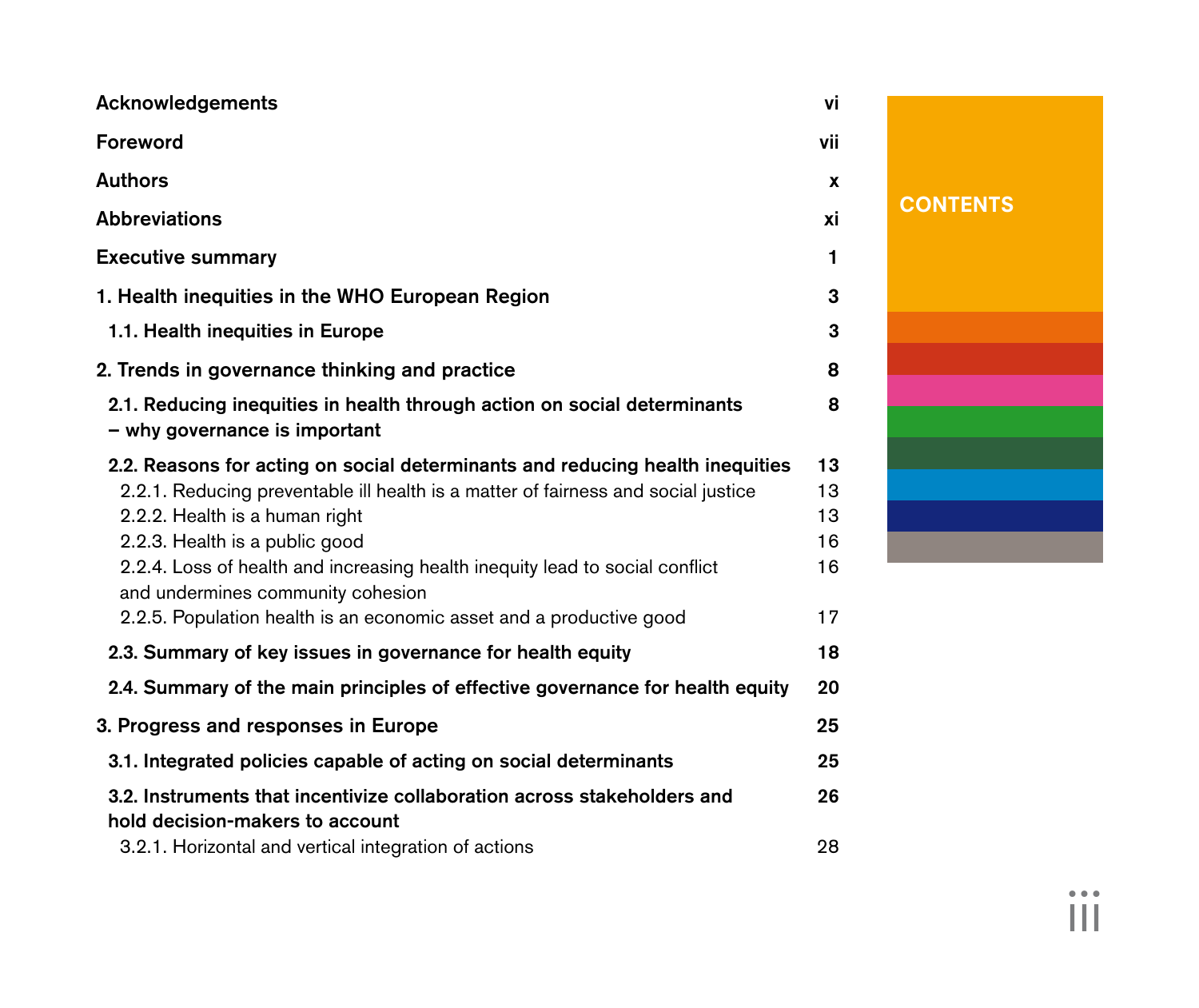| 3.3. Active participation and engagement of communities                                                                                                                                                                                                                                                                                              |                            |  |
|------------------------------------------------------------------------------------------------------------------------------------------------------------------------------------------------------------------------------------------------------------------------------------------------------------------------------------------------------|----------------------------|--|
| 4. Why governance and delivery fail                                                                                                                                                                                                                                                                                                                  | 31                         |  |
| 4.1. Conceptual failure                                                                                                                                                                                                                                                                                                                              | 31                         |  |
| 4.2. Delivery chain failure<br>4.2.1. Reliance on small-scale project and pilots<br>4.2.2. Lack of appropriate incentives and mechanisms for acting across<br>sectors and determinants<br>4.2.3. Lack of investment in ongoing assessment of trends in inequities<br>and social determinants<br>4.2.4. Gaps in quality and type of data/intelligence | 36<br>36<br>37<br>39<br>39 |  |
| 4.3. Governmental control strategy failure                                                                                                                                                                                                                                                                                                           | 41                         |  |
| 4.4. Public health system failure                                                                                                                                                                                                                                                                                                                    | 43                         |  |
| 5. Systems checklist for governing for health equity through action<br>on social determinants of health                                                                                                                                                                                                                                              | 46                         |  |
| 5.1. Characteristics of delivery systems important to reducing inequities<br>through action on social determinants of health                                                                                                                                                                                                                         | 50                         |  |
| 6. Recommendations                                                                                                                                                                                                                                                                                                                                   | 52                         |  |
| 6.1. Promote and ensure shared responsibility for equity results across<br>government                                                                                                                                                                                                                                                                | 52                         |  |
| 6.1.1. Strengthening the mix and coherence of instruments which enable<br>and reward joint action on social inequities (i) across sectoral portfolios<br>and (ii) between local, regional and national governments                                                                                                                                   | 52                         |  |
| 6.2. Accountability instruments and capacities for equity                                                                                                                                                                                                                                                                                            | 53                         |  |
| 6.3. Equity and health equity as indicators of a fair and sustainable society                                                                                                                                                                                                                                                                        | 55                         |  |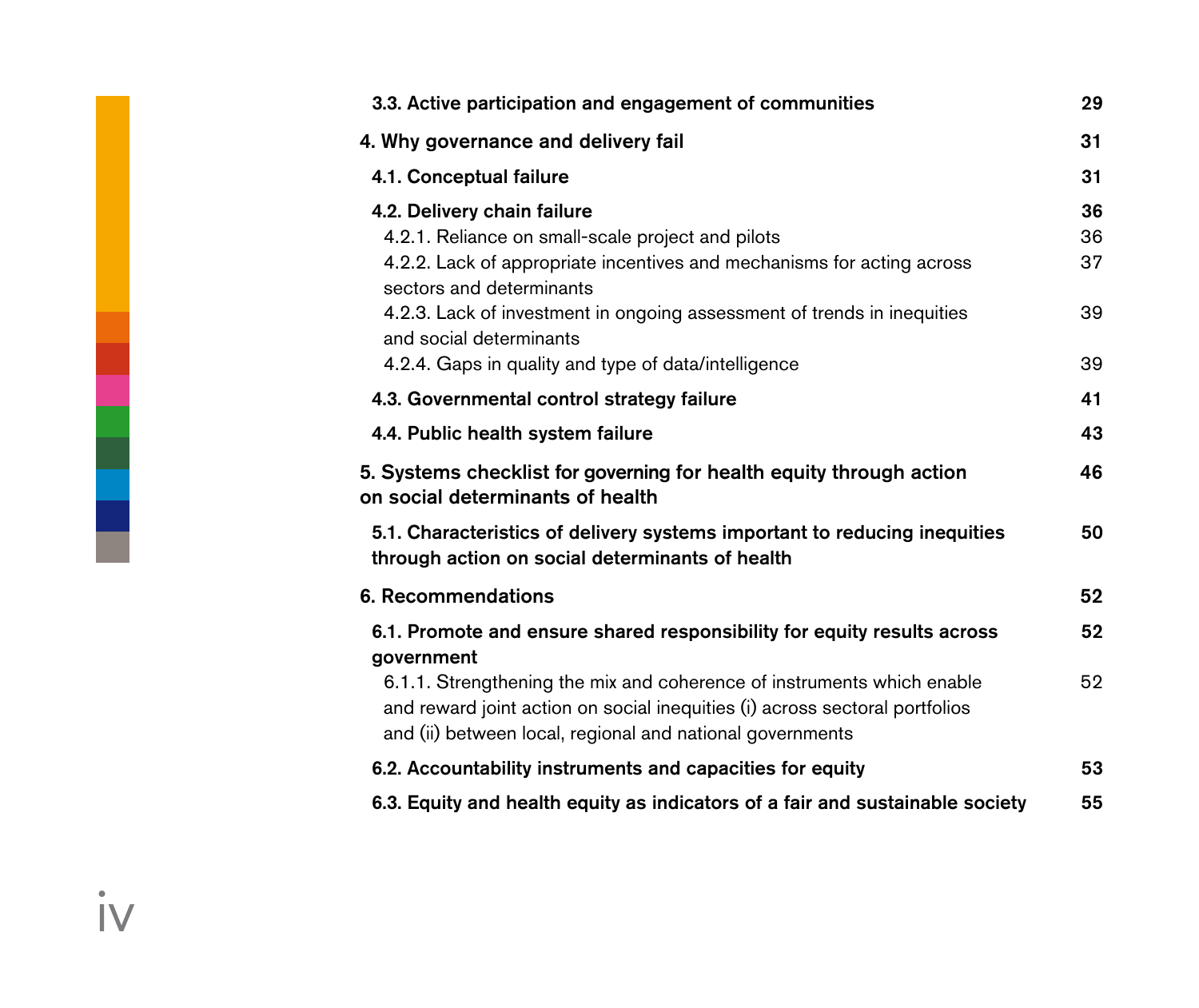| 6.4. Involving local people and communities improves the design<br>and impact of policies and investments aimed at improving health<br>and reducing social inequities |    |
|-----------------------------------------------------------------------------------------------------------------------------------------------------------------------|----|
| 6.5. Europe-wide information exchange                                                                                                                                 | 57 |
| 7. References                                                                                                                                                         | 58 |
| 8. Bibliography                                                                                                                                                       | 62 |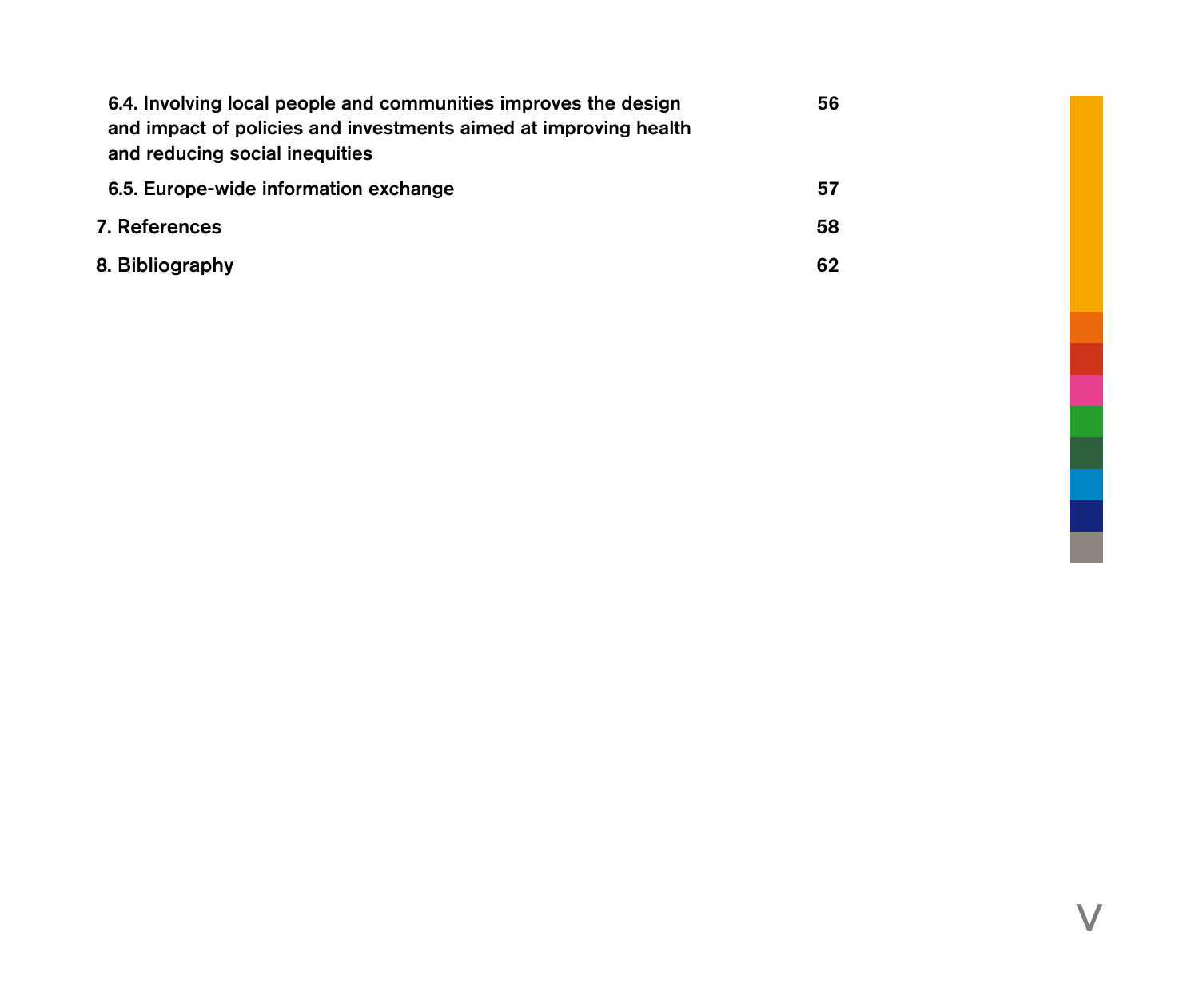The authors would like to acknowledge the valuable inputs drawn from the work of co-authors of the WHO Regional Office for Europe *Resource guide on governance for social determinants of health and health inequities*: specifically, Jane Jenson (University of Montreal), Rene Loewenson (Training and Research Support Centre, Zimbabwe), Linda Marks (Durham University) and Helen Roberts (University College London Institute of Child Health).

Thanks are due for the valuable feedback received from external reviewers, including Professor Margaret Whitehead (WHO Collaborating Centre for Policy Research on Social Determinants of Health, University of Liverpool), Dr Johanna Hanefeld (London School of Hygiene and Tropical Medicine) and the governance team of the WHO Regional Office for Europe: specifically, Dr Hans Kluge and Dr Juan Eduardo Tello.

The authors would also like to acknowledge the contribution of WHO Regional Office for Europe heads of country offices in Kyrgyzstan, Mr Oskonbek Moldokulov; Poland, Dr Paulina Marianna Miskiewicz; Slovakia, Dr Darina Sedlakova; and Slovenia, Dr Marijan Ivanusa for their support in terms of case study validation and extend thanks to Tone Poulsson Torgersen (Norwegian Directorate of Health, Oslo) and David Pattison (Health Scotland, Edinburgh) for reviewing the illustrative examples relating to Norway and Scotland.

The WHO European Office for Investment for Health and Development wishes to thank the Department of Health England (United Kingdom) for the financial support provided for this publication.

A special acknowledgement is made to Gordon Sugden for his support and inspiration during the writing of the report.

### <span id="page-7-0"></span>Acknowledge-**MENTS**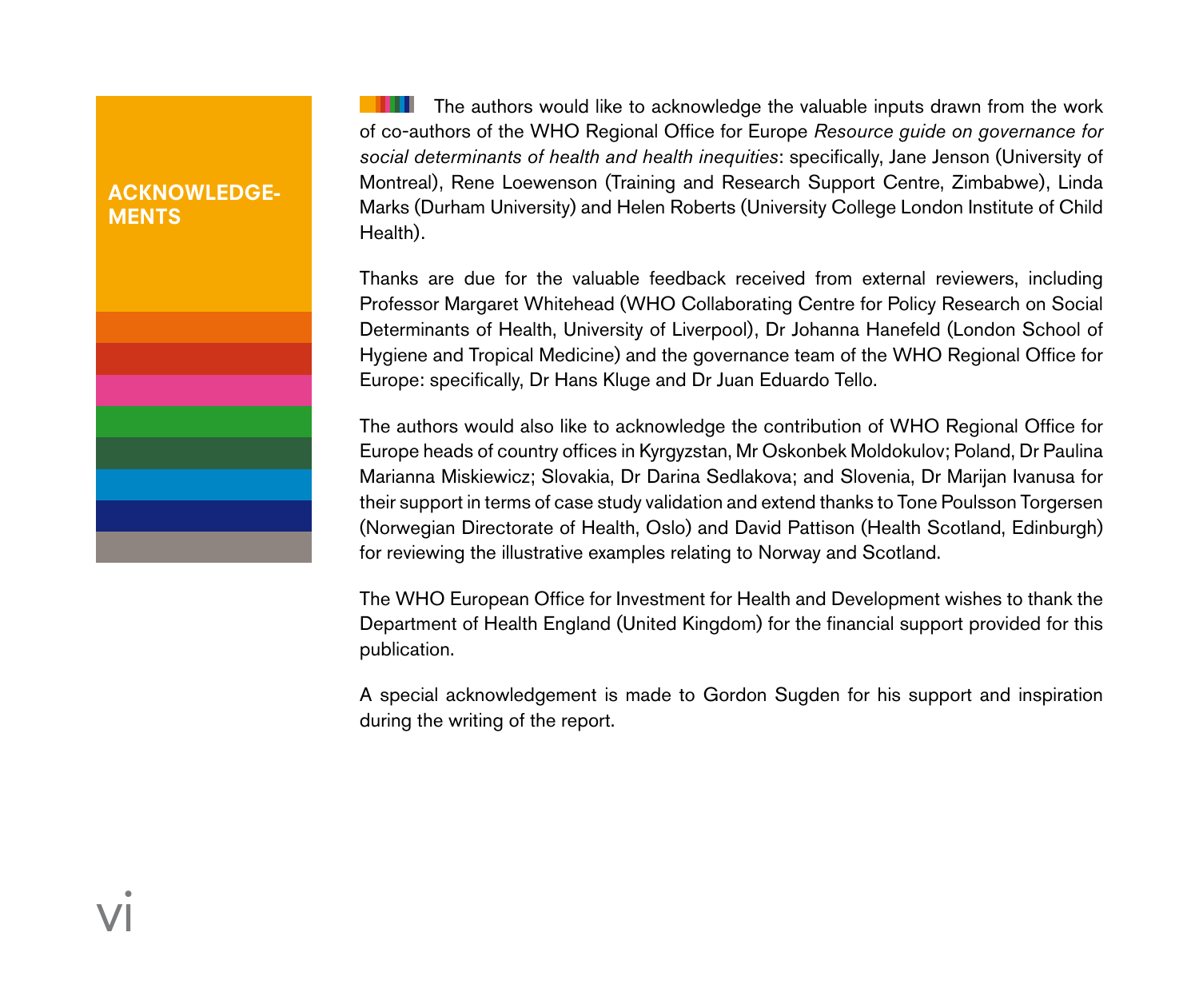<span id="page-8-0"></span>**Addressing the social determinants of health and tackling health inequities in the** WHO European Region is central to Health 2020 – the new European policy for health.

This publication is one of 13 task group reports which underpin the work of the *European review of the social determinants of health and the health divide*. The study was commissioned by the WHO Regional Office for Europe to inform the development of Health 2020. With its distilled lessons, this publication is of vital importance for the WHO European Region's 53 Member States and their efforts to implement the equity goals of Health 2020.

The findings of this report add to the recent increased understanding that health equity is a shared responsibility, requiring the engagement of all sectors of government and all segments of society. We have learnt from the *European review of the social determinants of health and the health divide* that a clear gradient exists in the health of the European population, in virtually every Member State. These inequalities can accumulate over the life course and are often perpetuated across generations, leading to persistent shortfalls in health and development potential in families, in communities and in our societies.

We have been reminded that these inequities and their social and economic costs pose a direct challenge to the attainment of values such as solidarity and social cohesion, which are core principles underpinning Health 2020.

Inside this publication, readers will find examples of practical experiences, promising practices and lessons learned on how to ensure that the promotion of health and the reduction of health inequities can be operationalized as a whole-of-government approach. Many useful cases and much evidence are presented to clearly demonstrate how coherent actions across social determinants can produce benefits for many policy sectors, not only for health, and how this further reinforces the value of health equity as a public good.

However, sustainable action to promote population health cannot be achieved only through individual action, or disjointed health topic programmes. The biggest challenge to achieving equitable gains in population health and securing health as a resource for

#### **FOREWORD**

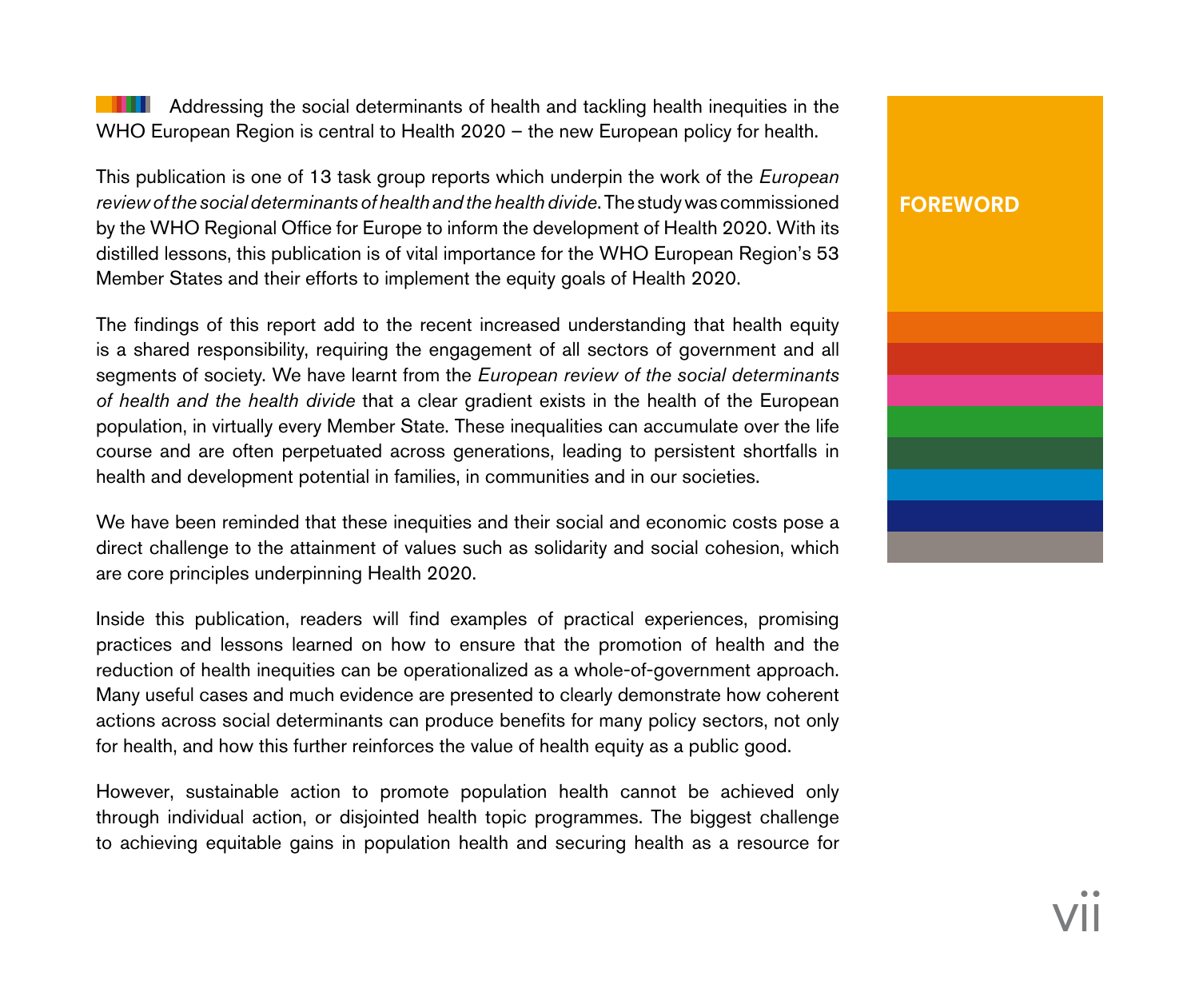overall development now rests with addressing the governance and/or system weaknesses described in this report: specifically, those which stem from observed common failures in the capacity of European policies to reduce inequities and in the governance systems which underpin policy implementation and accountability. Analysis of these issues reveals once again the kind of political commitment, professional expertise and engagement of civil society that must be fostered and sustained in order to improve performance and reduce inequities in health.

Making this happen requires an optimal mix of instruments to incentivize cooperation between many partners and sectors and to enable a coordinated approach to resourcing the research into  $-$  as well as the implementation and review of  $-$  the social determinants of health and equity goals.

Through Health 2020, this is being addressed by advocating strong governance for health as one of the pillars for the implementation of the new framework, and I am pleased to see that this report is also based on that notion. The report is valuable in identifying and advocating new know-how and instruments to strengthen our systems in governing better for health equity.

We already have good analytical epidemiological methods to **measure the problem** of health inequities caused by social factors. We already have good tools to describe the problem of health inequities and their social causation. We urgently need appropriate know-how to develop and implement solutions to this problem.

I refer specifically to the know-how needed to:

- $\blacksquare$  effectively and efficiently integrate health equity goals into broader country development objectives;
- reinforce such integration through structural mechanisms, such as financing and investment frameworks, accountability measures and legal and regulatory instruments;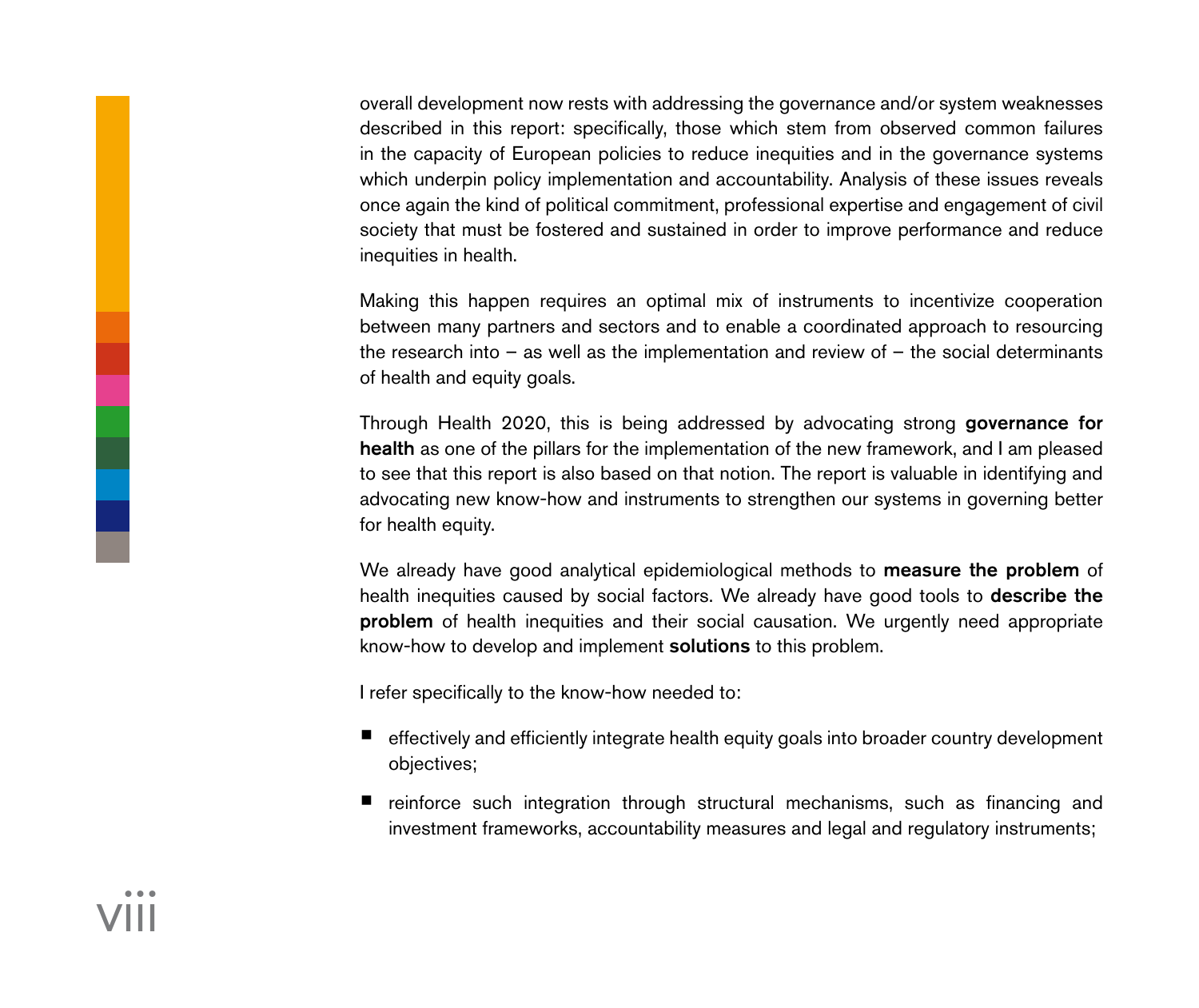$i$ mplement whole-of-government and whole-of-society approaches – nationally and locally – to ensure coherence and accountability across policies, programmes and delivery systems in how common equity objectives are set and taken forward.

I am impressed with the work that has gone into this report to start to fill this knowledge gap!

The ideas behind the principles of good governance for the social determinants of health are not entirely new, but, as pointed out in the report, few countries in Europe apply these principles to decision-making in a systematic way. In order to remedy this situation, new skills, partnerships and instruments will be needed, both in countries and throughout WHO, both in Europe and globally.

Beyond the principles and values that characterize Health 2020 lie a real opportunity and challenge: to put them into practice in today's complex societies. European societies invariably frame priorities in terms of economic and fiscal soundness, social cohesion and human development. We must strongly position our health agenda to show that such priorities can be achieved by ensuring the promotion and protection of population health and equity.

This report will be of great value in accompanying us on such a journey!

Zsuzsanna Jakab Regional Director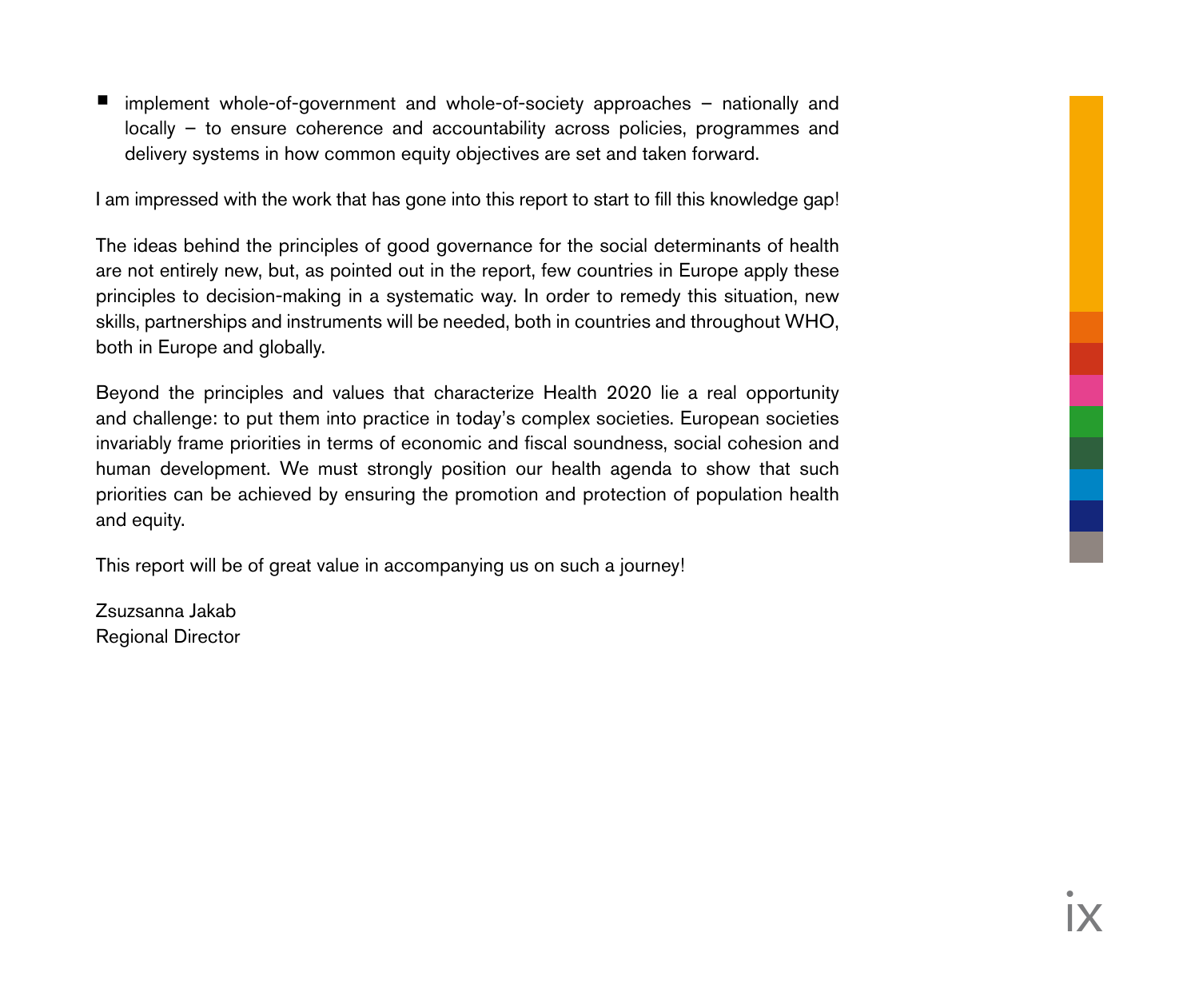<span id="page-11-0"></span>

| <b>AUTHORS</b> | Chris Brown, Programme Manager, WHO European Office for Investment for Health and<br>Development, WHO Regional Office for Europe     |
|----------------|--------------------------------------------------------------------------------------------------------------------------------------|
|                | Dominic Harrison, Joint Director of Public Health, NHS Blackburn with Darwen, United<br>Kingdom                                      |
|                | Erio Ziglio, Head of Office, WHO European Office for Investment for Health and Development,<br><b>WHO Regional Office for Europe</b> |
|                | Harry Burns, Chief Medical Officer for Scotland, The Scottish Government, Edinburgh,<br>Scotland, United Kingdom                     |
|                |                                                                                                                                      |
|                |                                                                                                                                      |
|                |                                                                                                                                      |

- 11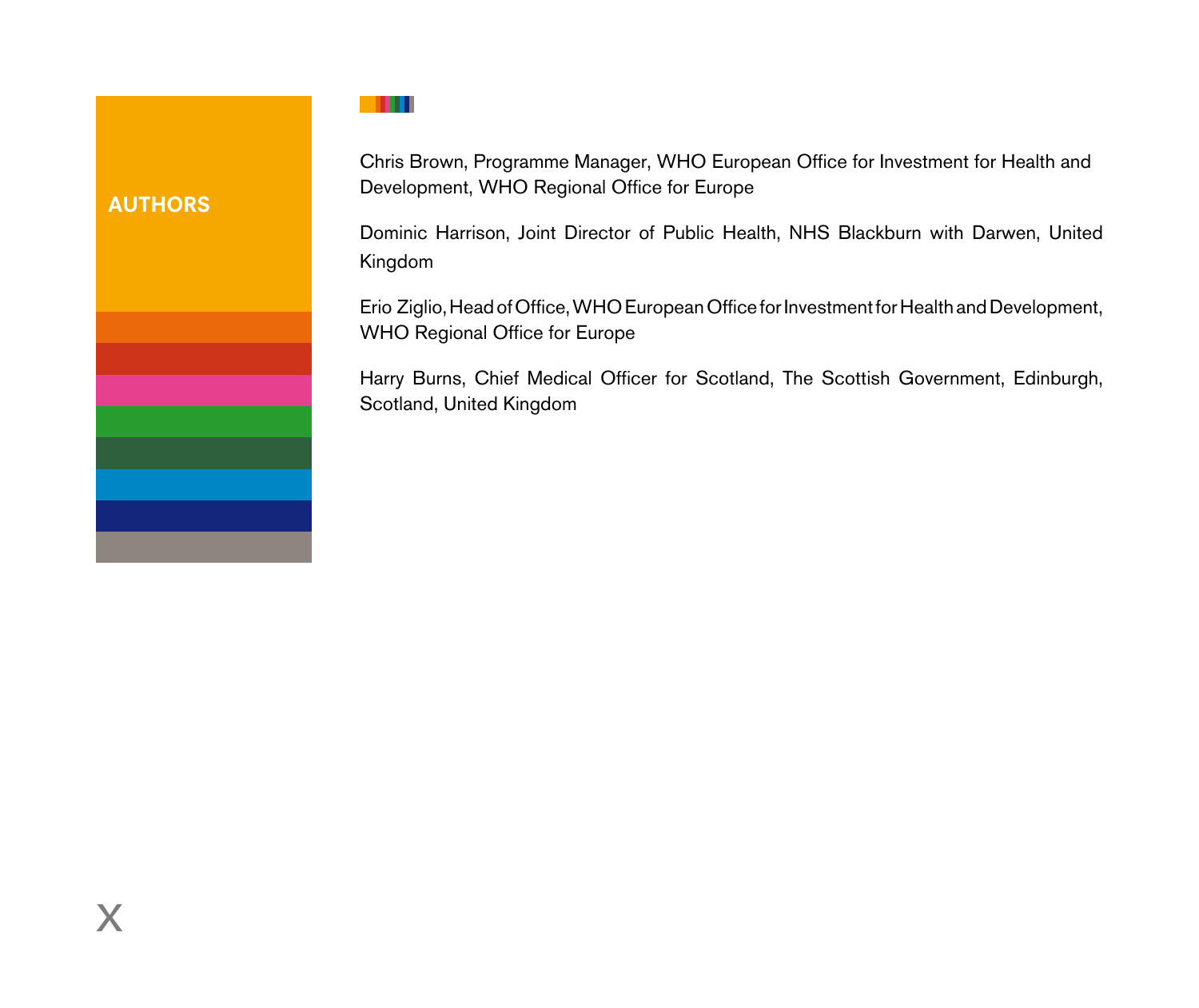<span id="page-12-0"></span>

| <b>CIS</b> | Commonwealth of Independent States |
|------------|------------------------------------|
|------------|------------------------------------|

- COSLA Convention of Scottish Local Authorities
- EU European Union
- GDP gross domestic product
- HTA health technology assessment
- ICESCR International Covenant on Economic, Social and Cultural Rights
- IMF International Monetary Fund
- NAO United Kingdom's National Audit Office
- NCD noncommunicable disease
- NGO nongovernmental organization
- OHCHR Office of the United Nations High Commissioner for Human Rights
- SWAP sector-wide approach
- UNDP United Nations Development Programme
- VIP Village Investment Project

#### **ABBREVIATIONS**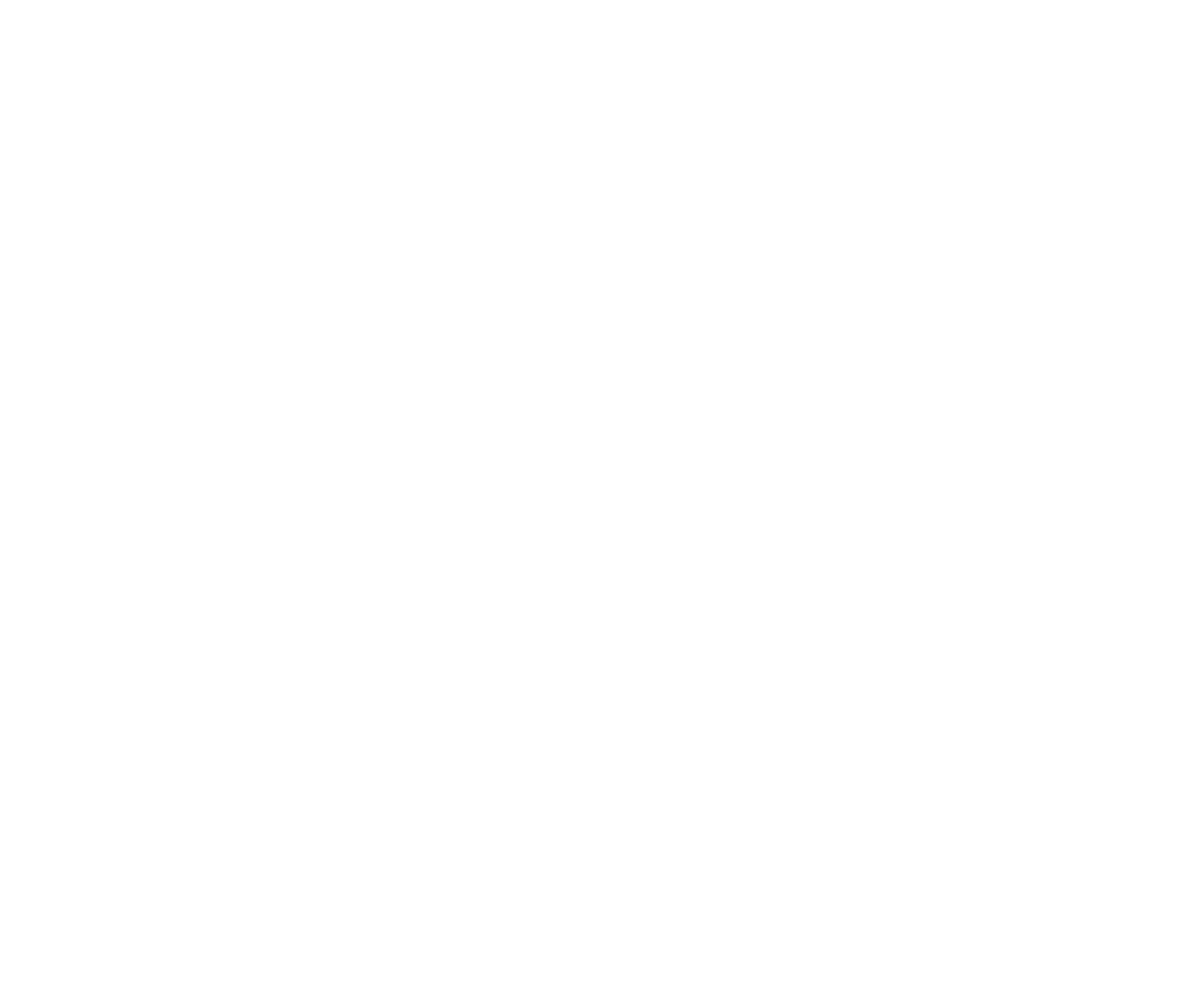<span id="page-14-0"></span>**THE The majority of countries across the WHO European Region declare improving** population health as being among their core goals in national and local policies and plans. Likewise, equity is expressed as a core value (in various ways) in constitutional frameworks and in individual country and European development frameworks and documents. Significant progress has been made to advance improvements in health within and between countries, with average life expectancy for men and women increasing and infant mortality falling. However, these improvements mask the real picture of health in Europe, which shows significant and persistent inequities in avoidable health risks and premature death within all countries, along with gaps between countries across the Region. This also applies between comparable countries.

These health inequities mirror inequities in the material conditions and social and political structures within societies: that is, in the social determinants of health. Consequently, addressing these inequities in health requires joint action by multiple stakeholders and policies that have an influence on the diverse and often complex decision-making processes within these structures.

To better understand and shed light on reasons why good intentions have not translated into improved health outcomes for all, it is necessary to look at policy responses and also at the ways those policy decisions are being made, implemented and reviewed: that is, to explore how well governing for equity in health through action on social determinants is being carried out. This is the central theme of the report. It primarily has a focus on governance systems and capacity within countries, while recognizing that health inequities and governance responses are increasingly influenced by agencies, processes and agendas beyond national borders, in Europe and globally.

Governance is typically used to describe the institutions, rules and norms through which policies are developed and implemented and through which accountability is enforced. However, for the purpose of this report it refers to more than a set of regulations or bureaucratic mechanisms. As the United Nations Educational, Scientific and Cultural Organization state in their 2009 publication *Overcoming inequality: why governance* 

#### **EXECUTIVE SUMMARY**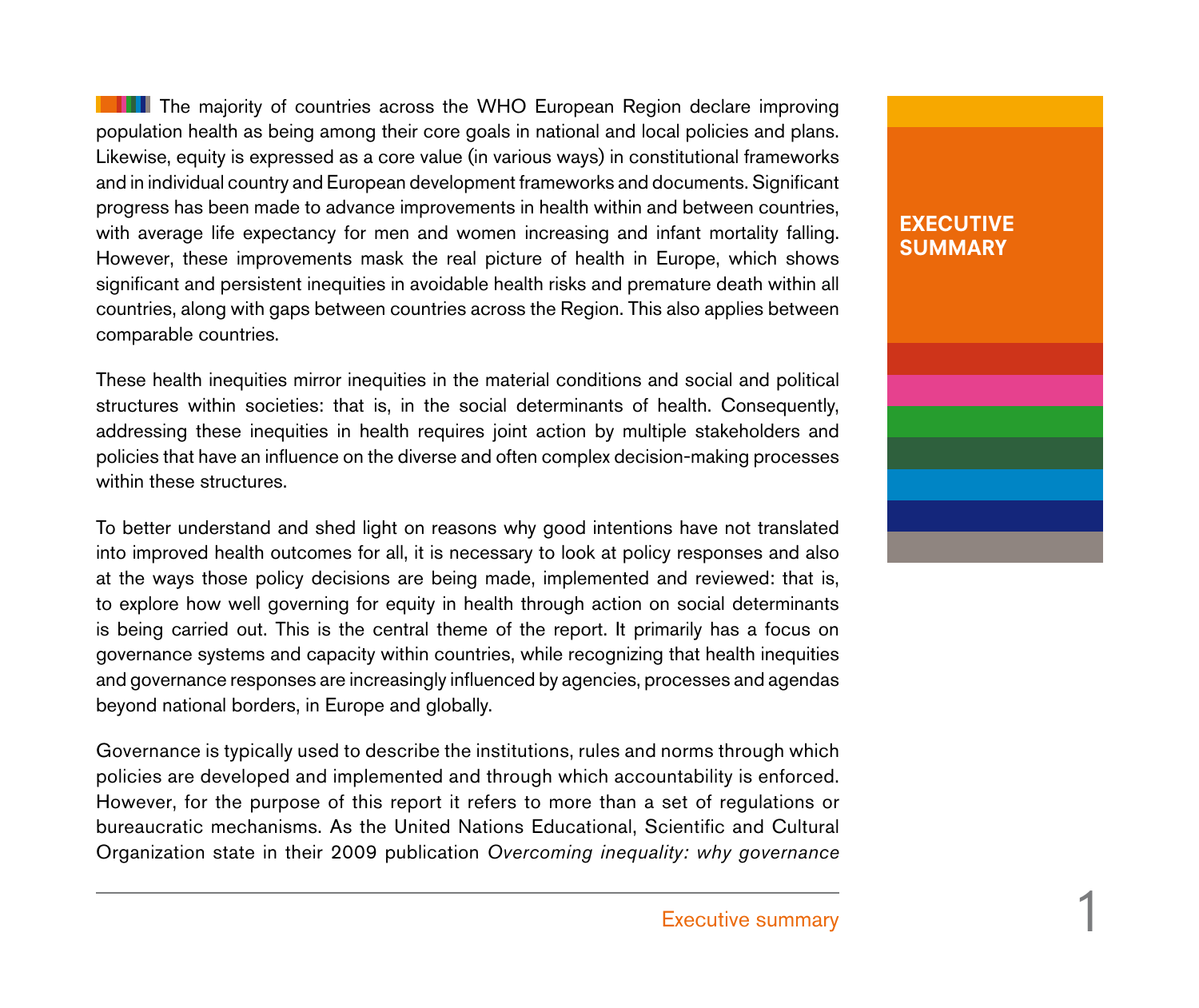*matters (1)*, governance is not just about abstract institutional processes or formal rules. It is also about power relationships in society. At its most basic level, governance systems define who decides on policies, how resources are distributed across society and how governments are held accountable.

Governance to reduce inequities in health through action on social determinants therefore has the overall aim of strengthening the coherence of actions across sectors and stakeholders in a manner which increases resource flows to (a) redress current patterns and magnitude of health inequities; and (b) improve the distribution of determinants in opportunity to be healthy, as well as in risk and consequences of disease and premature mortality, across the population. This implies governance arrangements that are capable of building and ensuring joint action and accountability of health and non-health sectors, public and private actors and of citizens, for a common interest in improving health on equal terms.

This report has been informed by the thinking set out in the report *Governance for health in the 21st century: a study conducted for the WHO Regional Office for Europe (2)*. It primarily draws on information gathered from key informant interviews and a rapid review of official meeting reports and published papers, exploring aspects of practice in governing for social determinants of health and the reduction of health inequities. As such, the report used an enquiry-based research methodology to gather and analyse information.

The report does not seek to prescribe an ideal or "best" governance structure which countries should adopt. Instead it draws out – from the research literature and from operational case study material – a set of general functions that need to be embedded in the governance arrangements of a country in order to deliver improved equity in health through action on social determinants. Recommendations made in the report are therefore generic. This is deliberate and in recognition that further debate and work in this area is needed to enable appropriate adaptation of recommendations to different policy-making levels across diverse cultures, traditions and development conditions within the countries in the WHO European Region.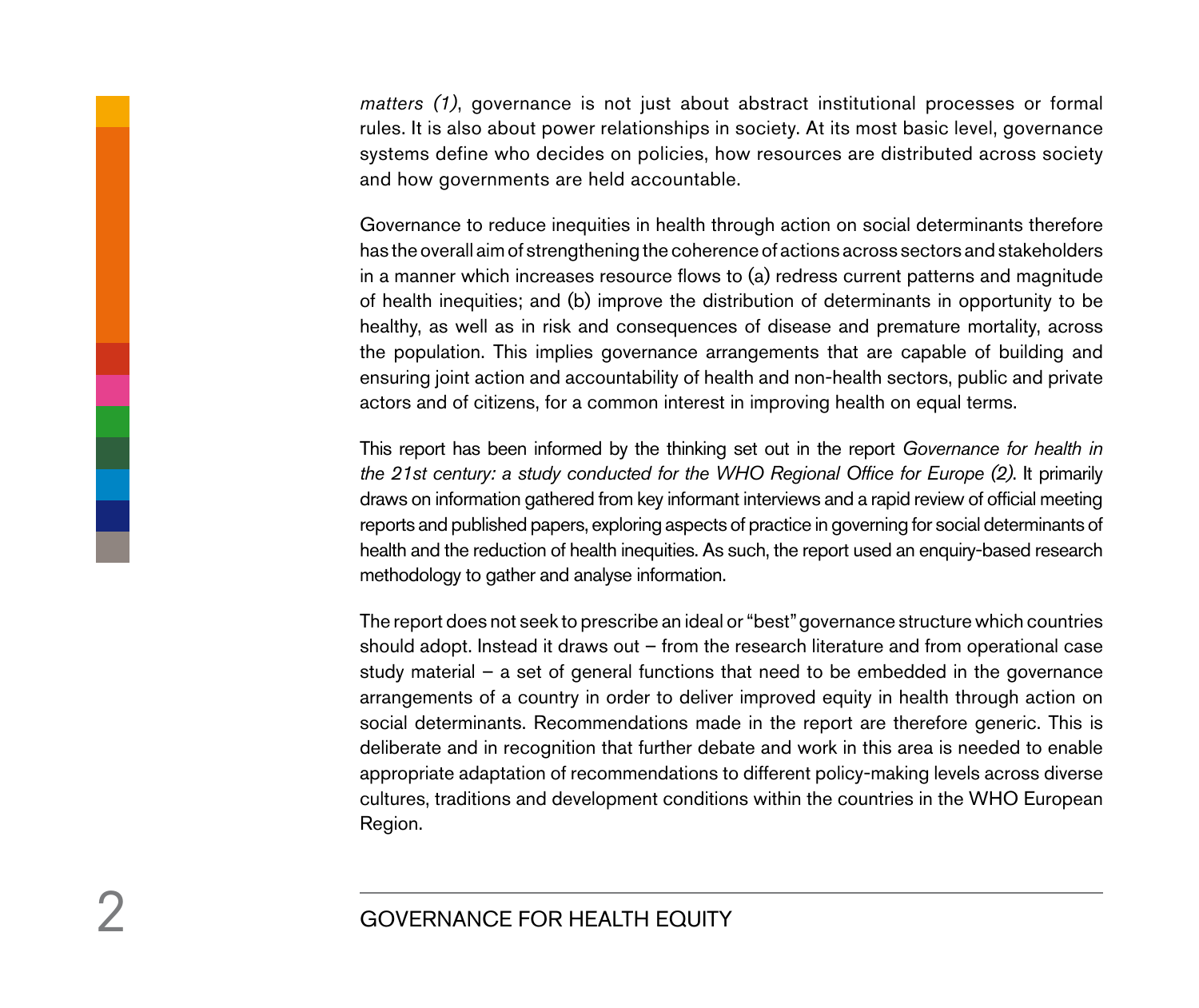#### <span id="page-16-0"></span>1.1. Health inequities in Europe ...

Although overall population health has improved, there are significant differences in health across the WHO European Region, notably a gap in life expectancy of about 16 years between countries (see Fig. 1.1), with even greater differences when account is taken of gender and other inequalities within countries.

Fig. 1.1. Life expectancy (years) for countries in the WHO European Region, 2008 or latest available year



*Source:* European Health for All database *(3)*.

Inequalities in health are therefore a major public health priority within the WHO European Region. A recent review of health indicators for the Region reveals dramatic differences in health and life expectancy. For example, there is a 25-fold difference between the countries

**HEALTH** inequities in the WHO **EUROPEAN** Region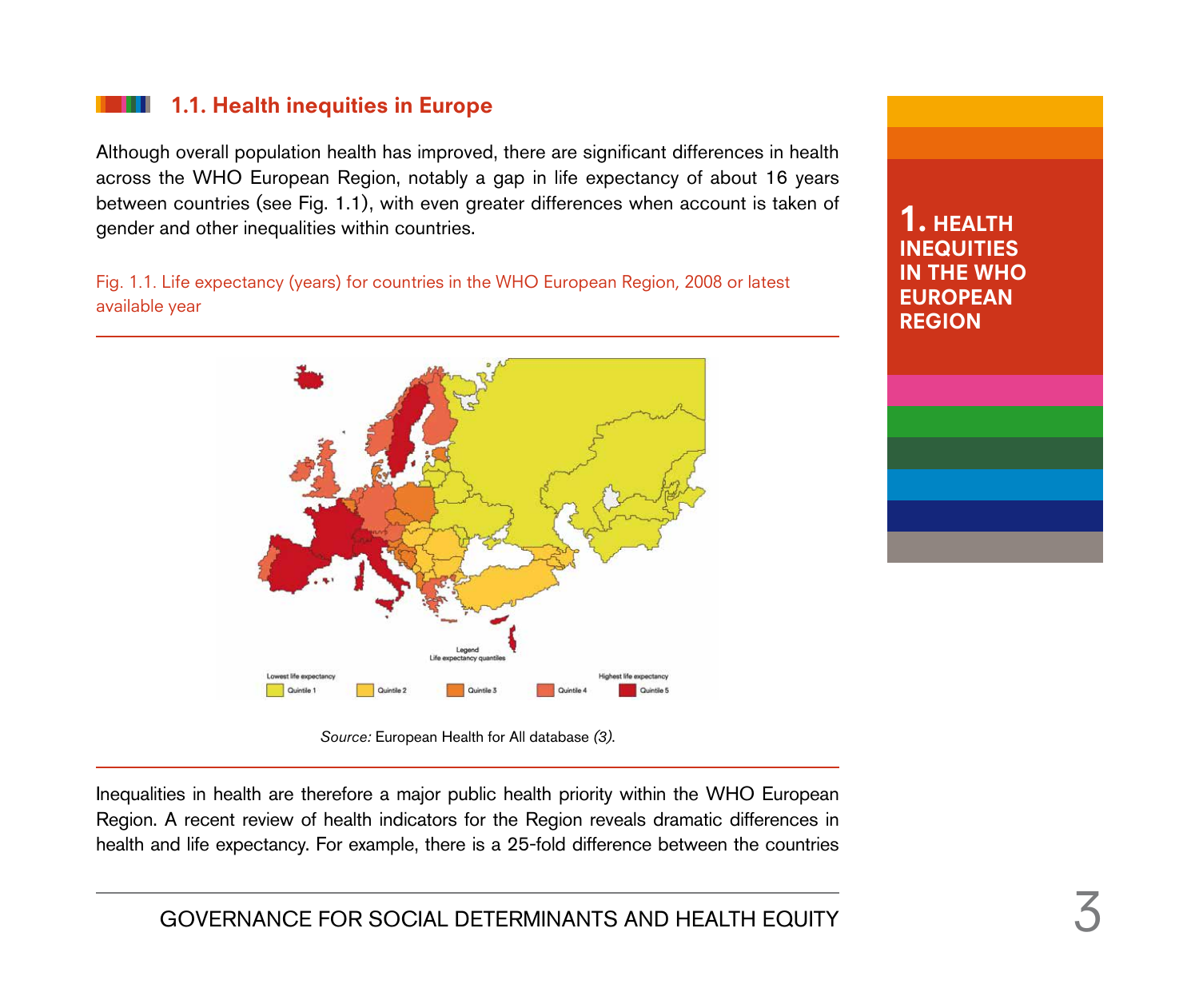with the highest and lowest rates of infant mortality. There is also an estimated difference of 30 to 40-fold in maternal mortality ratio between the countries with the highest and lowest rates.

In general, men die younger than women, while women experience more years in poorer health. As Fig. 1.2 shows, the differences between men and women vary widely, with a range of 20 years and 12 years, respectively. Life expectancy for men was about 4–7 years lower than for women in most of the WHO European Region, but 12 years lower than for women in Belarus, Lithuania, the Russian Federation and Ukraine, and 13 years lower in Latvia. In contrast, life expectancy for females was only one year longer than for males in Tajikistan.

Fig. 1.2. Life expectancy (years) at birth by sex for countries in the WHO European Region, 2010 or latest available year

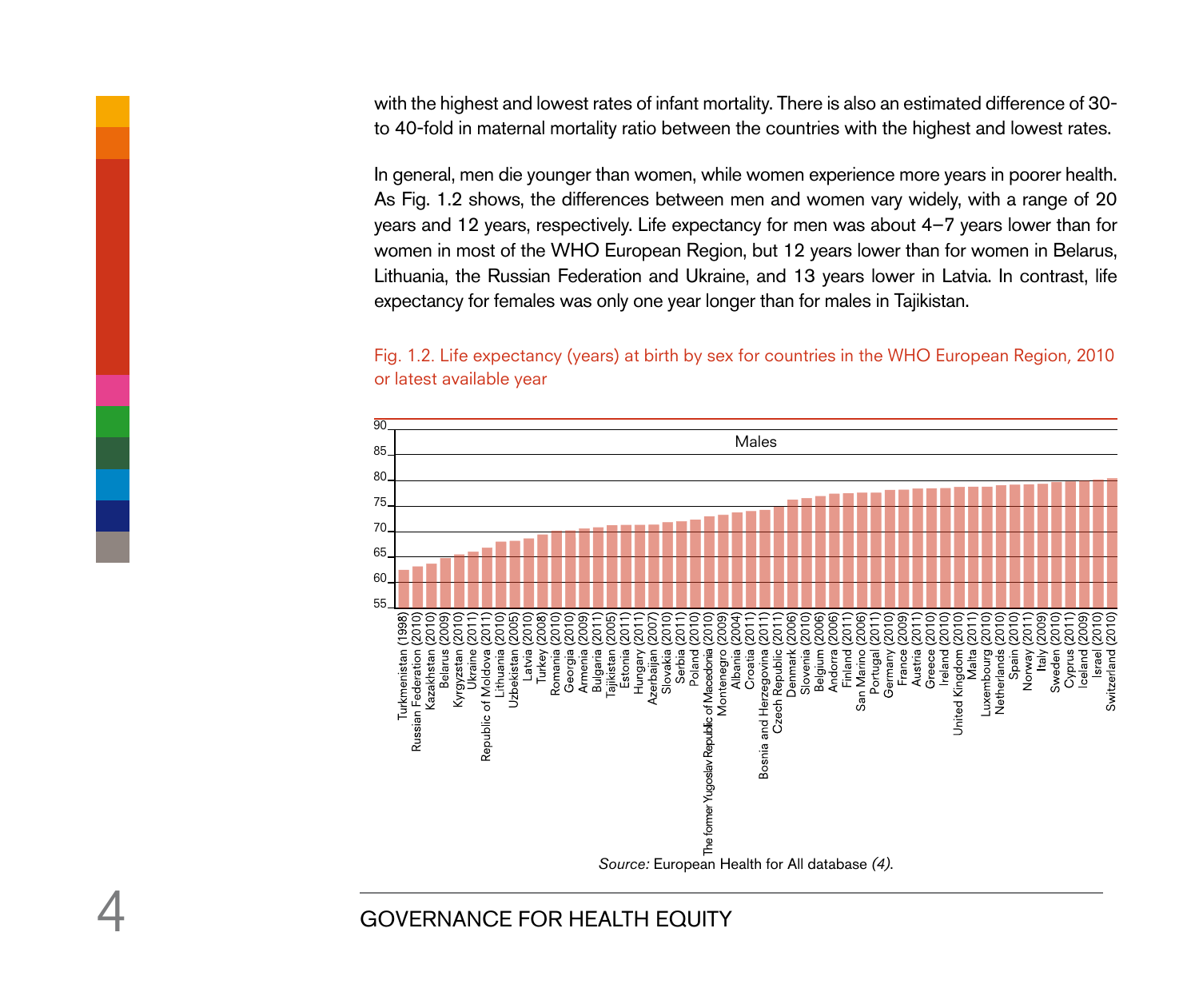

At the same time there is a marked difference in male and female life expectancy between subregions in Europe. The latest data from the WHO Regional Office for Europe's European Health for All database show that in a 13-year period between 1980 and 2008 the gap in life expectancy in countries of central and eastern Europe compared to those in northern and western Europe rose from 3.7 to 5.4 years for females and for males from 4.3 to 7.3 years. Even between more comparable countries, differences exist (see Fig. 1.3).

Significant gaps in health outcomes exist within countries and are rooted in differences in social status, income, ethnicity, gender and disability. For example, life expectancy for Roma populations in eastern Europe is about 10–15 years less than that for the overall population.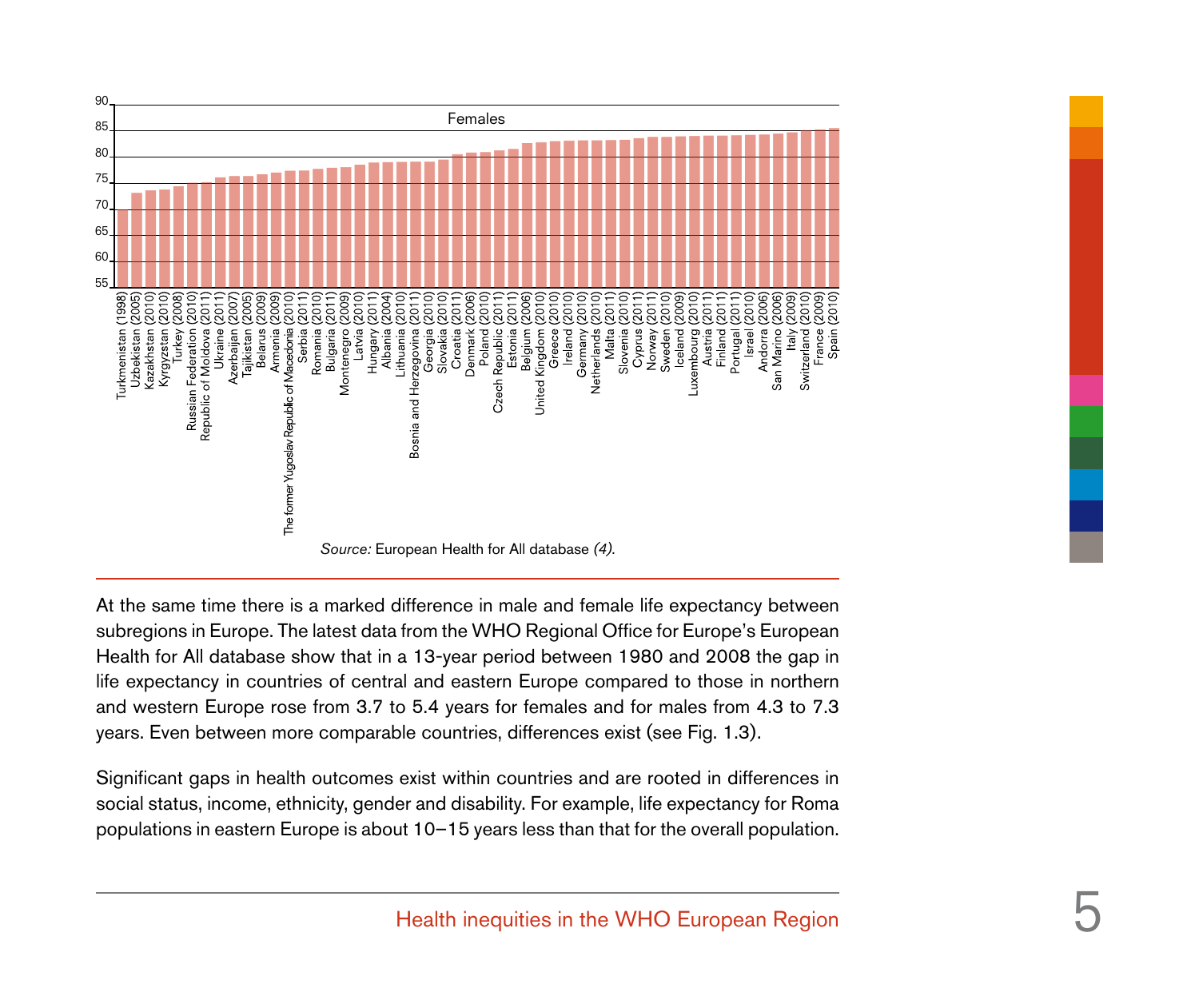In all countries across the WHO European Region, those without education or who leave school early experience worse health over their life course and die younger, compared with those with access to (and who complete) secondary and tertiary education.

Fig. 1.3. Distribution of life years lost, by causes, for member countries of the South-eastern Europe Health Network, 2011



*Source:* WHO *(5)*.

Risks and burden of noncommunicable diseases (NCDs) in all European countries cluster around the most poor and vulnerable in society. The social and economic differences in health and risk of illness are also seen in countries with higher overall rates of poverty in the population. For example, a recent review of inequalities in NCDs in low- and middleincome countries using 2002–2004 World Health Survey data from 41 countries, including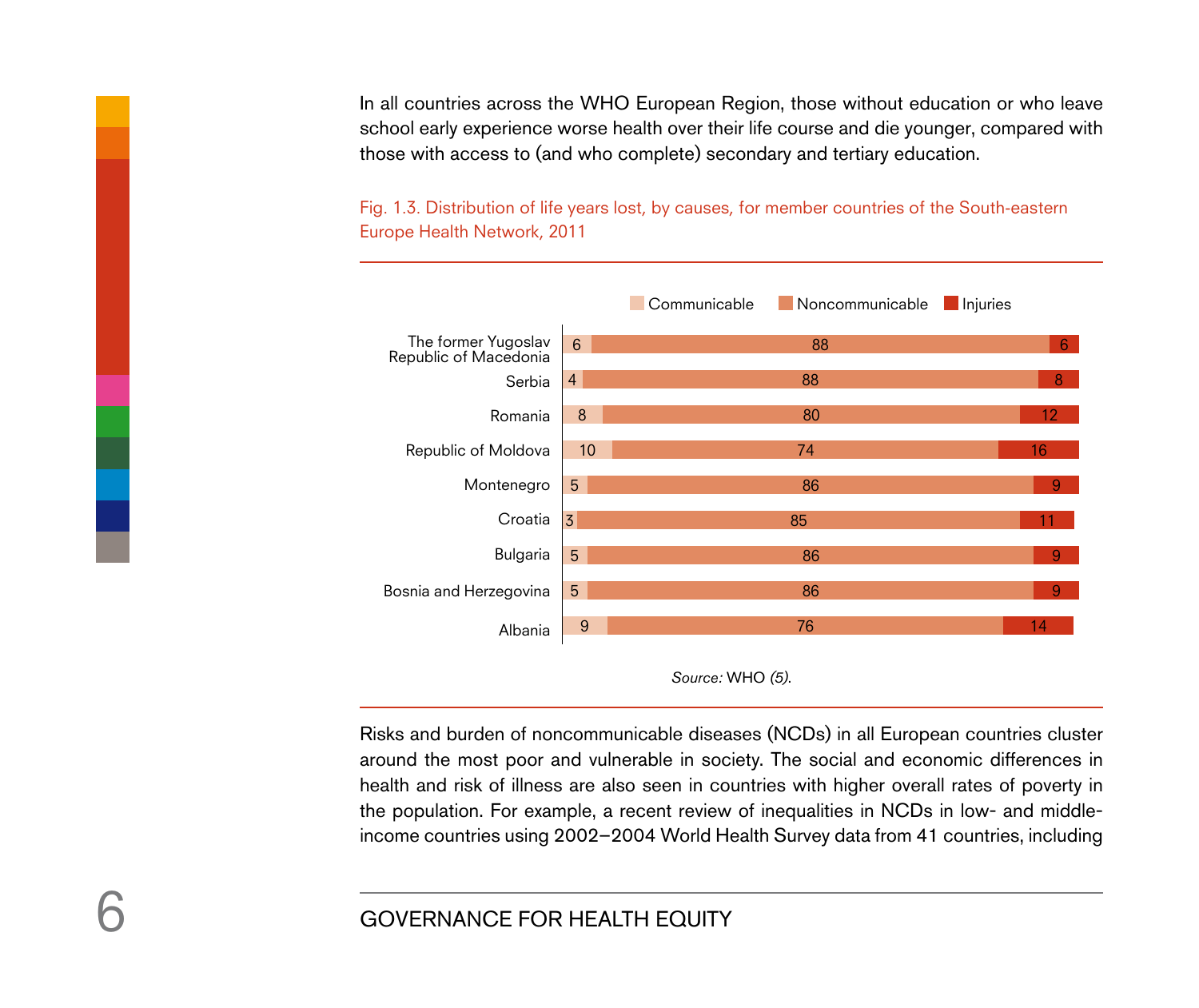five countries from central Asia and the Caucasus, showed unequal distribution of NCDs, across socioeconomic groups, with prevalence of angina, arthritis, asthma, depression and co-morbidity increasing in line with increasing poverty and low educational level *(6)*.

These data illustrate that for all countries in the WHO European Region, irrespective of development conditions, the opportunity to be healthy and gaps in morbidity and mortality are not the result of genetic or biological conditions but relate to social, economic and political conditions and are therefore largely unnecessary. Most importantly, these discrepancies are amenable to intervention. Strengthening governance and delivery systems to better respond to the challenge will be a critical success factor for reducing avoidable gaps in health within and between countries across the WHO European Region and in pursuit of a fair and sustainable society.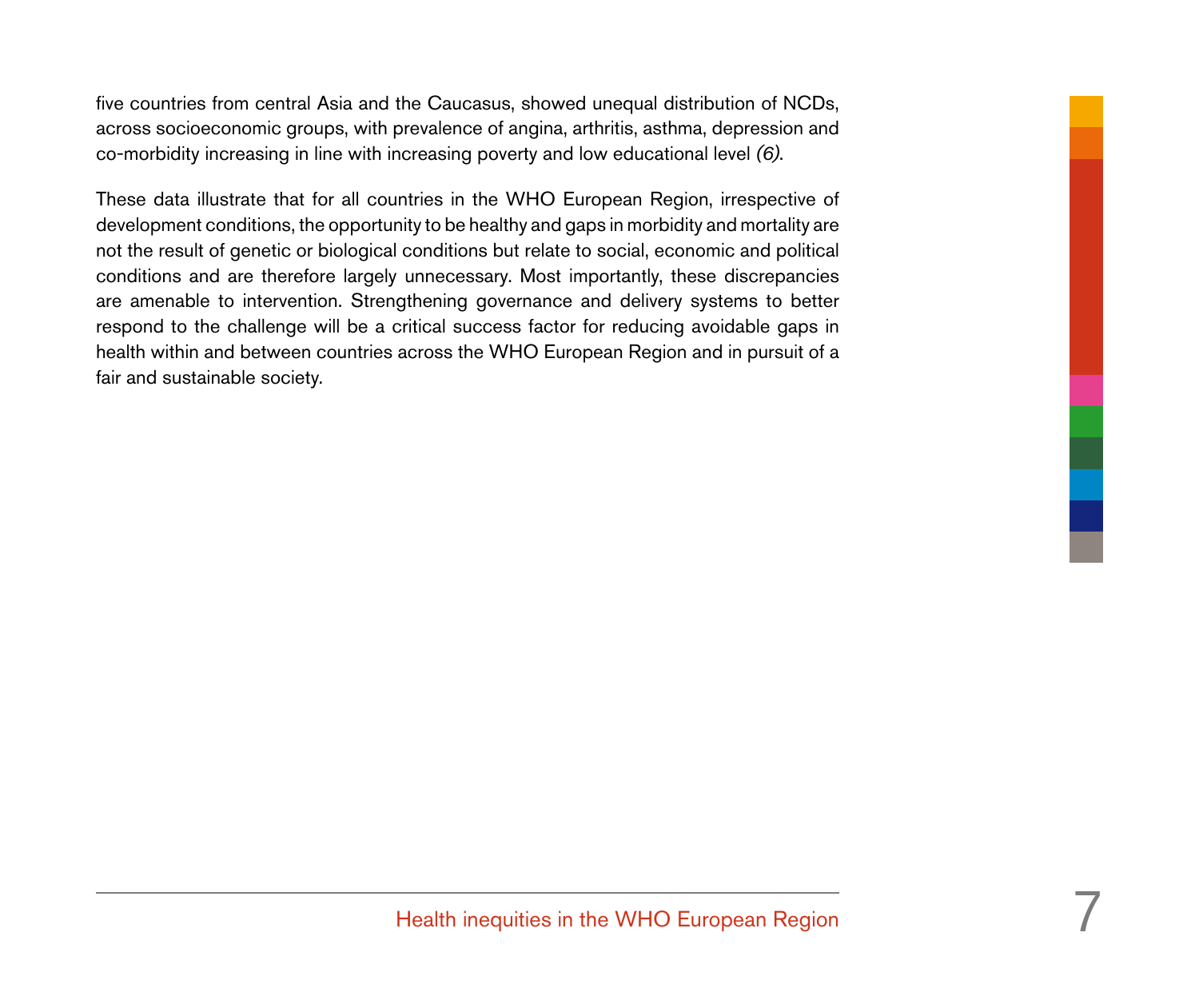#### 2.1. Reducing inequities in health through action on social determinants – why governance is important

At both global and country levels, a wide range of social, technological, political and cultural factors are making effective governance a more complex task, as the "locus of control" for governance dissipates across societies.

At the global level, there is a trend for governments to cede national control and sovereignty to international trade agreements, multinational companies and wider legislative frameworks established on the basis of (quasi-) political and legislative unions, such as with the European Union (EU). This highlights how national policy commitment to equity in health and social determinants of health is increasingly shaped by factors and agencies beyond local and national borders. These include external bodies that influence national policy priorities and commitment; for example, United Nations agencies, the EU, the development banks, and unilateral and multilateral donors and foundations, such as the Open Society Foundation and Ashoka.

Some of these influences can be positive for sustaining a health equity agenda and increasing understanding of or support for acting on social determinants and their distribution in society. They can give political weight to the issue in national and local decision-making by incentivizing commitment. Examples include use of the open method of coordination by the EU in relation to, for example, Roma integration and the social protection and social inclusion agenda. Also influential is the use of common development frameworks and integrated "sector-wide approaches" (SWAPs), which explicitly include measures of equity in monitoring development assistance to incentivize coherent action across sectors and agencies as part of poverty reduction strategies.

Many influences from beyond national borders can also have unintended negative consequences in terms of the social determinants of health. For example, some relevant grey literature1 highlighted that the International Monetary Fund (IMF) loans criteria were

### <span id="page-21-0"></span>**TRENDS IN** governance thinking and **PRACTICE**

<sup>1</sup> Unpublished background paper for the WHO Regional Office for Europe review of the social determinants of health; 2012. See also the Bibliography section.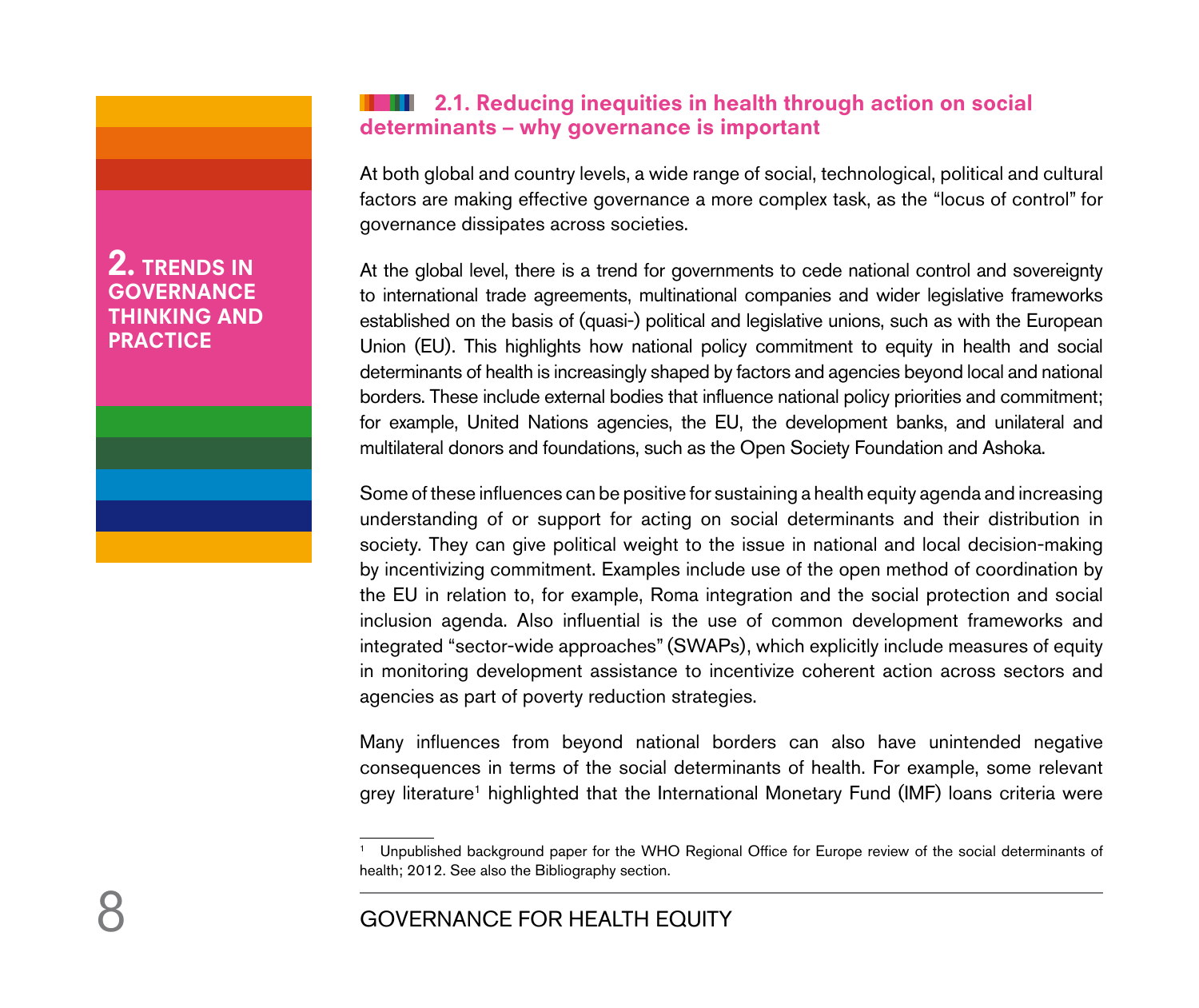adversely restricting the flexibilities of lower-income economies and those in transition, to stimulate investment in public goods (such as employment and social protection), compared to countries that are better off, both in Europe and globally.

These trends and examples highlight the increasing connection between domestic and foreign decision-making processes and their impact(s) on social determinants. In the report, *Governance for health in the 21st century: a study conducted for the WHO Regional Office for Europe (2)*, Kickbusch et al. argue how decisions and impacts are increasingly interdependent and complex and identifies where solutions need to be jointly produced. This is highly relevant to governance for health equity, whereby many of the factors that shape the patterns and magnitude of health inequities within a country – including nature and type of employment, housing and environmental conditions, income level and security, education and community resources – lie beyond the direct control of ministries of health. The manner in which these factors are distributed in a given society can be positively influenced by ministries of health and the actions of other sectors, including within government, and other stakeholders (public and private) who shape decision-making processes and outcomes. In this way, health equity should be pursued as a product of the actions of multiple stakeholders, shaped by decisions made in many different arenas of government, and corporate and public life.

Increasingly, the wider literature and practices dealing with governance for equitable outcomes (and specifically the field of health) highlight the need for increased involvement of local people and communities in defining problems and generating/implementing solutions. There are two main reasons why this is an important aspect of governing for equity in health through action on social determinants. First, in transition economies (most commonly, but not only in these), as state health systems liberalize there is an increase in private health care provision, often characterized by inadequately regulated profit-making providers. If in these contexts the capacity and mechanisms for regulation, guidance and enforcement are weak, providers are not driven to consider need, but rather the ability of the patient to pay. Common results include rising costs of basic health and medical care and profit-driven criteria for access and availability of services *(7)*. The impact is borne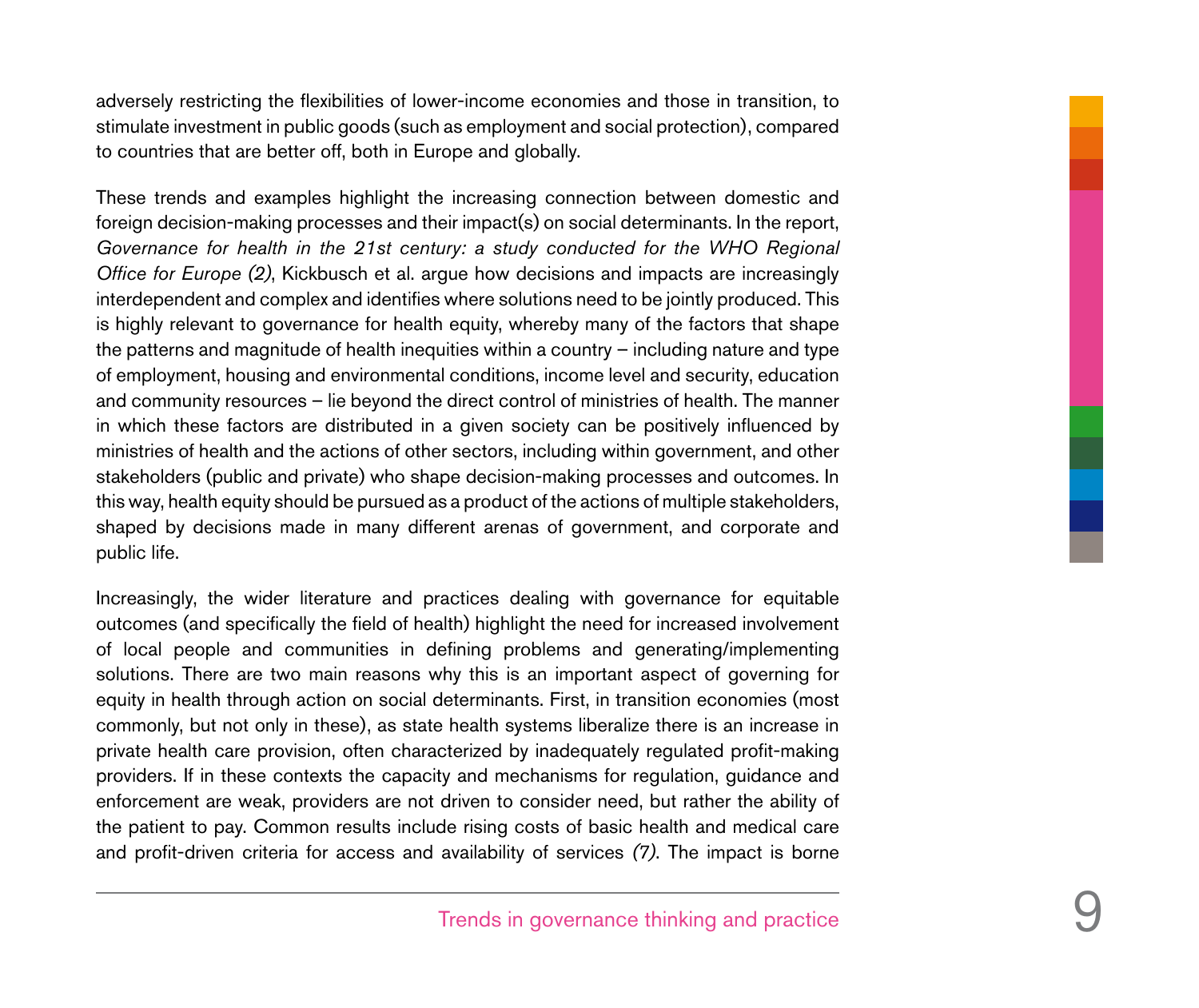by the whole of society, but with more catastrophic effects on those that are resource poor, who delay seeking medical help, and pay proportionately more of their household income for treatment and care. Studies show how these health impacts are not only bad for those affected and for the performance of the health sector; they also have both direct and indirect knock-on effects on the achievements of poverty reduction strategies by lowering human development potential. The costs therefore also fall on development ministries, government and the community of international donors. In this way health equity impacts are the responsibility of all stakeholders in society *(7—9)*. 2

Across western, central and eastern Europe there are several examples of previously state-commissioned and state-provided health services being deregulated, liberalizing and privatizing part or all of the provision of health care as part of health reforms. The consumption of health services as a "consumer good" – differentially accessed on the basis of ability to pay – will likely generate increased health inequity across Europe. In these circumstances, joint systems of governance between citizens and the state are essential if avoidable deaths and increased costs associated with preventable mortality are to be avoided.

A second reason why involving local people and stakeholders is important in governing for equity in health stems from studies evaluating country experiences of implementing inequity reduction policies strategies and programmes. These indicate a need to place more emphasis on local solutions to tackle stubborn patterns of inequities, including those associated with health. Interviews with policy-makers about approaches to policy development in countries across Europe suggest that when policies are being designed there is often a lack of understanding of the social, cultural and economic lives of the resource poor population. The result is interventions which are often mismatched to the realities of people's lives and can fall short of delivering intended benefits for those most in need. In some cases the consequences are to unintentionally benefit some groups more than others, thus widening gaps in health within countries.

<sup>&</sup>lt;sup>2</sup> A resource guide on governance for social determinants of health and health inequities is also in preparation at the WHO Regional Office for Europe's European Office for Investment for Health and Development.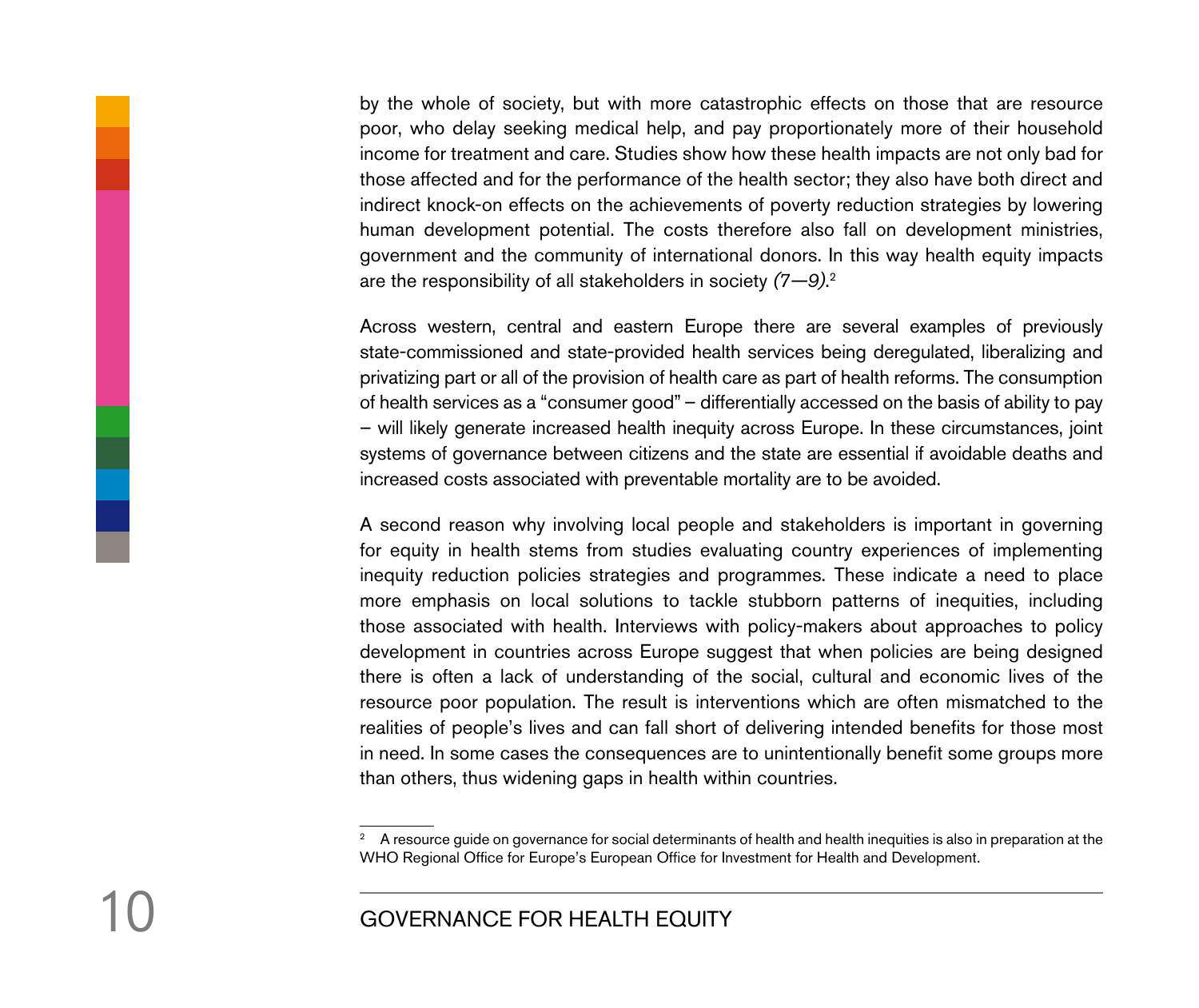For these two reasons, governing for equity needs to be improved by developing new and/ or strengthened instruments and mechanisms that engage the intended beneficiaries of policies in decision-making processes. Specifically, emphasis should be placed on ensuring that the differential needs of marginalized and at-risk groups are recognized, and that they are involved in resource allocations, and the design, monitoring and review of policies, services and interventions. In doing so, health equity governance could also contribute to promoting and supporting social inclusion and social justice in society(ies).

Against this backdrop, governance for health equity has an important role to play in order to:

- develop the necessary legislation and regulations to strengthen joint accountability for equity, across sectors and decision-makers and within and outside of government;
- use mechanisms which actively promote involvement of local people and stakeholders in problem definition and solution development;
- ensure regular joint review of progress, which fosters common understanding and sustains commitment to deliver shared results over time;
- draw on different forms of evidence to ensure policies address the main causal pathways and are capable of adapting over time.

Kickbusch et al. *(2)* describe these points as (some of the) features of smart governance for health in the 21st century. At the core of this concept is recognition that complex issues – such as problems that have no simple solution or to which the solution cannot be found through research alone (for example, issues surrounding inequities) – require new system-based governance approaches. Such approaches are capable of addressing the interdependencies of factors (determinants, stakeholders, settings) that are part of the causal chain and necessary for achieving sustainable solutions.

This highlights the extent to which governance is important, not only in terms of preventing and mitigating the effects of actions which are likely to produce inequity in health, but also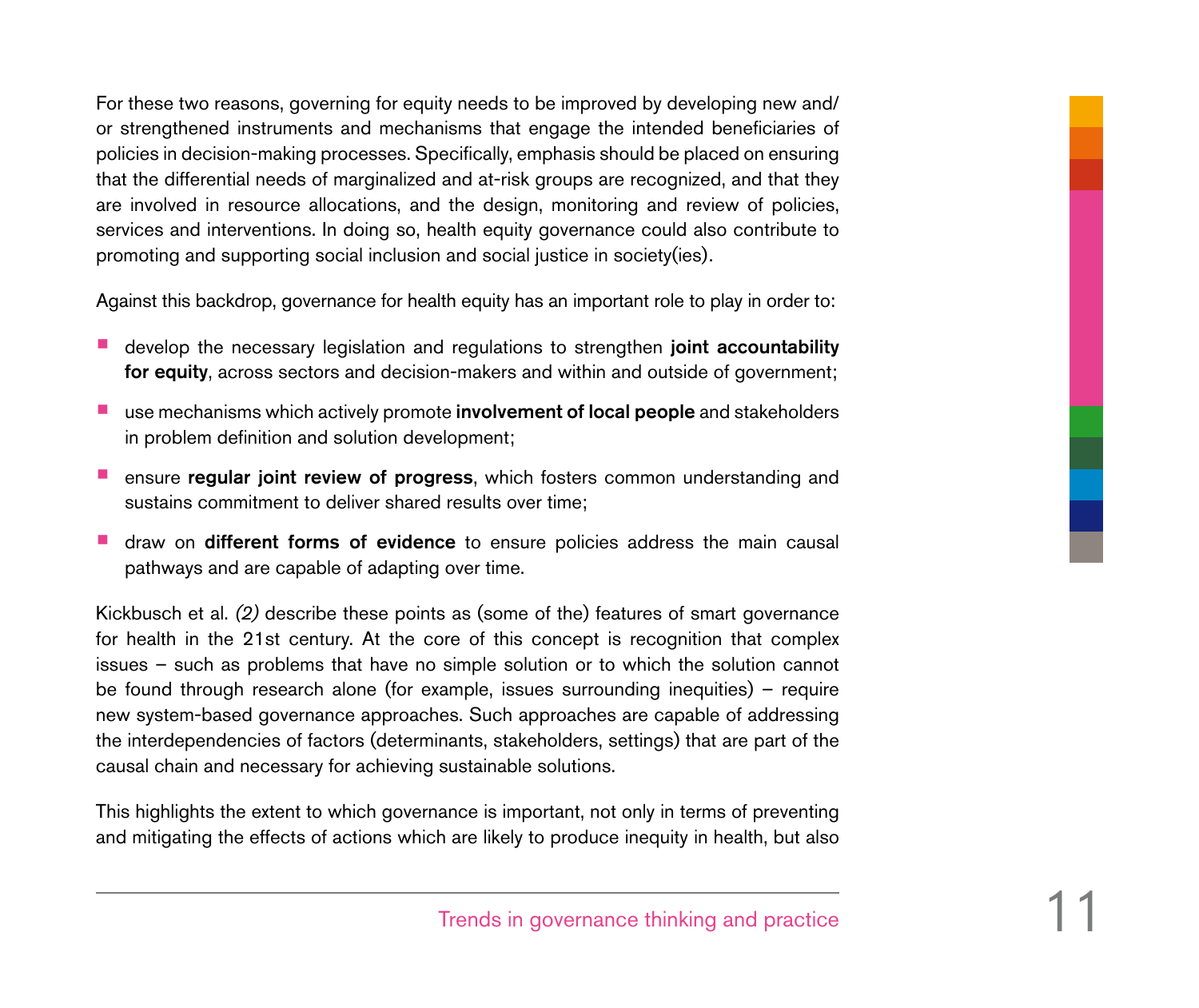in terms of opportunity to position and sustain health and health equity as important assets which contribute to the attainment of other societal goals and values. This is because many of the determinants of health equity/inequity are also shared priorities for other sectors and government and society. This includes goals such as social inclusion/cohesion, poverty reduction, sustainable development and community resilience, that is, the ability of communities to successfully manage social, economic and environmental "shocks". These goals provide a convergence point for common action across sectors, which – if due attention to their distribution is given – will produce benefits for many sectors including for health and health equity.

For these reasons, key goals in governing for equity in health through action on social determinants include:

- creating and sustaining political support for (health) equity as a societal good;
- strengthening the coherence of actions across sectors (policies, investments, services) and stakeholders (public, private, and voluntary), which increases resource flows to redress the current patterns and magnitude of health inequity;
- improving the distribution of the determinants of opportunities to be healthy, across the whole population.

This highlights how health inequities are just one outcome of inequity. Other areas of inequity include inequities in life opportunities, education, income, housing, transport, water and sanitation, and so on  $-$  each of which is part of the causal pathways known to lead to inequity in health. Governing for equity in health therefore involves a commitment, not only to a value of health but also to the concept of "equity in all policies". This is a means of achieving mutual benefits that accrue to multiple sectors as well as a public good that produces benefits for the whole of society *(10).*

The wider literature dealing with why it is important to aim to reduce inequities through action on social determinants highlights many compelling reasons. A rapid review of published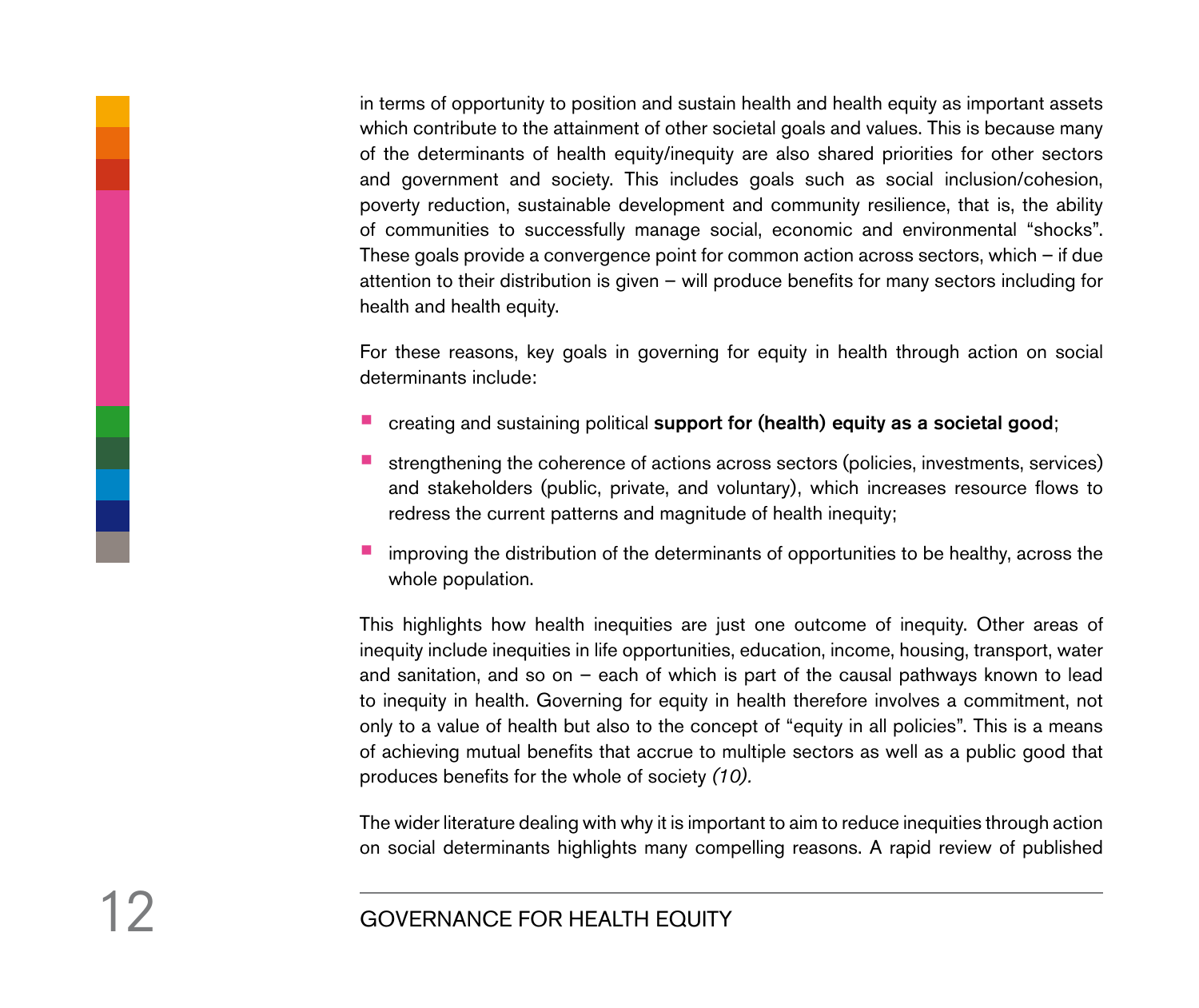<span id="page-26-0"></span>and unpublished meeting reports and national strategy documents for countries across Europe shows one or a combination of these reasons are evident. The following section summarizes the reasons that are most commonly mentioned or cited as being fundamental by Member States across the WHO European Region.

#### 2.2. Reasons for acting on social determinants and reducing health inequities

#### 2.2.1. Reducing preventable ill health is a matter of fairness and social justice

Across Europe, many people die prematurely each year as a result of health inequity. In England, for instance, 2.5 million years of life are potentially lost to health inequity by those dying prematurely each year. In Slovakia, the infant and adult mortality rates in poorer regions is almost twice that of most developed regions *(11)*. In the Netherlands, mortality and morbidity in the population would be reduced by 25–50% if men with fewer years in education had the same mortality and morbidity levels as those with university education. In these and all countries across the WHO European Region, the unfair distribution of health, well-being and life expectancy means that people with fewer social and economic resources have reduced life chances and their opportunities to lead a flourishing life are unnecessarily curtailed.

The extent to which inequalities may be counterbalanced in a society or community relies on a sense of what constitutes social justice, human rights and equality.

### 2.2.2. Health is a human right

Health is a human right, indispensable in fulfilling the fundamental human rights principle that human dignity is inviolable. It has been recognized as such in many international treaties and conventions, as has the impact of other human rights on health. Examples of such conventions include the 1946 WHO Constitution *(12)*, the 1948 Universal Declaration of Human Rights *(13)*, and the 1966 International Covenant on Economic, Social and Cultural Rights (ICESCR) *(14)* – a legally binding instrument of international law.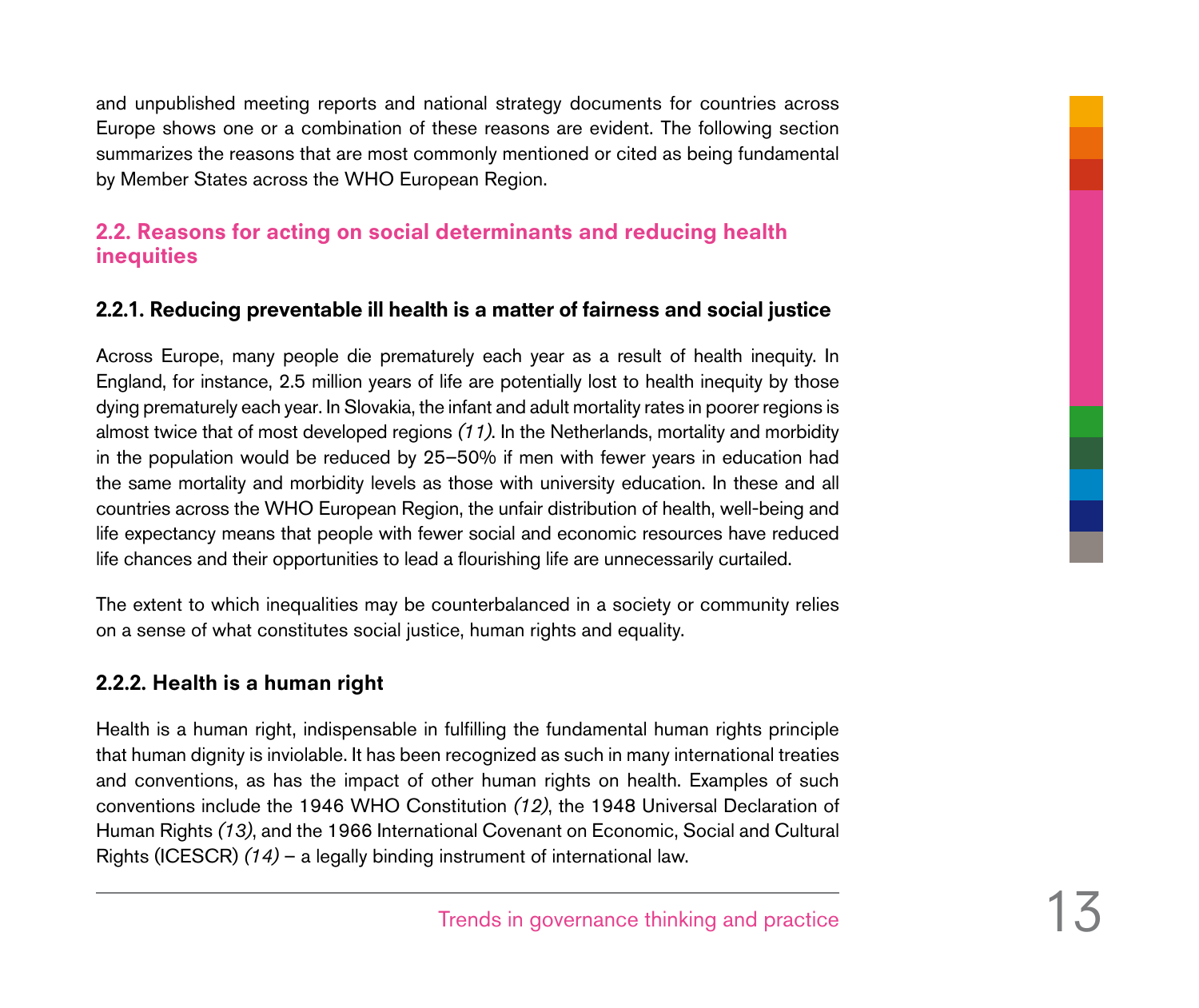Almost every country has ratified at least one international human rights treaty recognizing the right to health. The right to health is referred to in 115 constitutions and covers the right to accessible, available, adequate-quality health care. It also includes a wide range of factors that can lead to a healthy life, including the protection of health. They include:

- safe drinking-water and adequate sanitation
- safe food
- adequate nutrition and housing
- healthy working and environmental conditions
- health-related education and information
- aender equity.

As defined by the Office of the United Nations High Commissioner for Human Rights (OHCHR) and WHO, the right to health embodies a set of unalienable freedoms and entitlements. These include, for example:

- the right to a system of health protection, providing equality of opportunity for everyone to enjoy the highest attainable level of health;
- the right to prevention, treatment and control of diseases;
- access to essential medicines;
- $\blacksquare$  maternal, child and reproductive health.

Health as a human right therefore defines both a legal obligation and a set of values that are applied in a human rights-based approach to local, national and global health *(2)*. At the population level, new sources of health information, expanding transnational telecommunications capacities and changes in where and how people seek information are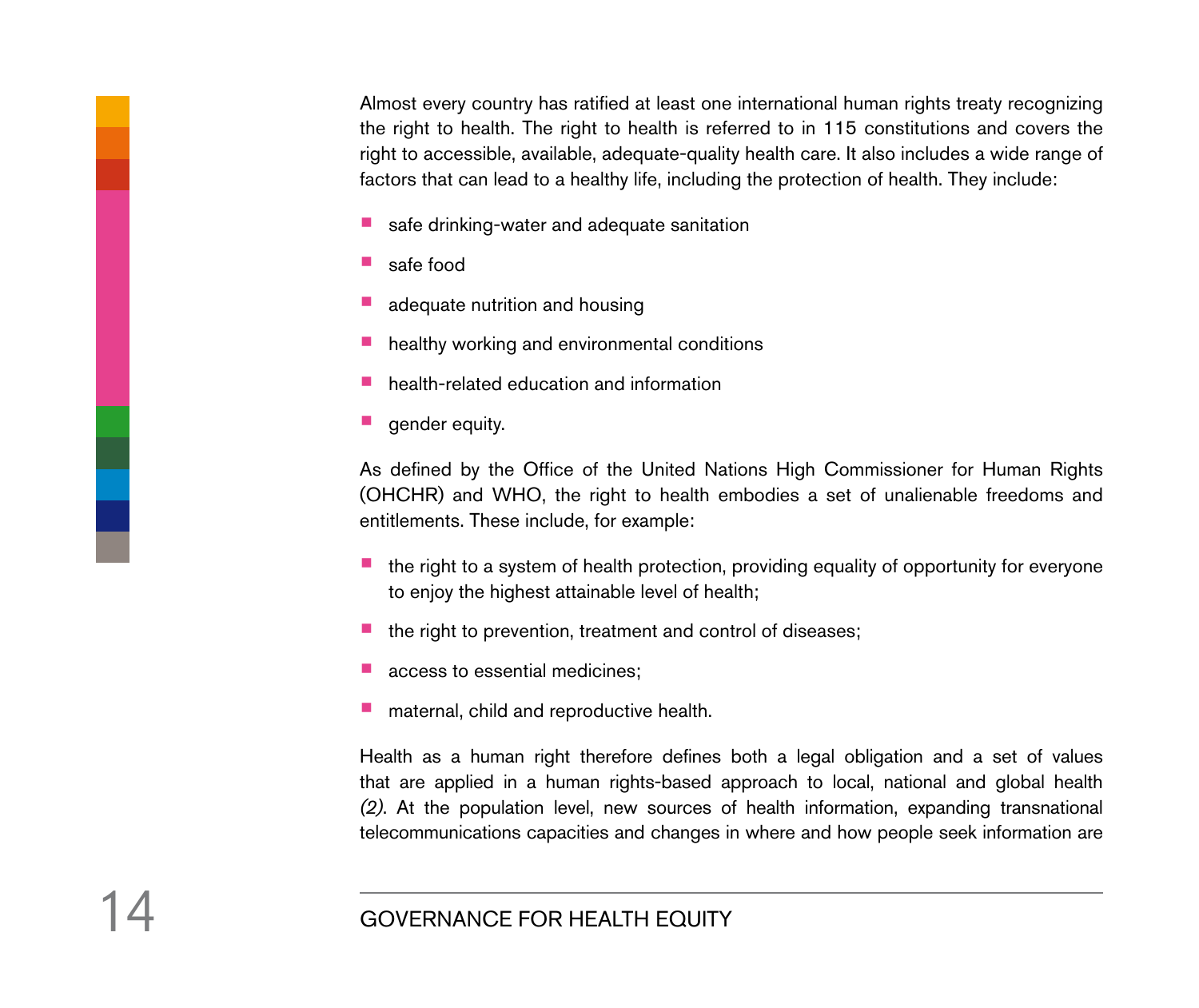contributing to the democratization of knowledge, including knowledge about health and its determinants. This transition to so-called more open societies has increased pressure for greater transparency and accountability in decision-making within governments. It has also shifted the locus of control in governing for health and fair outcomes to a much wider range of stakeholders – without the participation of which, governance cannot be effectively exercised. It is worth noting that, across and within countries, democratization of knowledge for health and of health itself as part of transition to open societies is taking place at different rates.

Thus, there is an ongoing need for instruments and agencies at local, national and European levels, to protect and promote the right to health, including knowledge of and participation in decision-making processes. This involves ensuring that different groups in the population are able to exercise their rights to obtain and use information, as well as holding others to account for decisions and their impacts. Across Europe, this includes legitimizing and strengthening the role of ombudsmen, engaging and working with the OHCHR, formally recognizing (for example, through laws) the role of independent agencies, nongovernmental organizations (NGOs) and civil society groups, and establishing pan-European bodies which protect and promote human rights (such as the European human rights agency, Freedom House).

In addition to this, the role of government in governance remains critical and is in fact expanding in many areas of modern life. This change in role might be characterized by defining government as the "conductor" of governance systems, rather than being the orchestra itself.

Research indicates the need for a combination of governance approaches – using a mix of hard and soft instruments, for example laws, regulations and dialogue, consultations and joint sectoral/stakeholder reviews – for the benefit of health and well-being. These approaches, when combined, are most effective in governing for complex issues.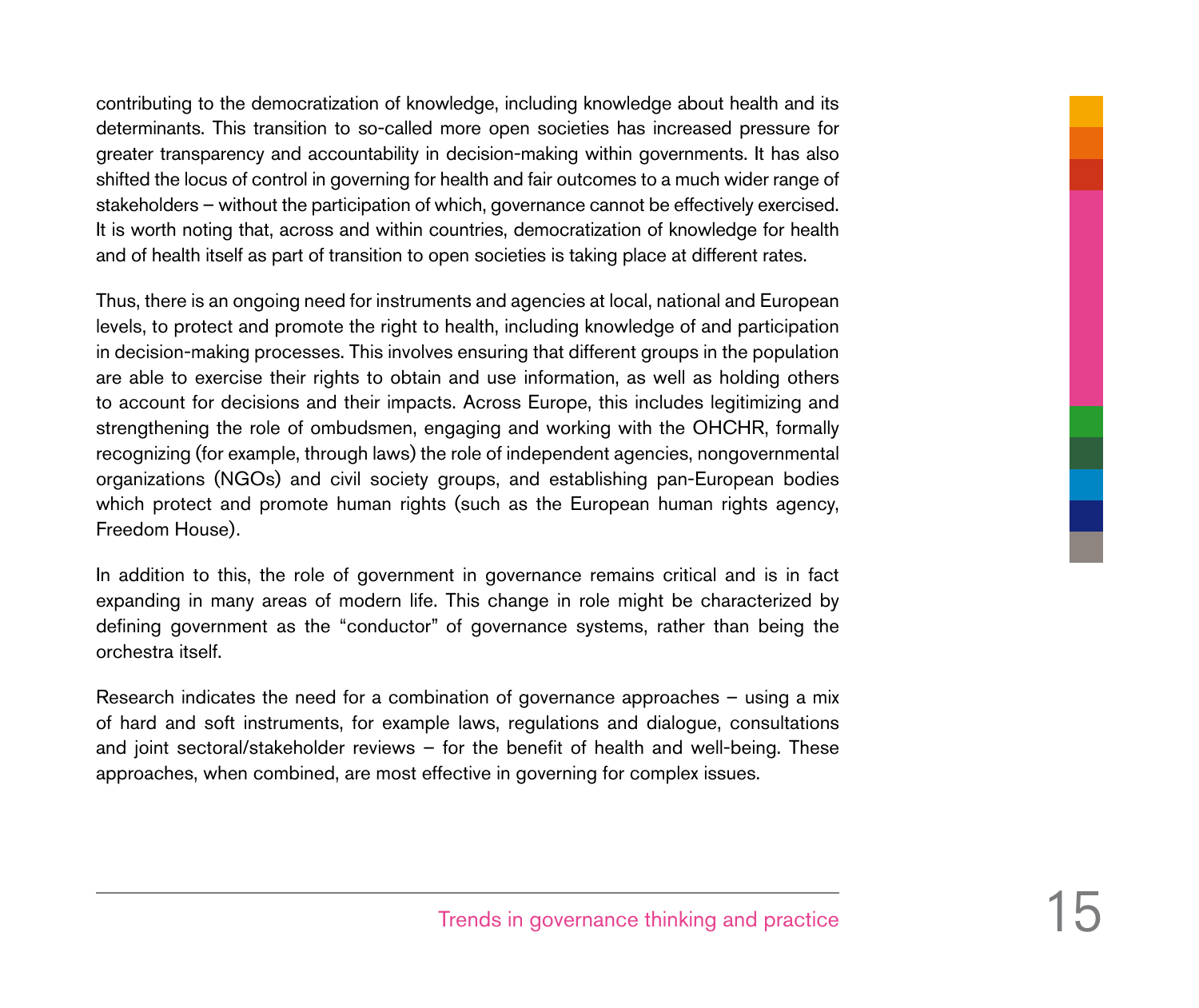#### <span id="page-29-0"></span>2.2.3. Health is a public good

Health is both a public good and a national asset. Public goods are entities, such as peace and security, law and order, street signs and traffic rules – capacities of communities that are in the public domain. If they are adequately provided, everyone can benefit from these goods; if they are underprovided – where, for example, law and order suffer and crime and violence prevails – society as a whole suffers. Health is a key asset of individuals, communities and nations, contributing directly to well-being in society and indirectly to other public goods, such as increased social cohesion and human development potential.

#### 2.2.4. Loss of health and increasing health inequity lead to social conflict and undermines community cohesion

Health inequities deny communities access to equal life chances in terms of life expectancy, income, housing and so on, which in turn affect individual and community capacities to meet basic human needs. Competition for resources that are necessary for a healthy life – such as energy, water, food, shelter and employment – is increasingly becoming a cause of conflict both within and between countries. Securing "fair share" access to these resources is essential for both peace and community cohesion *(15)*. This thinking reflects a significant body of new knowledge about the complex interrelationship between health and sustainable human development. The health of populations and the determinants of health equity are critical for social coherence and economic growth, and are a vital resource for human development *(16)*.

This link between inequity, social instability and development is reinforced by the United Nations Development Programme (UNDP) in the report *Towards human resilience: sustaining MDG progress in an age of uncertainty (17)*, which states: "High [income] inequality is associated with higher crime rates, lower life expectancy and conflict".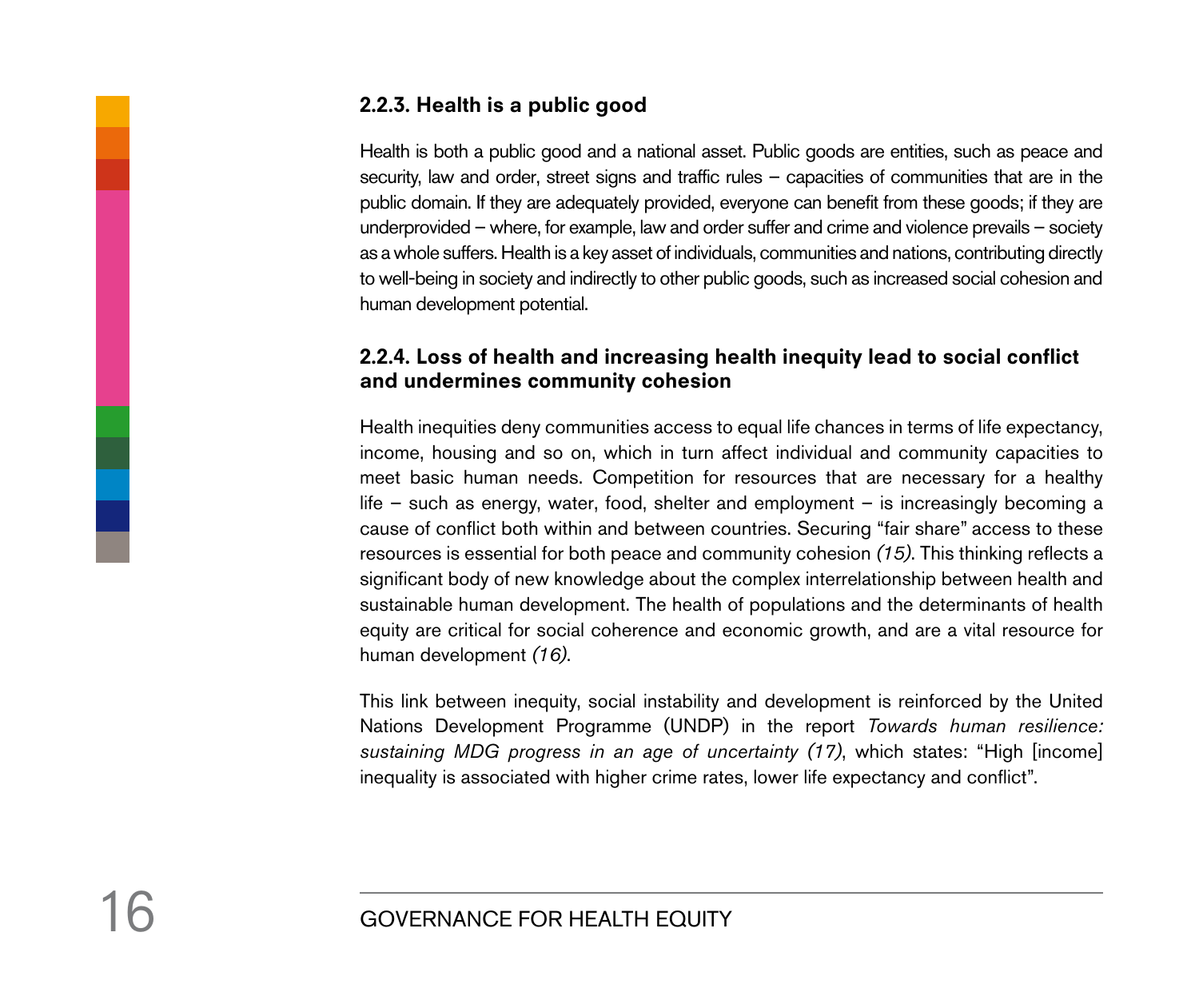#### <span id="page-30-0"></span>2.2.5. Population health is an economic asset and a productive good

A high level of population health is an economic asset. Conversely, the economic consequences of avoidable illness constitute a major burden on the individuals concerned, and on economic development capacity and labour market productivity. Many studies show how shortfalls in health are associated with low economic productivity and reduced quality of life *(2)*. For instance, due to ill health in the United Kingdom some 175 million working days are lost each year, costing the economy £100 billion in lost productivity, benefits and taxes *(18)*. Similar calculations of losses to labour market productivity from avoidable ill health and pockets of entrenched poor health among the population have been calculated for other countries and have been the subject of several major multi-country reports (for example Suhrcke, Rocco & McKee *(19)* and the forthcoming volume edited by McDaid, Sassi & Merkur, entitled *The economic case for public health action (20)*.

There is growing interest in health as a productive good. Across Europe, health care costs are escalating and there is growing evidence of poor allocative efficiency of health care system spending.3 This is because health and social care system resources still in many instances cluster around curative or acute services, at great cost, neglecting the potential of primary prevention and health promotion to prevent up to 70% of the disease burden in European countries. An international rapid review (in 2006) of the societal costs of potentially preventable illnesses concluded that a 10% improvement in outcomes as a result of prevention, education and social marketing could save families £7 billion, reduce public expenditure by £3 billion, reduce employer costs by £1.5 billion and generate returns to society worth over £8 billion *(21)*. This study, as with many others, highlights the economic value of a healthier society, as a resource (and asset) for social and economic development.

Allocative efficiency occurs when there is an optimal distribution of goods and services. It is often contrasted with technical efficiency, which is the effectiveness with which a given set of inputs is used to produce an output [author's own definition].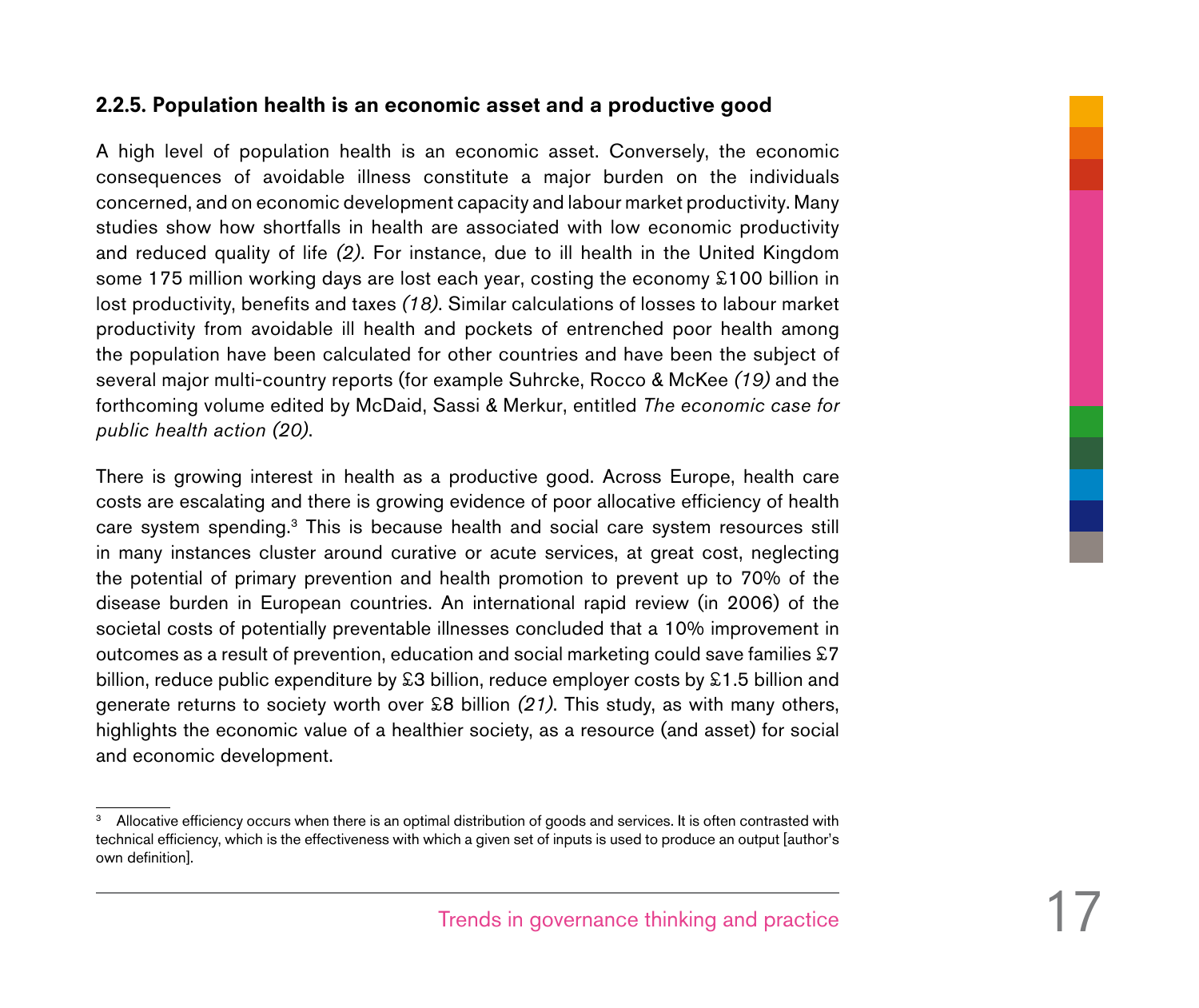<span id="page-31-0"></span>Given that the risks and burden of preventable disease and co-morbidity of NCDs in all European countries cluster around the most poor and vulnerable in society, the human and societal costs are magnified. This signals the need for interventions to focus on reducing the burden of disease across the whole population, but with efforts intensified for those experiencing or at risk of social and economic exclusion.

Without action, avoidable health costs (to governments, institutions and individuals) will escalate. Calculations of the costs of not acting to reduce inequities in health are already well documented. Recent studies relevant to high- and middle-income countries in the EU show that inequality-related losses to health amount to more than 700 000 deaths per year and 33 million prevalent cases of ill health in the EU community as a whole. These losses account for 20% of the total costs of health care and 15% of the total costs of social security benefits. Inequality-related losses to health reduce labour productivity and reduce gross domestic product (GDP) by 1.4% each year. The monetary value of health inequityrelated welfare losses is estimated to be €980 billion per year or 9.4% of GDP. Inequity costs are not restricted to wealthier countries but are also mirrored in lower income and transition economies *(18)*.

### 2.3. Summary of key issues in governance for health equity

The previous section highlights the challenges and imperatives involved in tackling social determinants of health to reduce health inequities. This has highlighted the importance of separating the notion of governance of health from the wider concept of governance for health. This is because governance of health usually refers to actions by and directed towards the health care system; namely, its policy, expenditure and decision-making.

Conversely, governance for health refers to the governance of health outcomes (both intended and unintended) relating to policy, expenditure and decision-making across the whole of government and society (that is, in the non-health sphere as well as in the health sector). This report argues that reducing inequities through action on social determinants needs to be embedded in an approach which governs for health, which is a broader concept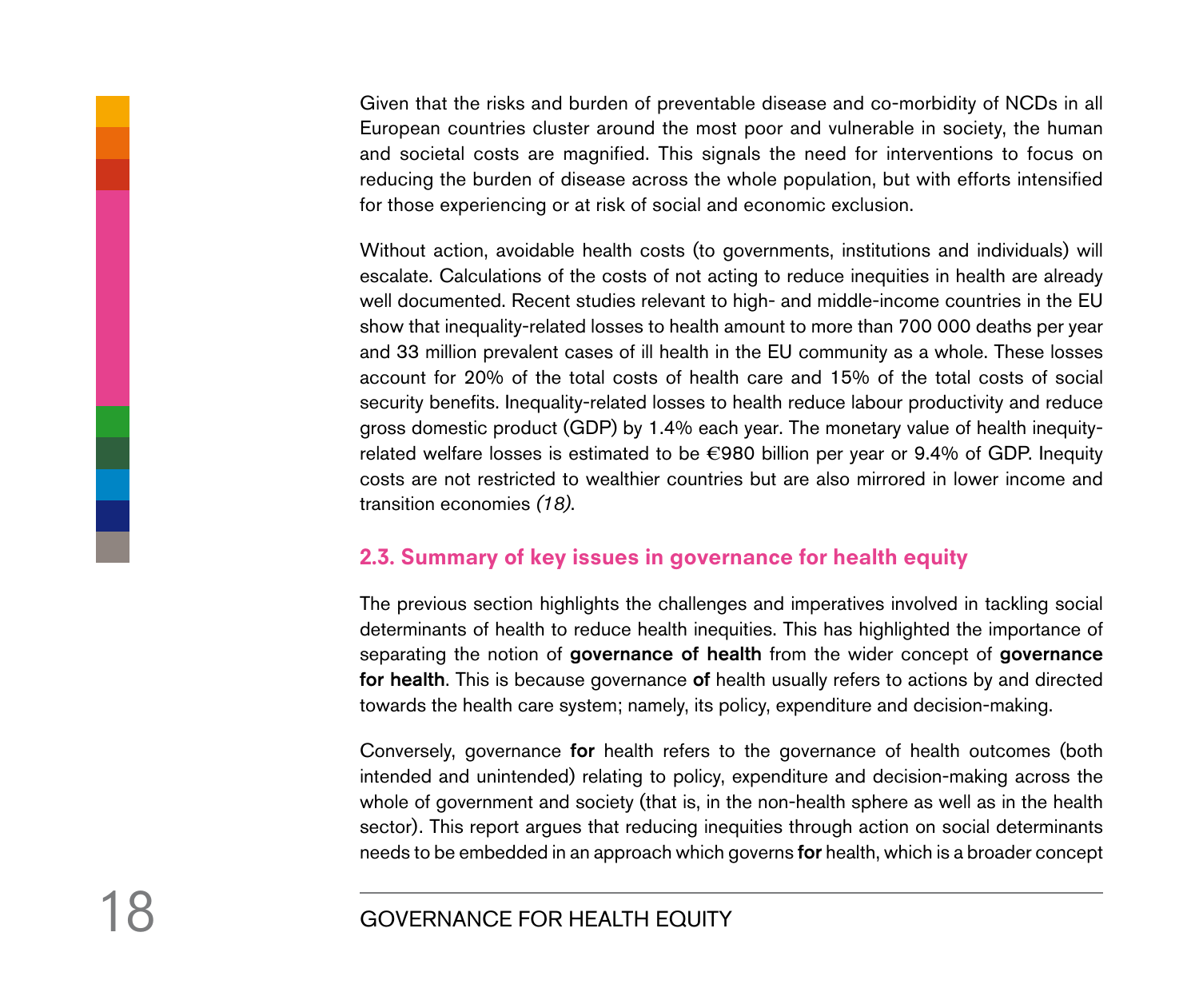than the governance of health. Inferences drawn from research suggest this reflects new understanding about health in society. The key points about governance for health are summarized in Box 2.1.

#### **Box 2.1. Governance for health**

1. "Governance for health and well-being" is a central building block of good governance. It is guided by a value framework which includes health as: a human right; a global public good; a component of well-being; and a matter of social justice.

2. The expanded understanding of health includes considering health as an emergent property of many societal systems – it therefore requires action in many systems, sometimes with and sometimes without the involvement of the health sector.

3. Whole-of-government and whole-of-society approaches reflect this reality and are grounded in strategies which enhance joined-up government, improved coordination and integration, and diffusion of responsibility for health throughout government and society.

4. "Governance for health" builds on the experiences gained in the health arena with intersectoral action, healthy public policy and "health in all policies".

5. The actions needed to improve health and reduce health inequities require new systems-based governance and delivery mechanisms that take account of interdependencies, complexity and the need for whole-of-government and whole-of-society co-production of population health.

6. New governance and delivery systems capable of producing improvements in social determinants of health are multi-layered and multi-dimensional. These require increasing empowerment of local citizens to create shared health value.

7. Health is increasingly recognized as a critical economic and social asset, the realization of which can add value to existing economic investments, business efficiency, effectiveness and performance.

8. Government has a critical role in determining the conditions through which health governance and delivery of improvements in the social determinants of health and health equity are achieved.

These new understandings about how health is produced and valued – along with related implications for governance – highlight common features of more effective systems of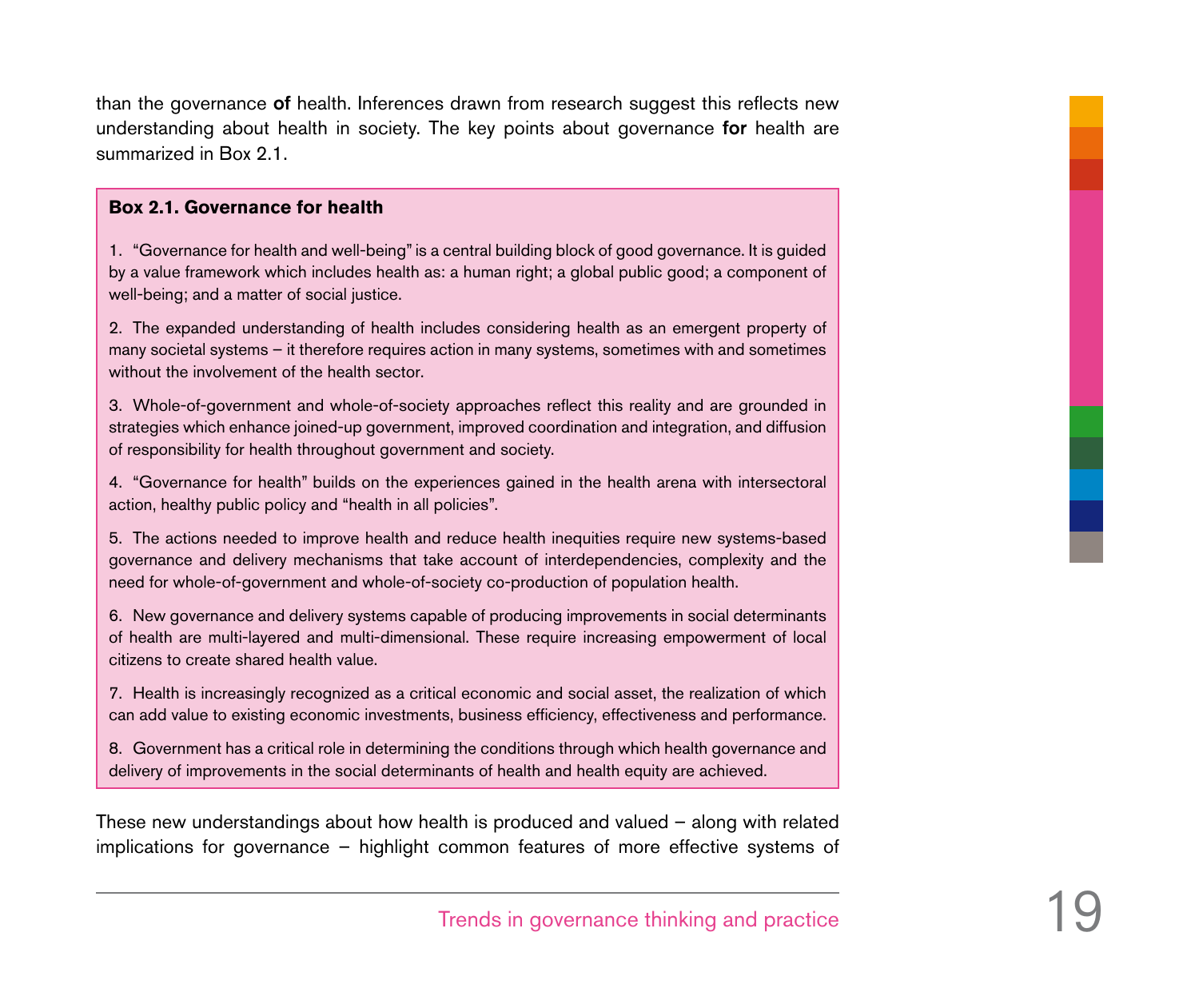<span id="page-33-0"></span>governing for health equity through action on social determinants. Kickbusch et al. *(2)* summarize the following characteristics of smart governance:

- 1. governing through collaboration
- 2. governing through citizen engagement
- 3. governing through a mix of regulation and persuasion
- 4. governing through independent agencies and expert bodies
- 5. governing through adaptive policies, resilient structures and foresight.

"Smart governance for health" therefore embodies a combination of these characteristics in the strategic approach to addressing health challenges, including reducing inequities in health as whole-of-government and whole-of-society approaches.

### 2.4. Summary of the main principles of effective governance for health equity

A large part of the following section on governance is taken directly from the 2011 report entitled *Governance for health in the 21st century: a study conducted for the WHO Regional Office for Europe (2)*. Based on a review of case studies looking at new approaches to governance for health, Kickbusch proposes five types of "smart governance for health", listed here, which should be considered and combined when embarking on whole-ofgovernment and whole-of-society approaches.

1. Governing through collaboration is the new imperative. Kickbusch et al. argue that key lessons can be learned from the rich literature available on collaborative governance, including that due consideration should be given to (a) the process and design of collaboration; (b) the virtuous cycle between communication, trust, commitment and understanding; (c) the choice of tools and mechanisms available; and (d) the need for transparency and accountability.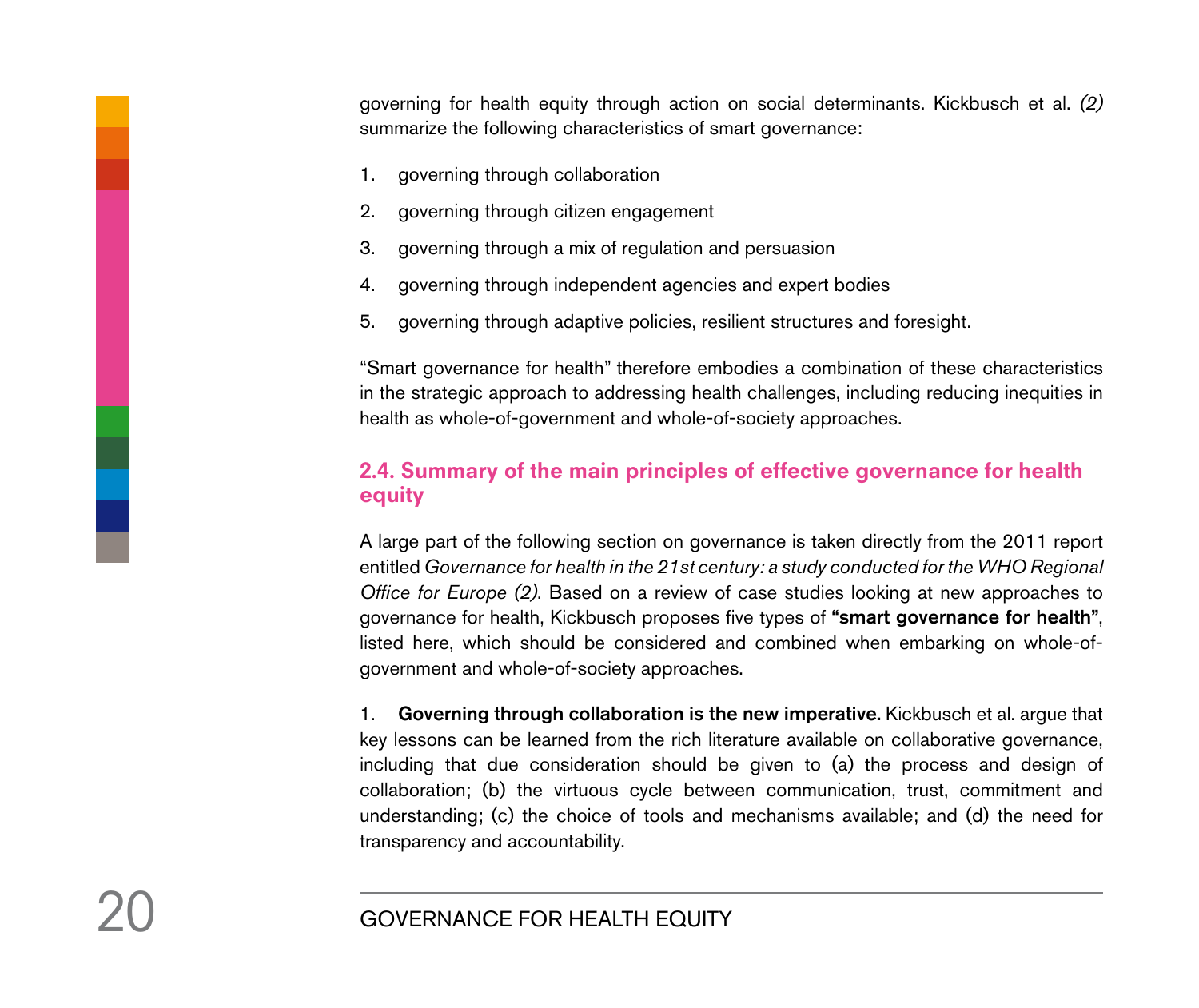2. As to governing through citizen engagement, public policy can no longer just be delivered. Successful "governance for health" requires joint production, as well as the involvement and cooperation of citizens, consumers and patients. As governance becomes more diffused throughout society, working directly with the public can help to ensure that transparency and accountability are strengthened. Partnering with and empowering the public are also crucial to ensuring that values are upheld. Technology – especially smart phones and networked social media – is a driving force that enables citizens, as well as changing the ways governments and health systems can do business, for example through eHealth. Within these new, complex relationships between state and society, participation, transparency and accountability become engines for innovation.

3. Governing is becoming more fluid, multi-level, multi-stakeholder and adaptive in nature. Traditional hierarchical means of governance are increasingly complemented by other mechanisms, such as soft power and soft law.<sup>4</sup> This includes self-regulation, governance by persuasion, alliances, networks and open methods of coordination, as well as the new role of citizens in monitory democracy.<sup>5</sup> At the same time, hierarchical multi-level regulations that extend from the global to the local levels (such as many EU regulations) are becoming more common and impacting on many dimensions of individuals' lifestyles, behaviour and daily life.

4. To govern through new independent agencies and expert bodies, evidence is critical in a knowledge-based society. The study finds that (as in other fields of governance) independent expert bodies, such as federal agencies, commissions, regulators and auditors are playing an increasingly vital role in providing evidence, monitoring ethical boundaries, expanding accountability and strengthening democratic governance for health, as related to privacy, risk assessment, quality control or health technology assessment (HTA) and health impact assessment. The importance of these entities increases as countries make

Soft power – in general terms – means exercising power through influence, while soft law means exercising power through setting social/normative expectations.

<sup>5</sup> Monitory democracy means achieving democracy by monitoring methods, for example, by making public and civic data accessible and transparent.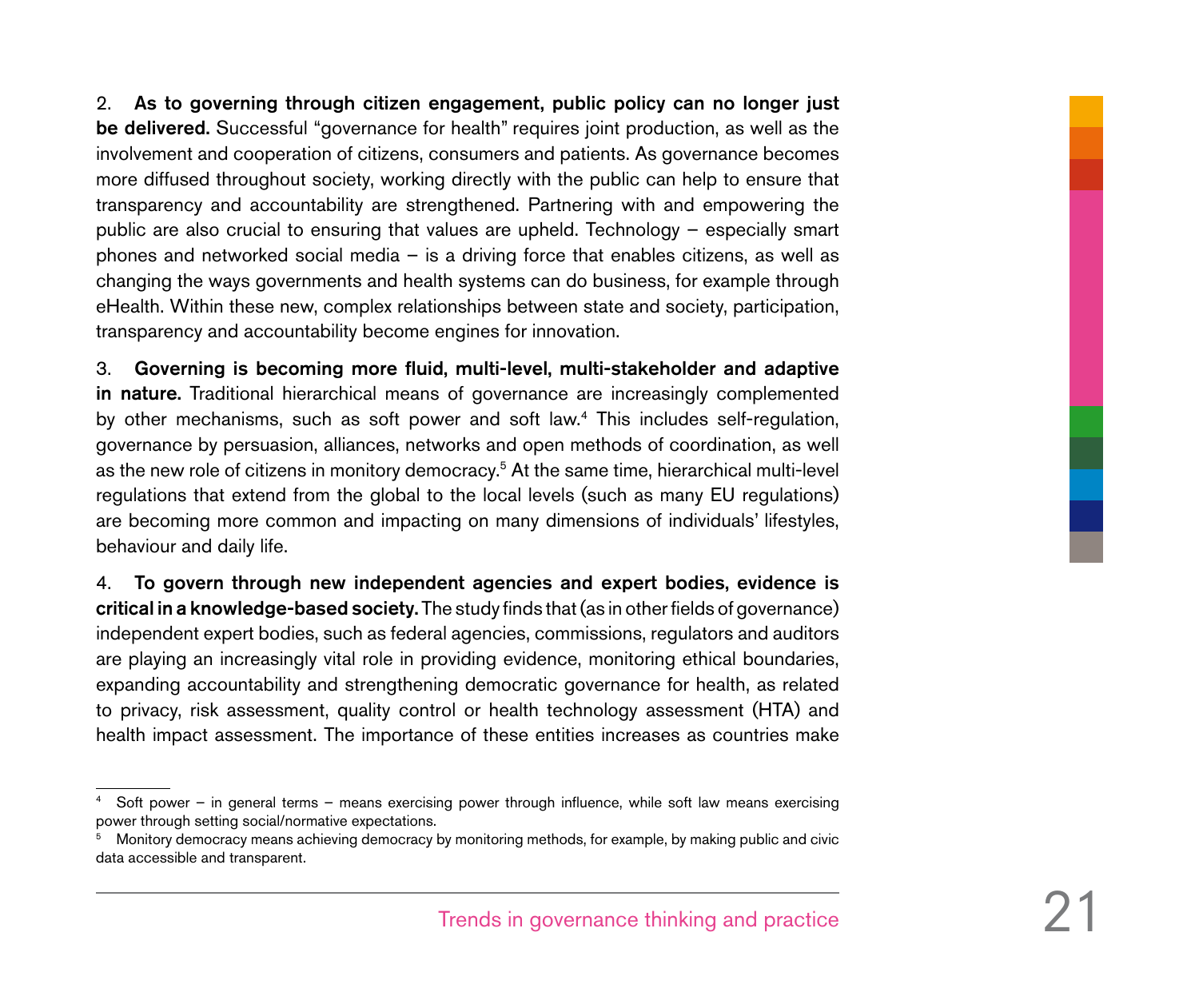the transition to a knowledge-based society that is more readily innovative. The literature indicates that it is also important to improve metrics (that is, figures that can meaningfully indicate what is being assessed) – for example, to include both objective and subjective measures – in order to capture what is happening across the population, requiring a mix of aggregate and disaggregate data.

5. Governing through adaptive policies, resilient structures and foresight is needed because there is no simple causality or solution to complex issues. The study finds that whole-of-government and whole-of-society approaches to health need to be capable of managing complex factors affecting health and to respond in real time, or even ahead of time; that is, to be adaptive and to mirror the characteristics of complexity. The latter may include decentralized decision-making, and self-organizing/ social networking should be enabled to ensure stakeholders can respond quickly to unanticipated events in innovative ways. Interventions should be iterative and designed to focus on learning and adaptation from knowledge gathered and shared with multiple stakeholders. In this way policy implementation is seen as an ongoing process of review and adjustment, capable of identifying and addressing how interventions in one area can have unintended consequences in another. These are features of what the study calls "anticipatory governance".

Given the long-term nature of many health problems, new forecasting methodologies are considered to be important as part of effective governance. This includes the use of futures modelling and scenario-based policy analysis, sometimes referred to as foresight mechanisms. These serve to assess how the causal pathways leading to inequities in health may be influenced by emerging social, economic, political and cultural trends in society. Their value lies in allowing decision-makers to react more quickly and adapt to changes which may affect the attainment of policy priorities. These techniques can also boost societal resilience by shifting policy focus away from risks to address more fundamental systemic challenges, as well as deliberating jointly the "social" (that is, values-related) and the "science" (that is, evidence-related) aspects of public policy. In this way they may also lead to innovations in addressing complex health problems and to sustaining policy action over time.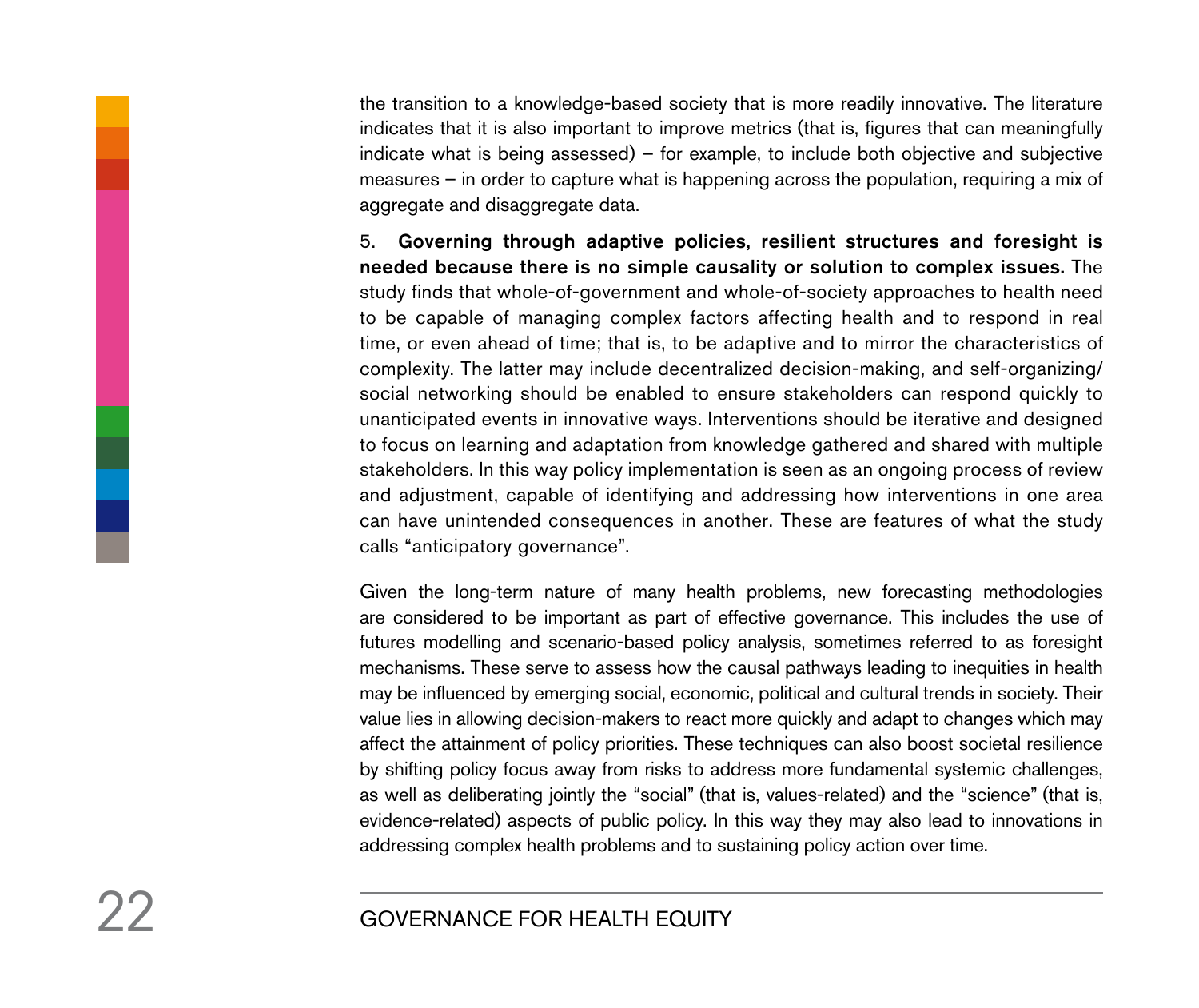Across the WHO European Region there is increased interest in and action towards developing and implementing whole-of-government and whole-of-society approaches which embody some or many of the aforementioned features of effective governance. Boxes 2.2 and 2.3 provide examples to illustrate this in practice.

## **Box 2.2. Example of a whole-of-government approach to social inclusion in Poland**

The social inclusion strategy led by Poland's Ministry of Labour and Social Policy – reporting directly to the Prime Minister's office – was a highly collaborative policy development process across government and involving NGOs, community-based organizations and regional and municipal stakeholders and organizations. The process lasted 18 months and involved joint review of current and past policies and data on the impact of and trends in social inclusion. Appraisal of promising practices from across Europe – using participatory methods, including stakeholder fora and roundtable events – helped to stimulate debate and inform available options, building on the perspectives of different stakeholders. Major efforts were made to promote informal meetings and discussions, with the aim of better understanding and exploring how social inclusion was viewed and could be better included in government policies and decision-making processes (budgets, reporting, resource allocation and local action). This mix of formal and informal mechanisms across levels of government and stakeholders illustrates the components of "smart governance" for building a whole-of-government approach to improving social inclusion in Poland. Further incentives exist in the form of opportunities to access funding through the EU Structural Funds mechanism, by means of compliance with the EU Cohesion Policy.

More widely, the same characteristics are evident in practice with regard to the attainment of other strategic goals, such as social inclusion, poverty reduction, and sustainable development. Across Europe, some or all of the five characteristics of smart governance for health can be seen or are embedded in mainstream governance practice for health equity and for public policies that have significant impact on social determinants and (health) equity.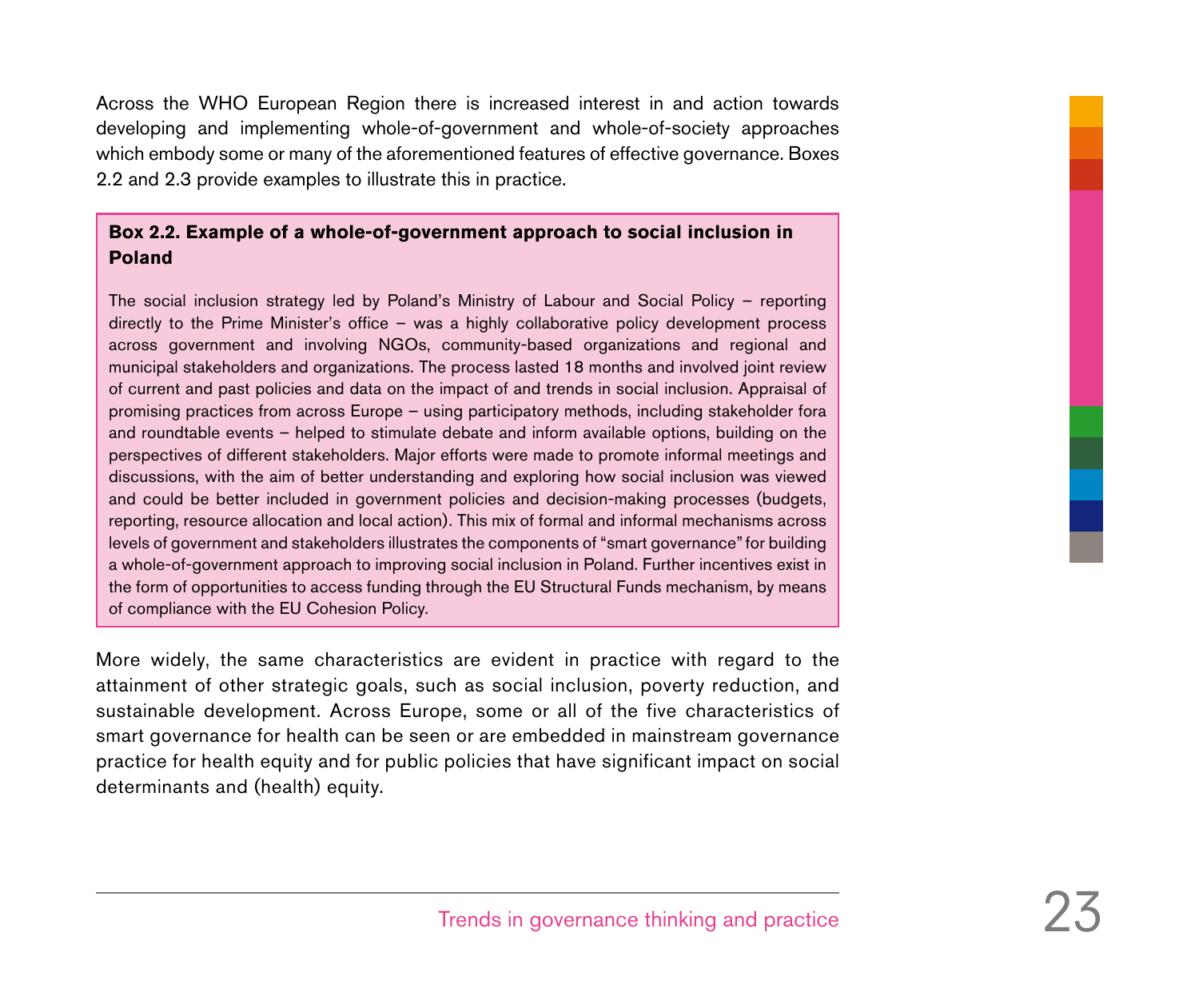## **Box 2.3. Example of a whole-of-government and whole-of-society approach to reducing inequities in Scotland**

In Scotland, concerns about the poor indicators of social and economic progress and the related shortfall in human development potential across society was the impetus for a whole-of-government approach to reducing inequities, under the national framework entitled "Scotland Performs". Addressing the costs to society of poor health and inequities in health between social groups was articulated as being important to the attainment of Scotland Performs. This resulted in the development of the "Equally Well" framework. A Ministerial Task Force was established with clear terms of reference to guide their work. The Task Force reported to the First Minister (Scotland's equivalent of a Prime Minister) and worked for 12 months to review evidence, model policy options and debate priorities for action. Methods used included expert panels, seminars and public consultations to ensure the involvement of a wide range of stakeholders from national and local authorities, NGOs, academia, business, and public service providers.

This ensured many perspectives and areas of expertise were used to inform policy options and in the generation (testing) of solutions. Once priorities were formulated, a review of delivery capacity and systems was carried out to ensure that the goals could be achieved successfully. This served to identify where delivery systems needed to be strengthened and/or adjusted prior to launching the Equally Well framework. Implementation has been under way since 2007 and includes formal agreements and an accountability framework for action between national and local levels (such as the concordat with the Convention of Scottish Local Authorities (COSLA), which is a formal agreement on priorities, responsibilities and the relationship between the national and local levels *(22)*.

A clear joint process for review and ongoing assessment has been established. A principal instrument used is the Single Outcome Agreements. These are agreements between the Scottish Government and local-level planning units called community planning partnerships. They set out how the Scottish Government and local-level planning teams will work towards improving outcomes for local people in a way that reflects local circumstances and priorities.

Regular public reports and debates on progress are also undertaken, along with independent reviews to inform policy adaptation over time. An important feature of this approach was the introduction of test sites, which allow policy to be tested in a structured way, with the aim of informing the scaling up of effective actions to tackle critical problems. Capacity building for public sector staff and other partners is ongoing, in order to ensure policy is mainstreamed across government and to strengthen human resource capacity to reduce inequities in Scotland.

# GOVERNANCE FOR HEALTH EQUITY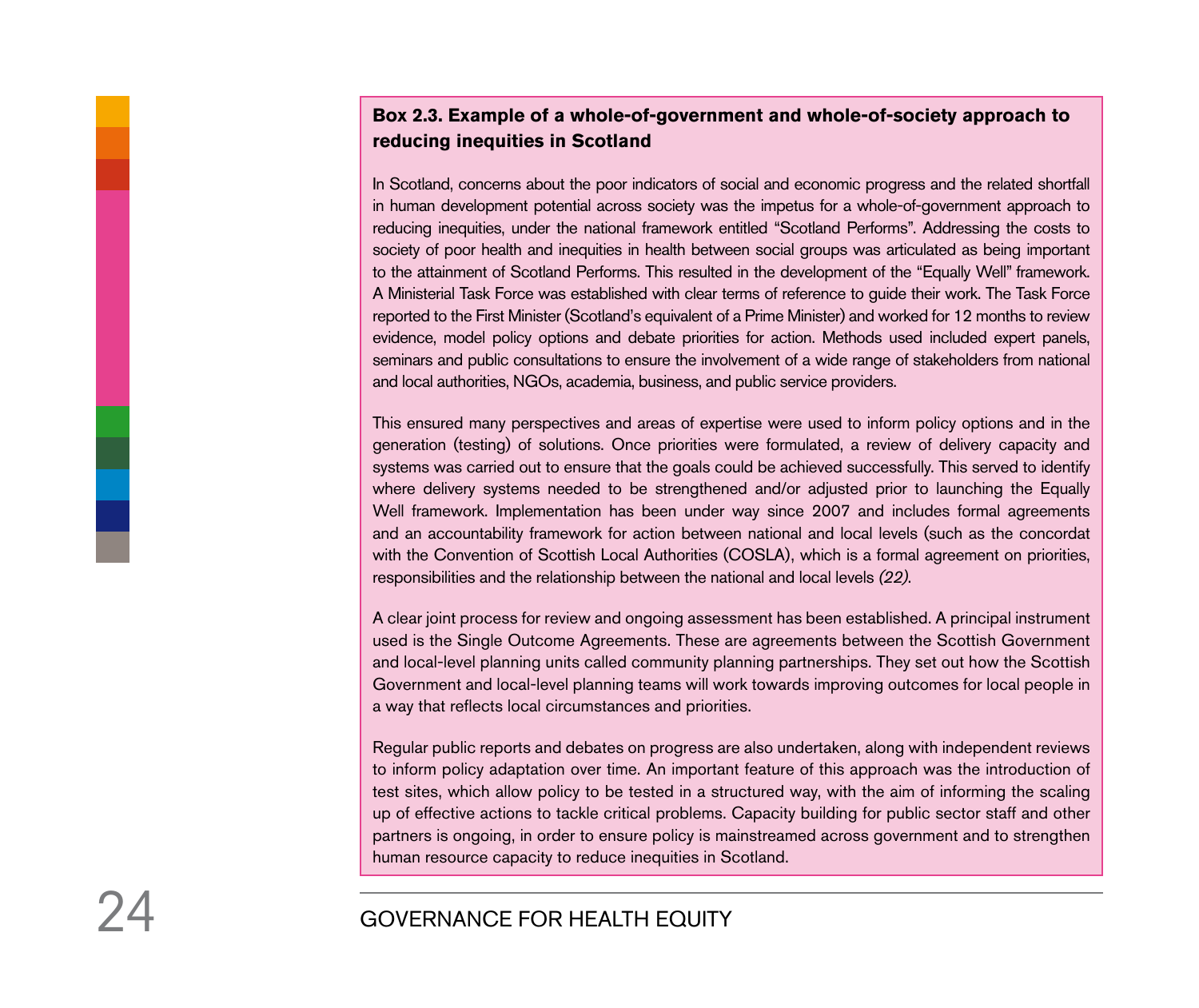The discussion in Chapter 3 highlights the importance of governance for reducing inequities and shows promising developments. It emphasizes the need to engage multiple stakeholders, to use a variety of instruments to incentivize collaboration across stakeholders and to hold decision-makers to account for decisions and their impacts. Participation of local people and the intended beneficiaries of policies are underlined as being important to improving not only the transparency of decisions but also the efficacy of actions (policies/ investments) to improve equity in health through action on social determinants.

# 3.1. Integrated policies capable of acting on social determinants

Across Europe, the developments set out in this chapter are being reflected to a greater or lesser extent in local, regional and national governance arrangements. A review of European country experiences and formal documents shows that there is an increased recognition of the need to develop integrated policies and solutions which can act on underlying determinants of health and health equity. These include comprehensive health inequity reduction strategies covering the whole population and spectrum of determinants, such as those found in Norway and Scotland. More common are issue-specific programmes and policies aimed at certain target groups; these can be found in almost all countries across the WHO European Region. Examples to illustrate this are the Roma inclusion strategies in place in the countries of central, southern and eastern Europe. A further focus for integrated policies is the inclusion of health improvement goals and objectives in national poverty reduction strategies, such as those that can be found in many of the Commonwealth of Independent States (CIS) countries. The indicators to measure improvements in health between different groups across the population are often generic and equity is more commonly implicit than explicit (that is, a value rather than a performance criteria for integrated action). This may reflect, as Gwatkin suggests *(9)*, that health inequity and other distributional aspects of health status and service have enjoyed varying degrees of attention as measures of development in lower income countries (and in the development community) over the years:

3. Progress and responses in Europe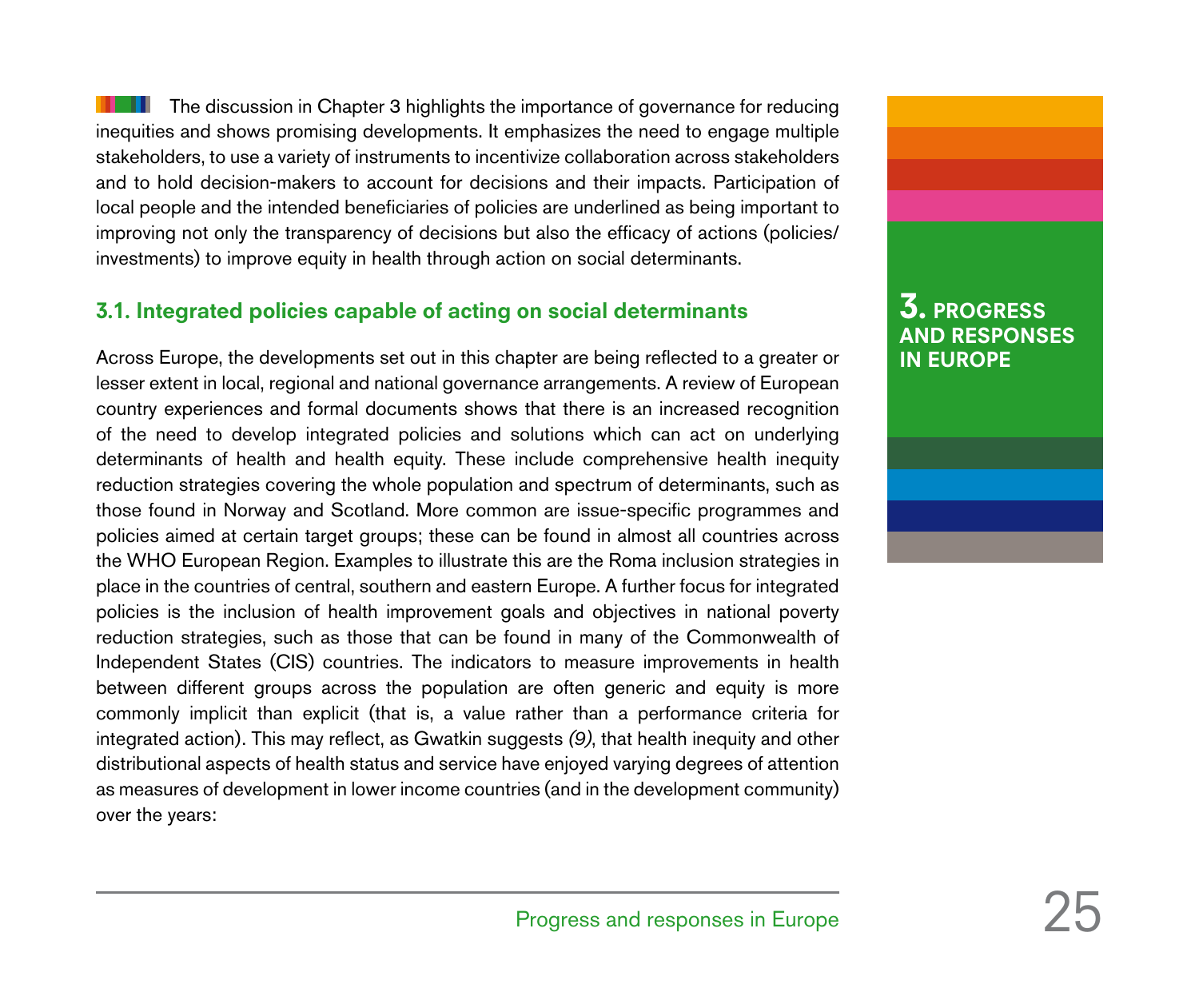During the 1970s and early 1980s, distributional concerns (i.e. a concern for the health status of different socioeconomic groups within society as distinct from the overall societal average) were dominant in thought about international health. These concerns then receded for about a decade, from around the mid-1980s to the mid-1990s, as attention turned from equity to efficiency. Now, the pendulum has begun to swing back, and distributional concerns are on the rise.

A fourth approach is to include specific health equity targets in national development plans, such as in the case of Latvia or Slovenia, where in the last few years national and local approaches to tackling inequities have been scaled up. In these cases Ministry of Health is pursuing common equity goals with other sectors, using health equity measures as one of the indicators for joint policy success to increase the equity of public policies.

## 3.2. Instruments that incentivize collaboration across stakeholders and hold decision-makers to account

Instruments that commonly feature as part of country "tool kits" when governing for integrated policies and to improve distributional (equity) impacts, include the widespread use of impact assessment methodologies, guidance and regulatory bodies and specialist impact assessment units such as those in place in Romania. Other instruments that incentivize cooperation across policy sectors include regular cross-sectoral spending reviews on inequalities (England)<sup>6</sup> and analyses of who benefits from various policies (benefit incidence analysis techniques, such as those used in Serbia within the national Roma inclusion strategy). Increasingly, governance instruments such as these are used by joint working groups and teams involving multiple policy sectors and, in some cases, NGOs and independent academic and policy support units, for example in the Scottish Equally Well framework and in the former Yugoslav Republic of Macedonia's Roma Action Plan (part of the "Decade of Roma Inclusion 2005–2015").

Across the WHO European Regions these developments in accounting jointly for the

<sup>&</sup>lt;sup>6</sup> This was an instrument used by the former government over the 10-year period spanning the life of the national health inequalities strategy *(23).*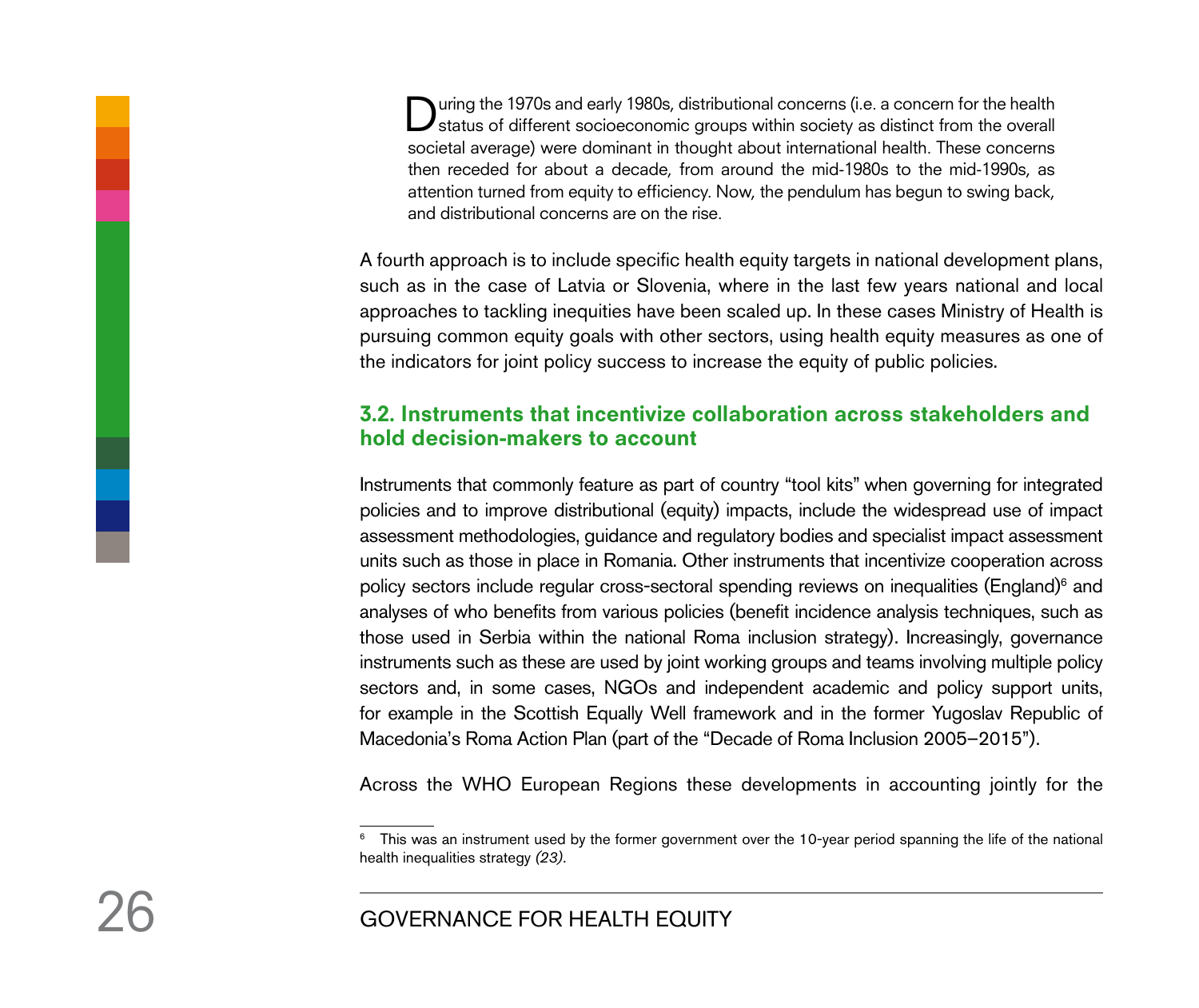impact of various actions vary in terms of how systematically they are both used and acted upon. While acknowledged as being necessary to address social determinants and reduce health inequity, cooperative working methods and performance management have also been found to be time consuming, incur significant opportunity costs (loss of personal/sectoral influence, resources and status) and in some cases are contrary to the cultural norms and values that prevail. For these reasons, joint and "softer" instruments need to be combined with more hierarchical or so called "hard" instruments to ensure joint production and joint accountability for equity across different policy domains. These include laws and regulation, parliamentary resolutions, formal memoranda of understandings (including concordats and contracts) and financial and reward systems linked to team results (for example pooled/ shared budgets).

Many countries within the WHO European Region are currently reviewing their national and local development plans, as well as evaluating or reforming health policies and services. In many of these there is a direct intention (or an expressed interest) to strengthen accountability mechanisms with the aim of incentivizing actions on social determinants. For example, in 2011 a new Public Health Act was passed in Norway (in effect from 1 January 2012), "to contribute to societal development that promotes public health and reduces social inequities in health" *(24)*. One of the main features of the Norwegian Public Health Act is that it specifies public health work as being a whole-of-government and a whole-ofmunicipality responsibility, rather than a responsibility of the health sector alone. The law stipulates that Norwegian municipalities must involve all sectors in the promotion of public health, not just the health sector. Additional tools, such as a national system of providing public health indicators to local governments (including indicators of social determinants of health) complement the new law and support action by many stakeholders at different levels of government to execute their responsibilities with the aim of reducing social inequities.

Along similar lines, Kyrgyzstan has elaborated and implemented an Intersectoral Action Plan for Promoting Population Health within the framework of the Manas Taalimi health care reform process. The plan was formally adopted by Parliament following its inclusion in the Law on Health Care Reform (2006), and its implementation is ongoing. This requires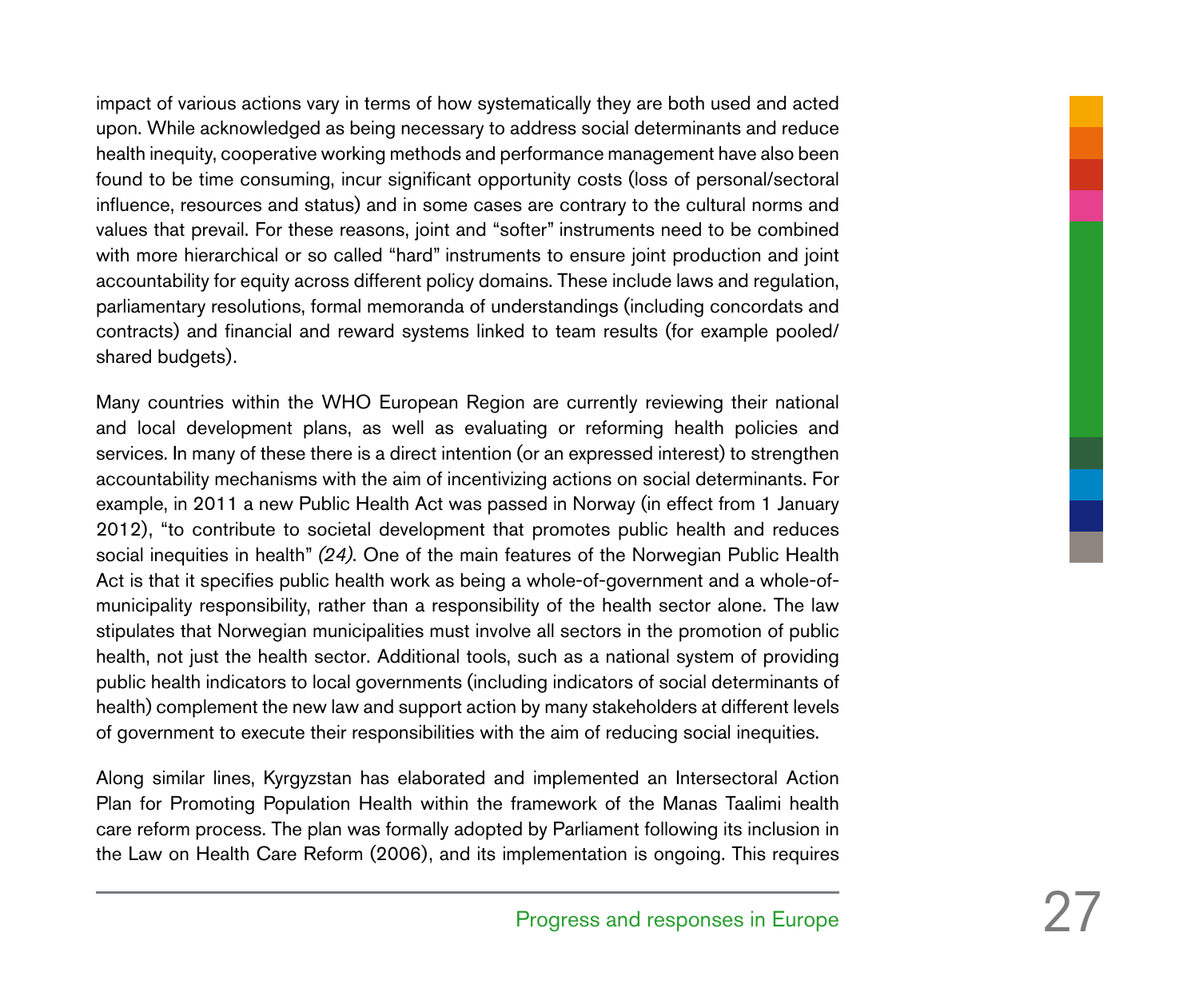coordination of action between health and other sectors to improve daily living conditions, such as water supply and housing, to prevent hygiene-related diseases, improve health behaviours and increase access to primary care services. The Action Plan also serves as a framework to coordinate support from bilateral and unilateral agencies around common objectives for improving health for all at the community level.

## 3.2.1. Horizontal and vertical integration of actions

Decentralization of responsibilities and thus accountability for the outcome of policy is a strong feature of governance systems in Europe. Increasingly the subnational levels (county, *oblast*, region) have greater autonomy in relation to social and economic decisions and investments, many of which relate to the social determinants of health and health equity, for example housing, environment, water and sanitation, community safety, urban and rural development, including employment and business development. At the same time, health remains a predominantly centrally managed and organized function. This creates challenges and opportunities for ensuring that health and equity are considered in subnational-level policy-making and investment frameworks. Examples such as those from Murska Sobota in Slovenia and Košice in Slovakia illustrate opportunities and responses in Europe. In Košice, the largest self-governing region in the south-eastern part of Slovakia, the regional parliament formally adopted a health chapter into its regional development plan in 2009. Goals for addressing the determinants of health of those with fewer social and economic resources and with poorest health status have been included as a matter of priority across sectors. Implementation actions are reflected in regional investment frameworks and funding flows. While mechanisms used to advance such work are mainly formal and embedded in core planning, accounting and monitoring systems at the regional level, the process was coordinated by a multi-stakeholder group including the Regional Public Health Institute in Košice, the Chair of the Košice Self-governing Region, researchers working on social and economic inequities, regional authority staff working as demographers and as community outreach service providers. This was a powerful combination of stakeholders who were able to access diverse data, discuss ideas and identify challenges through informal access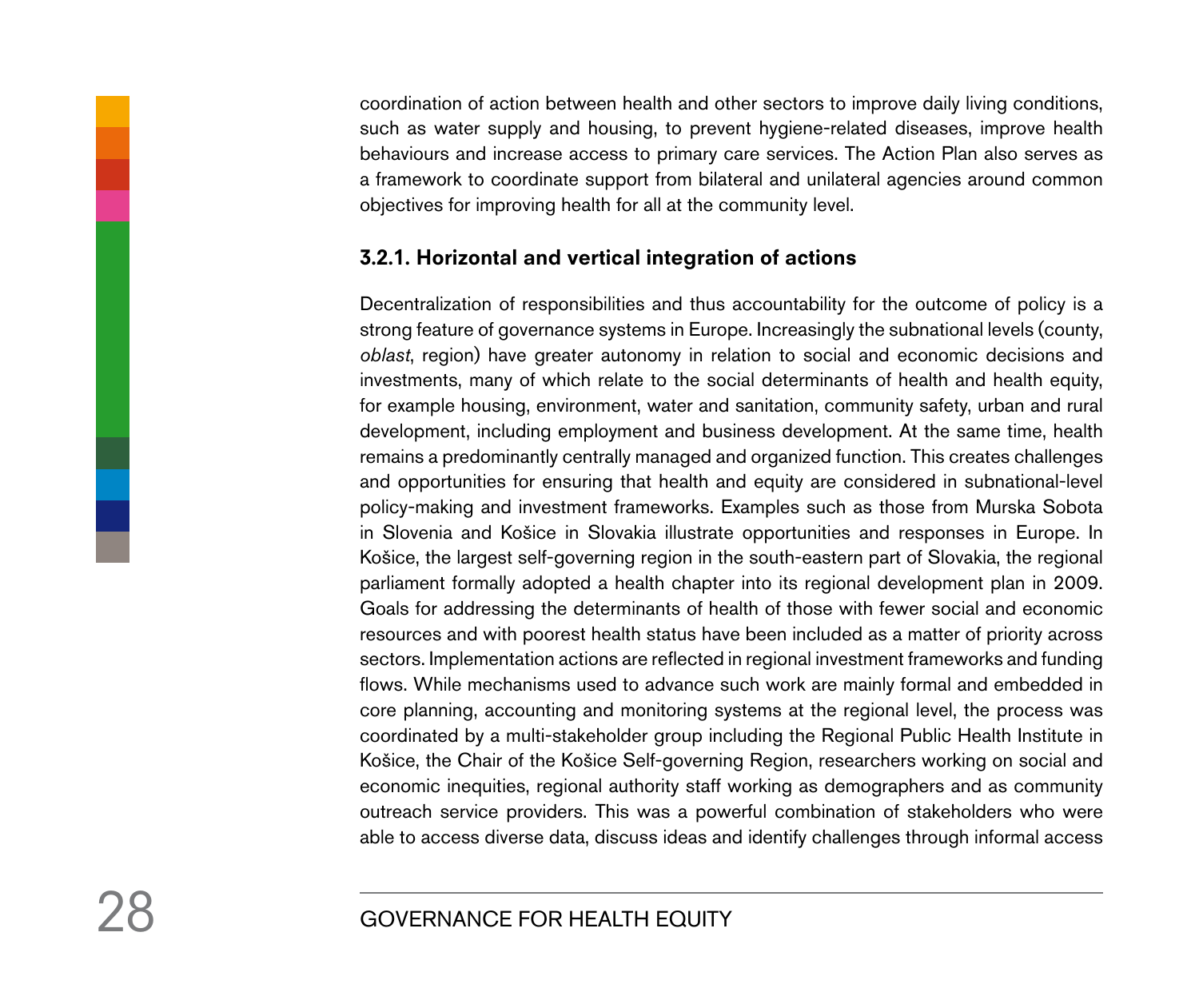to various stakeholders within and outside of government. A key factor was engaging and drawing on other local knowledge of communities and the intended beneficiaries of the policy to shape the priorities for action. A principal feature of the approach was to engage external agencies to broker dialogue between stakeholders in support of using best available evidence and practice from across Europe and internationally. Specifically, this involved WHO collaborating centres and centres of excellence with expertise in social determinants and cross-sectoral investment for health and equity.

# 3.3. Active participation and engagement of communities

There is increasing interest in developing partnerships to address the root causes of health inequity, based on bottom-up planning and drawing knowledge from communities to inform interventions and assess policies. Examples which embody these goals and are part of the formal institutional arrangements within countries include the Community Health Partnership in Florence; the Finnish municipality health promotion management groups; the health and well-being boards in England and the World-Bank-supported Village Investment Project (VIP) in Kyrgyzstan. In the latter the aim is to strengthen local capacity and infrastructure for social and economic development in rural areas and to alleviate poverty. In Kyrgyzstan, 65% of the 5.1 million population live in rural areas, and the rural population accounts for about 80% of the extremely poor. The VIP promotes good governance at the level closest to local people, providing the impetus for sustained economic development, and contributing to employment generation in rural areas. Mechanisms that foster participation and ensure transparency in decision-making about priority setting, resource allocation and review include: open public budgeting and planning meetings, community hearings to support participation and capacity building for local people and community organizations in budgeting and participatory planning and implementation activities.

The aforementioned mechanisms illustrate increasing awareness of the assets that local people bring to solving complex problems and the value and importance of genuine and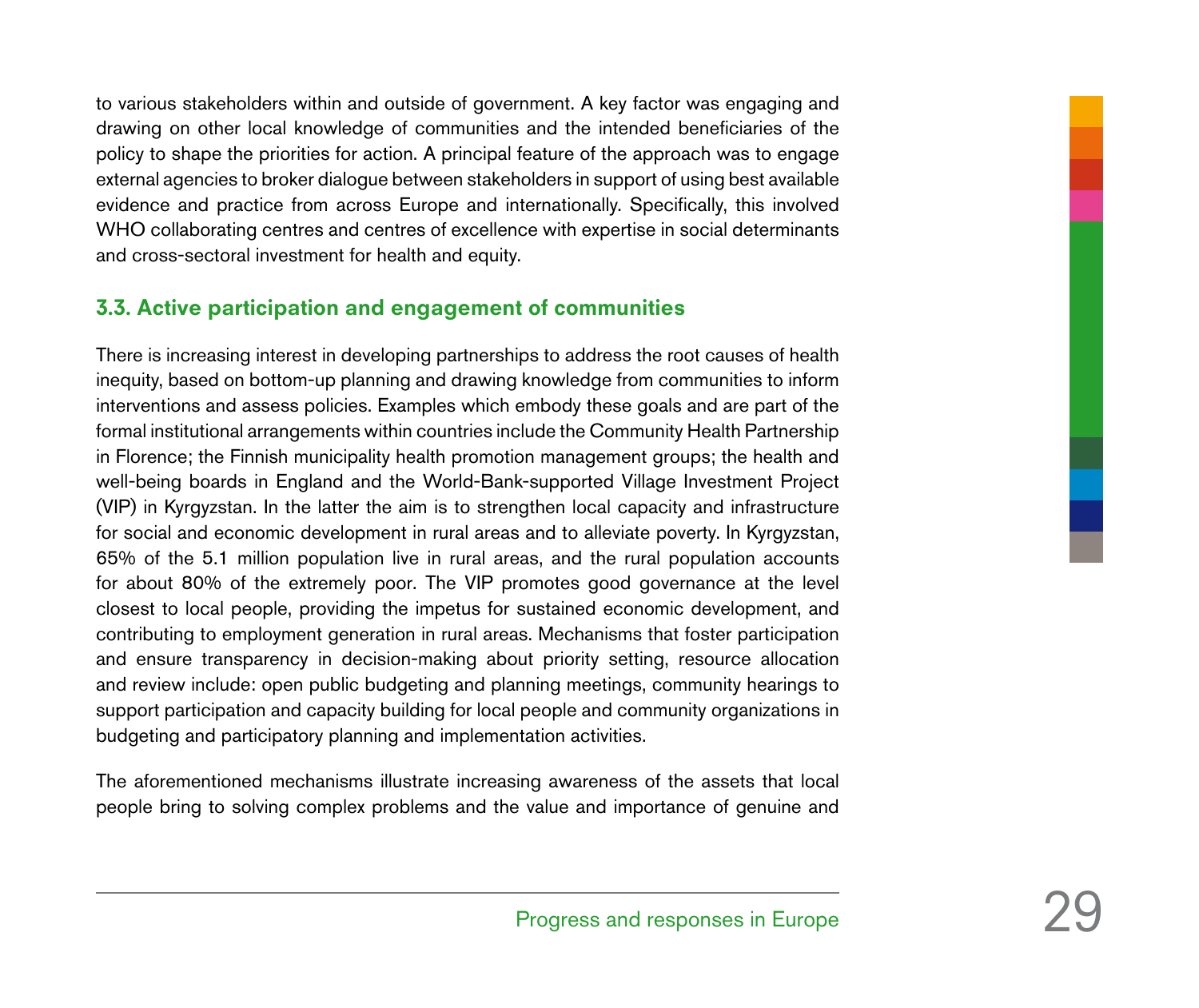systematic participation in the generation, implementation and review of solutions. Many studies support this development, highlighting how local people may identify problems long before they reach the public policy agenda, as illustrated by the example in Box 3.1.<sup>7</sup>

## **Box 3.1. Children labelling dangerous places and practices in Corker Hill, Scotland**

Routine data systems frequently categorize unintentional injuries to children as being deficits in the child – for example, when injury occurs crossing the road in the wrong kind of way ("ran out without looking"; "didn't use the crossing") or in the parent ("inadequate supervision"). In a study which turned the accidental injury story on its head, by asking not why so many children are injured or die in accidents, but why so many make it to adulthood in unsafe environments, children were encouraged to label places and practices they identified as risky with a skull and crossbones. These are different types of data, but they demonstrate the ability of local communities to spot dangers before they translate into deaths – illustrated by press reports with messages such as "it took a death to persuade the authorities that we really did need a crossing" *(25)*.

Such examples highlight the value of engaging local people in dialogue and participation in identifying and solving problems. Numerous studies show that this contributes to building community ownership and capacity to take control of factors determining their health, as well as better informing the resources and decisions of formal authorities responsible for improving health and determinants *(26)*. These processes, while designed to improve health outcomes, also contribute to building trust in communities and local authorities, increasing transparency in decision-making. These important assets for health and social development will only be effective and sustained if they are part of wider interventions and policies designed to act on the structural determinants of health and as part of mainstream governance practice, rather than one-off projects.

<sup>7</sup> A resource guide on governance for social determinants of health and health inequities is in preparation at the WHO Regional Office for Europe's European Office for Investment for Health and Development. Further (grey) literature also informs the background research for this report. For details see the Bibliography.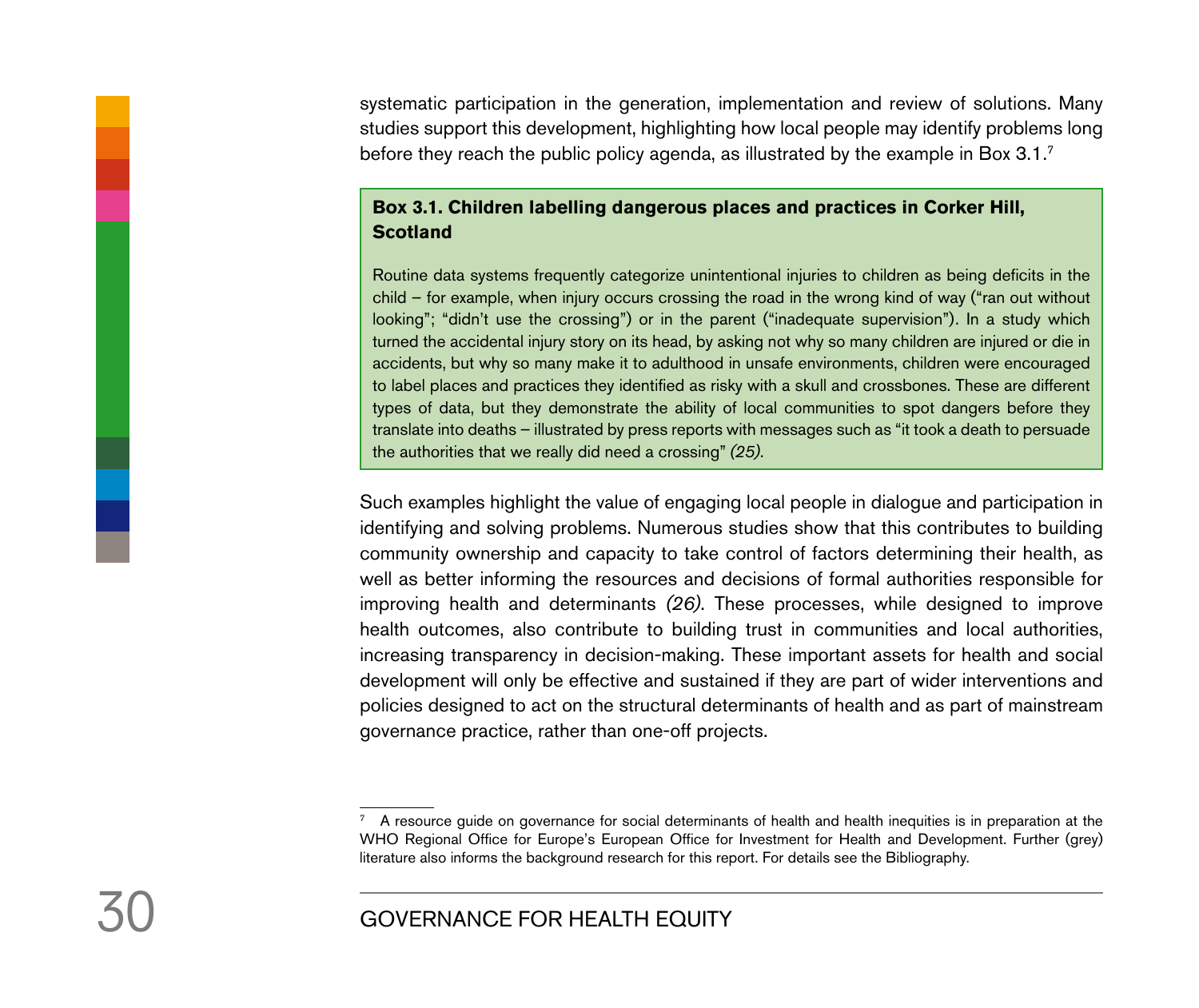The report so far has highlighted how the values of equity in health and their attainment are included in diverse ways in European and national policies, frameworks and initiatives. Examples across countries include social inclusion, poverty reduction, balanced development, rural development, universal social and health protection, sustainable communities, and the right to health. All of these have the aim of improving the daily living conditions, working life, income opportunities and safety/security of the population. In this way the social determinants of health and equity are observed in almost all the current policy goals and values of countries across the WHO European Region. Chapter 3 specifically highlights progress made and the common instruments and approaches to governing for equity in health through action on social determinants. What is therefore puzzling is why, despite existing efforts and good intentions, inequities persist and in some cases are increasing.

This chapter sets out to understand and discuss some of possible reasons for this, drawing on information gathered from key informant interviews and a review of official meeting reports and published papers for the period 2002–2012, which describe and discuss aspects of practice in governing for social determinants of health and health equity. A major finding is a lack of a "whole systems thinking" approach in governing for equity in health. To this end, a systems checklist for governing for health equity with a whole-of-government approach is put forward. This is intended for further discussion and as a framework to support strengthening country governance for health equity in practice, through action on social determinants.

Reasons for the aforementioned failure have been clustered into four main categories. These are set out in Table 4.1 and explored in more detail in the remainder of this section.

# 4.1. Conceptual failure

Across the WHO European Region different countries take different views of the main drivers of health inequity. These reflect political ideology and the wider socio-political circumstances and history involved, as Fig. 4.1 illustrates.

4. Why **GOVERNANCE** and delivery **FAIL**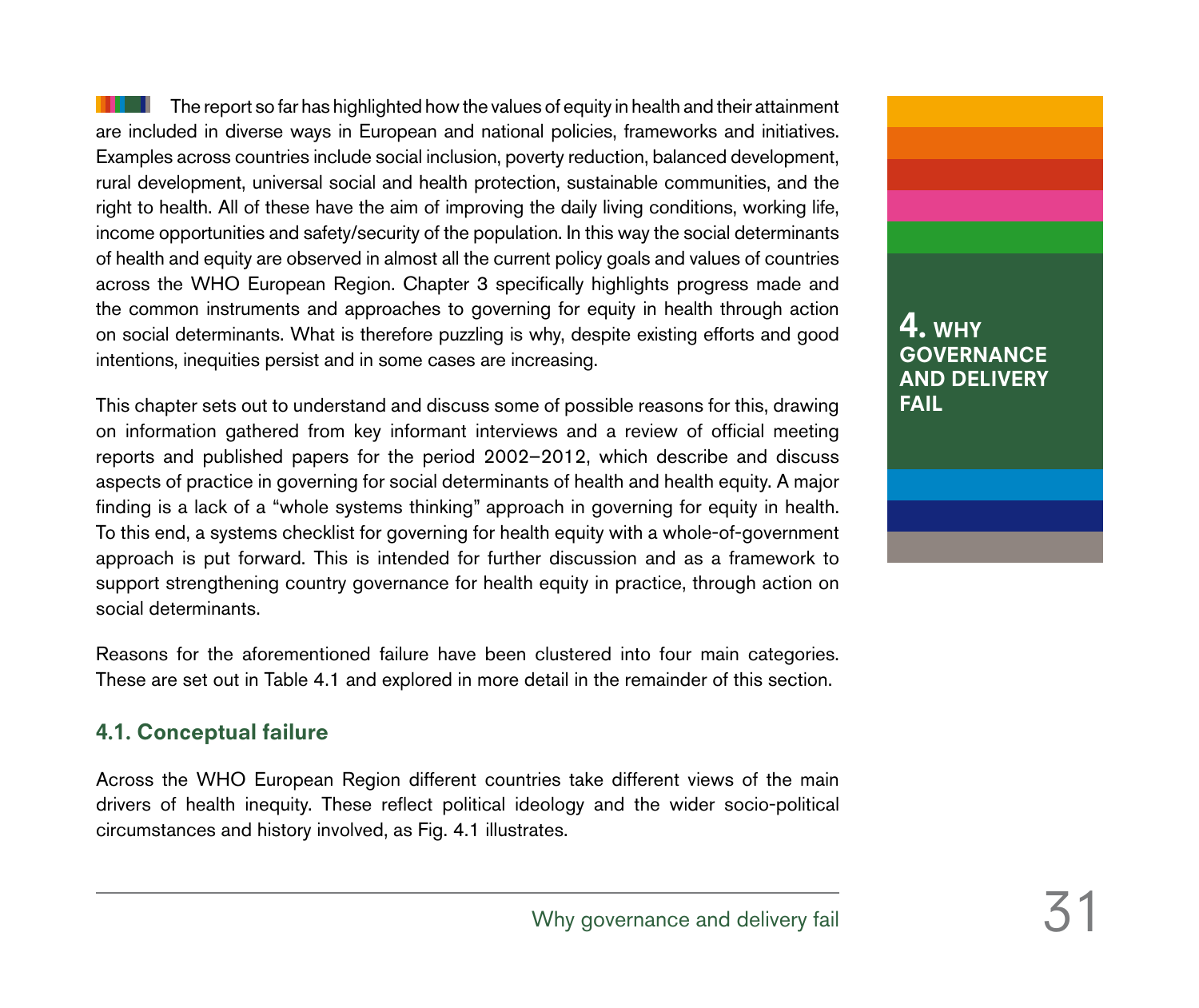Table 4.1. Reasons for failure in governing for health equity through action on social determinants

| <b>Type of failure</b>      | <b>Explanation</b>                                                                                                                                                          |
|-----------------------------|-----------------------------------------------------------------------------------------------------------------------------------------------------------------------------|
| <b>Conceptual</b>           | Failure to conceptualize the full "causal pathway" leading<br>to the desired equity goals/outcomes.                                                                         |
| Delivery chain              | Failure to understand or construct an effective "delivery<br>chain" capable of acting on multiple determinants to reduce<br>inequities/increase equity in health over time. |
| <b>Control strategy</b>     | Failure to develop an effective "control strategy" capable<br>of holding stakeholders and policies to account for equity<br>results.                                        |
| <b>Public health system</b> | Failure to develop competences needed to govern for<br>health as a societal objective, not only as a health sector<br>objective.                                            |

Many countries referenced common conceptual frameworks as having influenced their thinking on health inequities, determinants and the subsequent interventions that feature in their policies and practice. These included the work of Dahlgren & Whitehead *(27)*, often referred to as the rainbow model, Graham *(28)* and WHO Global Commission on Social Determinants of Health *(29)*, as shown in Fig. 4.2.

A common feature across all the cited conceptual models is the interaction between a range of determinants which shape the causal pathways to equity/inequity within the population. Despite reference to these conceptual frameworks, in practice the connections between social position, social structures, material factors and individual behaviours are not generally clearly conceptualized or articulated in the frameworks underpinning action to reduce inequities across many European countries. Recent reviews by the WHO European Office for Investment for Health and Development of the WHO Regional Office for Europe in 2010 and 20118 found that the explanations for how health inequities occur and persist in society vary, but overall there is a tendency across many countries participating in the

For details see the Bibliography.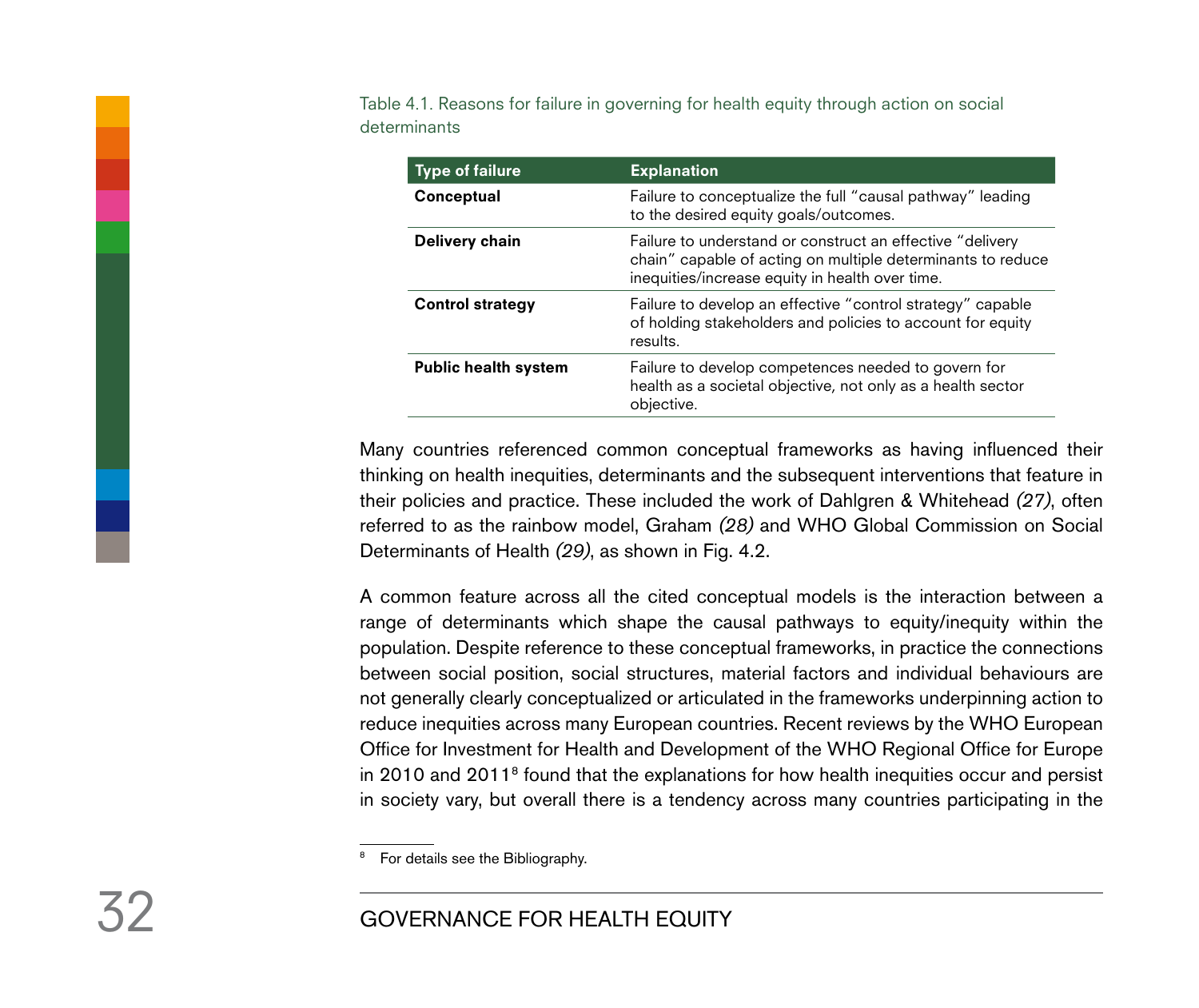reviews to focus on intermediate or proximal determinants. These include access to health services, lifestyle or behaviour, living conditions (such as housing and water sanitation), and social cohesion.

Fig. 4.1. WHO European Region countries' different views of the main drivers of health inequities

|                                                         |                                                                                                                                                                                                                                                                                                                                                                  | reflecting wider socio-political drivers and history<br>What are the main determinants of the observed inequalities in health in your country?                                                                                                                                                                    |
|---------------------------------------------------------|------------------------------------------------------------------------------------------------------------------------------------------------------------------------------------------------------------------------------------------------------------------------------------------------------------------------------------------------------------------|-------------------------------------------------------------------------------------------------------------------------------------------------------------------------------------------------------------------------------------------------------------------------------------------------------------------|
| <b>Health</b><br><b>Inequalities</b><br><b>Strategy</b> | Sweden<br>- Employment<br>- Education<br>- Flaws in distribution of resources<br>according to need<br>- Weakening of social connectivity/<br>cohesion<br><u>Spain</u><br>- Employment and work conditions<br>- Poverty<br>- Gaps in welfare state for women<br>- Growing problems related to obesity,<br>smoking, alcohol<br>- Environment (injuries, pollution) | United Kingdom<br>- Poverty of resources<br>- Poverty of expectation (professionals,<br>not just poor)<br>- Wide socioeconomic inequalities<br>- Powerlessness<br>Poland<br>- Uncontrolled market<br>- Inequalities in access to resources for<br>health<br>- Failures in accountability (value base/<br>bribery) |

*Source:* Whitehead et al. *(30)*.

A recent study *(31)* reviewing the paradox of persistent health inequities hypothesized that their persistence in modern European welfare states can partly be seen as a failure of these welfare states to implement more radical redistribution measures, and partly as a form of "bad luck" related to concurrent developments that have changed the composition of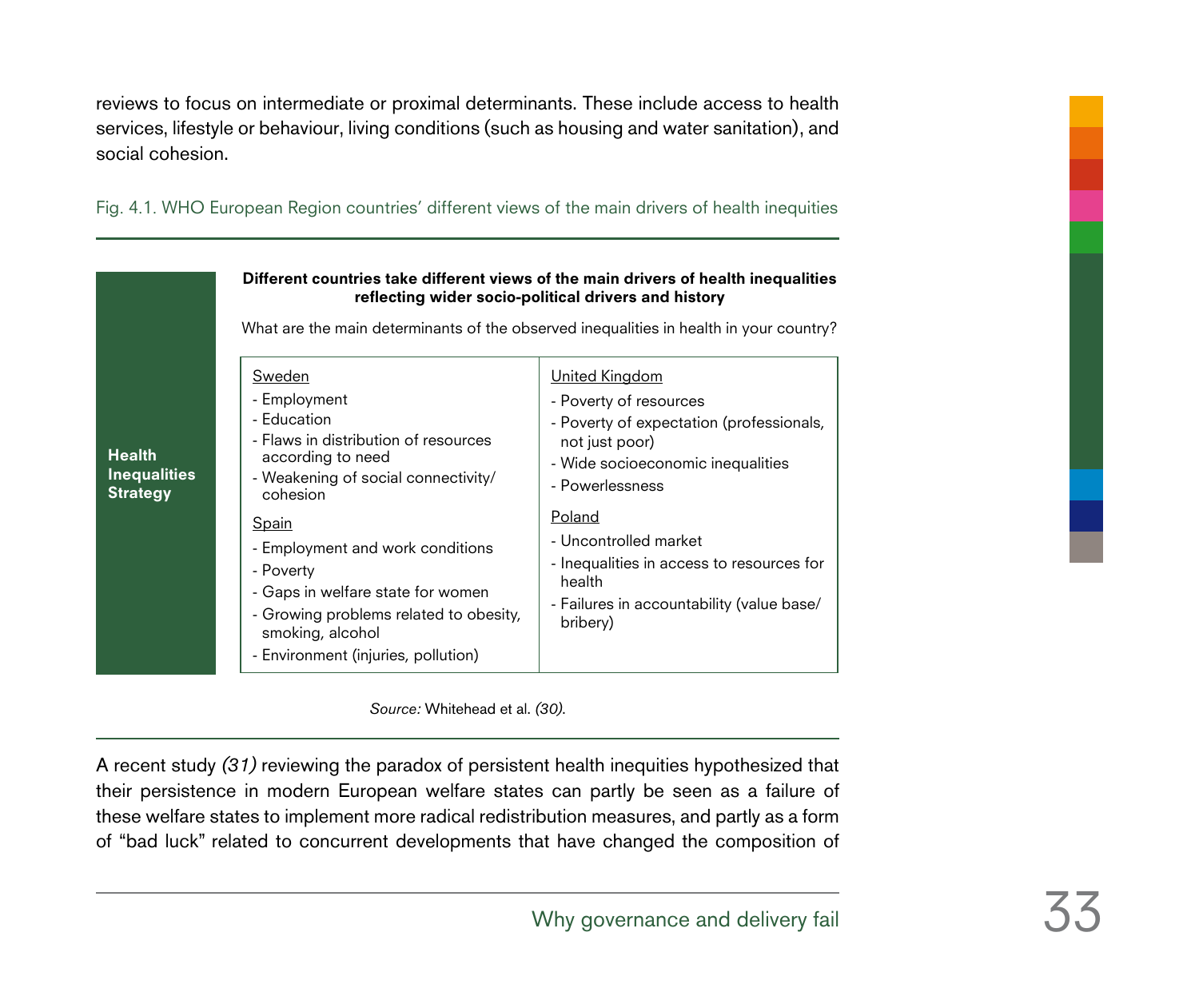socioeconomic groups and made health inequities more sensitive to psychosocial factors. The study suggests that inequities in parts of Europe are persisting owing to a failure to conceptualize and act on the optimal mix of determinants and with the magnitude and intensity necessary to impact on their distribution.





*Source:* adapted from Solar & Irwin *(29)*.

This reason for failure was reflected in the findings of the United Kingdom's National Audit Office (NAO), in reviewing why England had failed to achieve its national health inequity targets for 2010. NAO reported that an important issue was the failure to sufficiently acknowledge, conceptualize and effectively address the full causal chain of poor health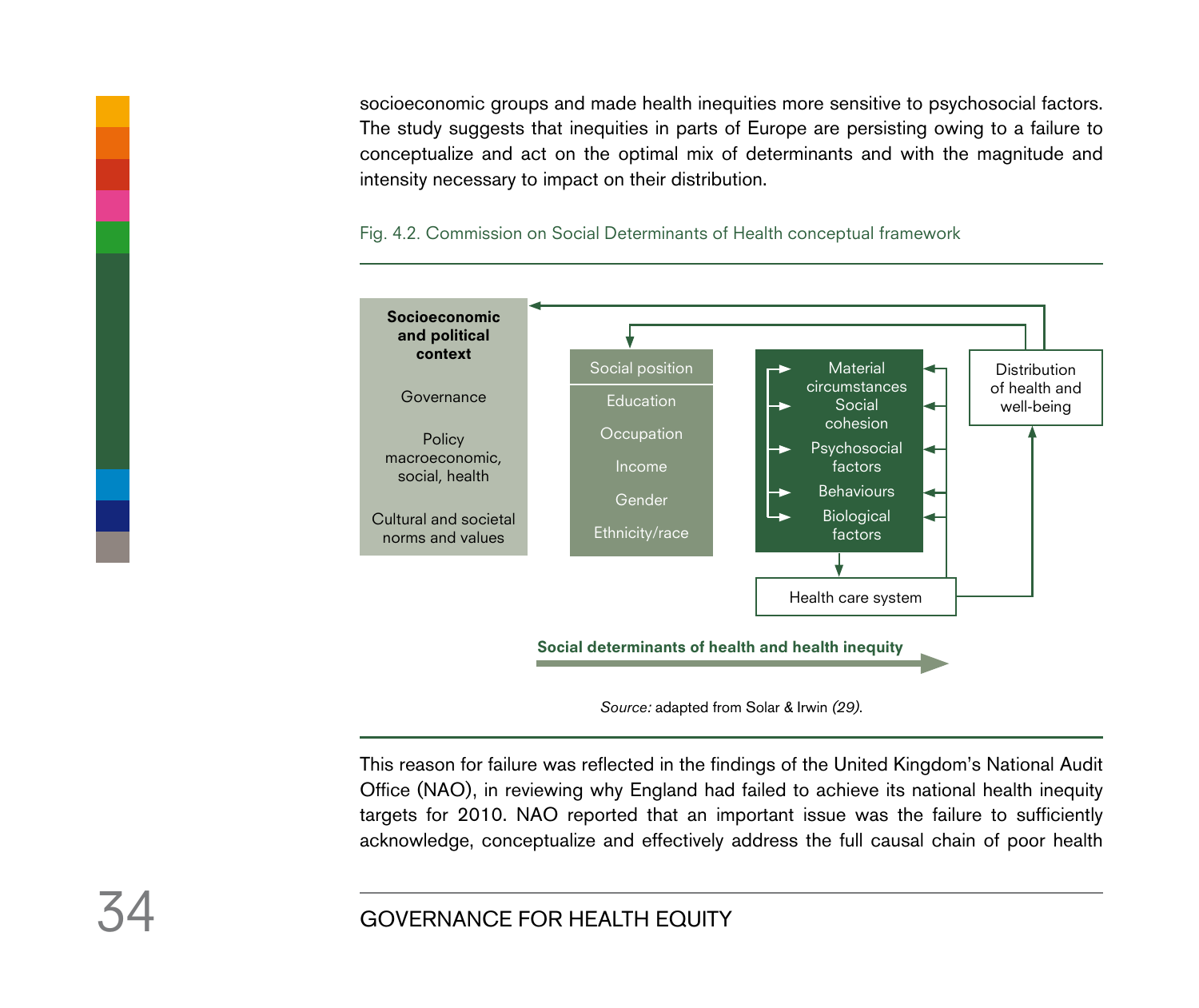outcomes *(32)*. A review of the literature and key informant interviews suggest that this is a likely reason for results being poorer than expected for health inequity strategies, policies and interventions in many countries across Europe.

Explanations of how health inequities arise and persist over time are shaped not only by scientific evidence and models but by political ideology and the interests of different stakeholders with access to decision-making arenas. These drivers are important and currently include a resurgence of the "trickle down" effect: that is, a belief that policy benefits will gradually reach all groups in society and thus differences (inequities) are a natural result of the time it takes for policies to impact across the population. Individual responsibilities and behaviour change discourse are ever present in policy debates and in goals to reduce inequities, as recently evidenced by the attention to nudge strategies. Nudge strategies are those which aim to change physical and social environments to prompt or encourage desired behaviours, and nudge thinking derives from theories of behavioural changes in individuals, communities or whole populations. There is evidence that nudge strategies can impact on population behaviour where actions are relatively simple, such as washing hands and reducing speed whilst driving. However, in general they do not address the underlying causes of unequal exposure to risk: that is, social determinants, such as housing conditions, road infrastructure and design of safe urban and rural residential areas. A further influence on explaining inequity in health comes from a more practical perspective, linked to what it is deemed possible to change. In some countries, while many factors and their interactions in producing equity/inequity are acknowledged, decisions are sometimes made on the basis of what it is possible to achieve. This is more evident in countries where there is high level of silo working: that is, where instruments for cross-sectoral working are limited and/or where sector-specific performance is valued above that of delivering shared results. This issue is discussed in more detail in section 4.2, but is important to mention here, as it lends insight into reasons for conceptual failure.

Acting on a range of determinants which span health systems, behaviour, material conditions and structural factors in the distribution of power and resources in society, is not an easy task. National and European reviews suggest that investment in each of these domains will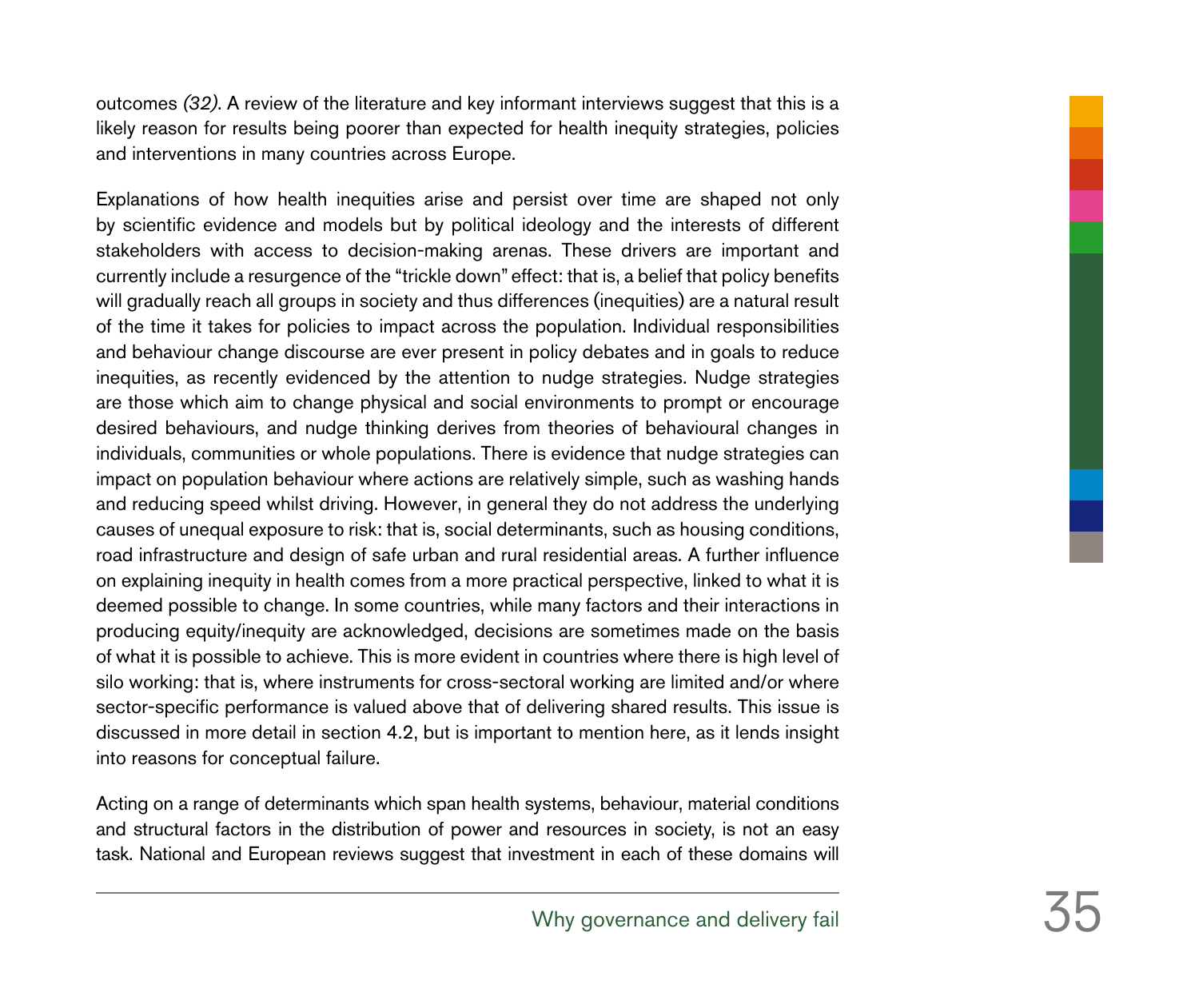have different "payback" time frames – with improvements in early detection and treatment of existing undiagnosed illness in primary care showing the fastest results in improving health outcomes and reducing health inequities. However, without interventions to address the wider social determinants (and their lifestyle/behavioural consequences) there will be diminishing returns on such investment, as demand continues to increase (or is sustained) unchecked.

# 4.2. Delivery chain failure

Diverse and independent social systems (transport, housing, welfare, and so on) usually operate in accountability silos (accountability systems that are not cross-governmental). Yet the sum of their separate impacts on population health makes up the delivery chain for effective action on health inequities and social determinants of health. Failure to define and map how this dispersed delivery chain works is a key cause of ineffective management of interventions to reduce inequities through action on social determinants.

To reduce inequities in health, delivery systems need to be able to incentivize coherent action across stakeholders and decisions, hold decision-makers to account for impact on determinants and have capacities, instruments and processes in place (institutionalized) which will enable corrective action to be taken and policy to be sustained and adapted over time. These essential functions of a delivery system capable of improving equity in health reflect the principles of good governance set out by the UNDP and reflected in Box 4.1.

Earlier sections have highlighted how some of these principles are being implemented in countries across Europe. However, a review of European and international progress suggests the following common factors which reduce the performance of systems to deliver improvement in health equity through action on social determinants.

# 4.2.1. Reliance on small-scale project and pilots

There are many good examples of initiatives to improve health outcomes; many also have the intention to reduce health gaps between social groups, for example in access to health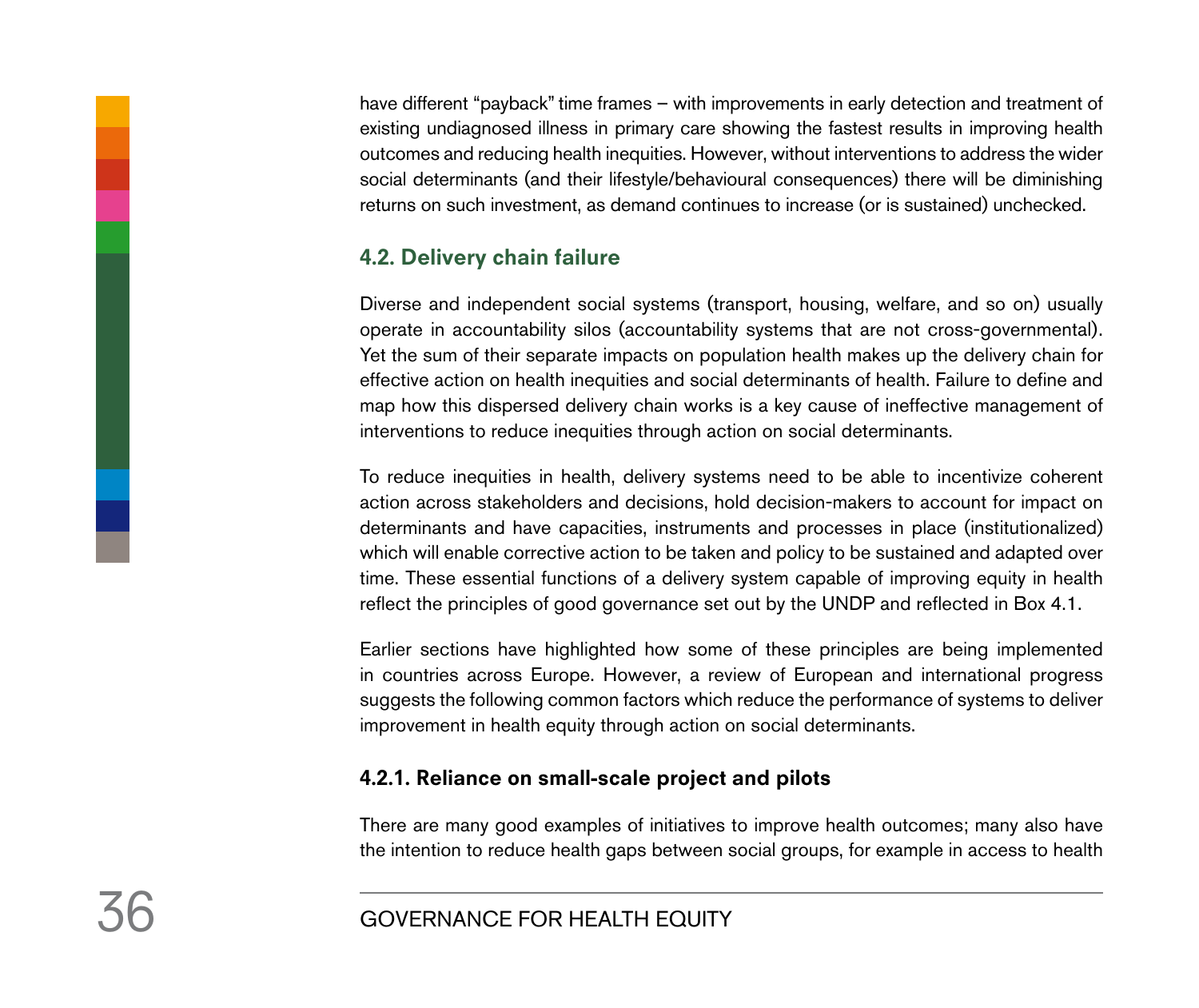services, in employment opportunities and skills, and in health behaviours and lifestyles. However, the majority of interventions – while well meaning – are often of a pilot nature or limited to small-scale, time-limited projects. In many of these there is limited success in leveraging action across the range of determinants needed to reduce disparities. Those that do act on a range of determinants but which remain pilot or time limited, then suffer in terms of performance, as they are not able to achieve the scale and duration of action that is required to sustain impact and produce real improvement in the medium term.

## **Box 4.1. The principles of good governance**

- 6. Legitimacy and voice: that all stakeholders be included in a legitimate process of development.
- 7. Direction: that a clear vision is set.
- 8. Performance: that a measurable process and outcomes are set.
- 9. Accountability: that all relevant sectors are accountable for shared goals.
- 10.Fairness: that the governance systems proposed involve equitable processes backed by legislation.

*Source:* Graham, Amos & Plumptre *(33)*, cited in WHO *(34)*, p. 16.

# 4.2.2. Lack of appropriate incentives and mechanisms for acting across sectors and determinants

Failure to act across the causal chain of determinants with sufficient effort to produce changes of the magnitude needed to reduce gaps has also been observed where there are national targets and inequity strategies and plans in place. Reasons for failure in these cases commonly arise from lack of appropriate incentives and supporting mechanisms which leverage action across a range of sectors and determinants, for example, shared targets and reporting linked to core budgets and processes for joint review. Often this is a design failure, when strategies and policies are being developed. Much effort is channelled into strategy development, but infrequently into assessing the capacity to deliver, specifically the human resource needs and/or the institutional mechanisms and incentives that would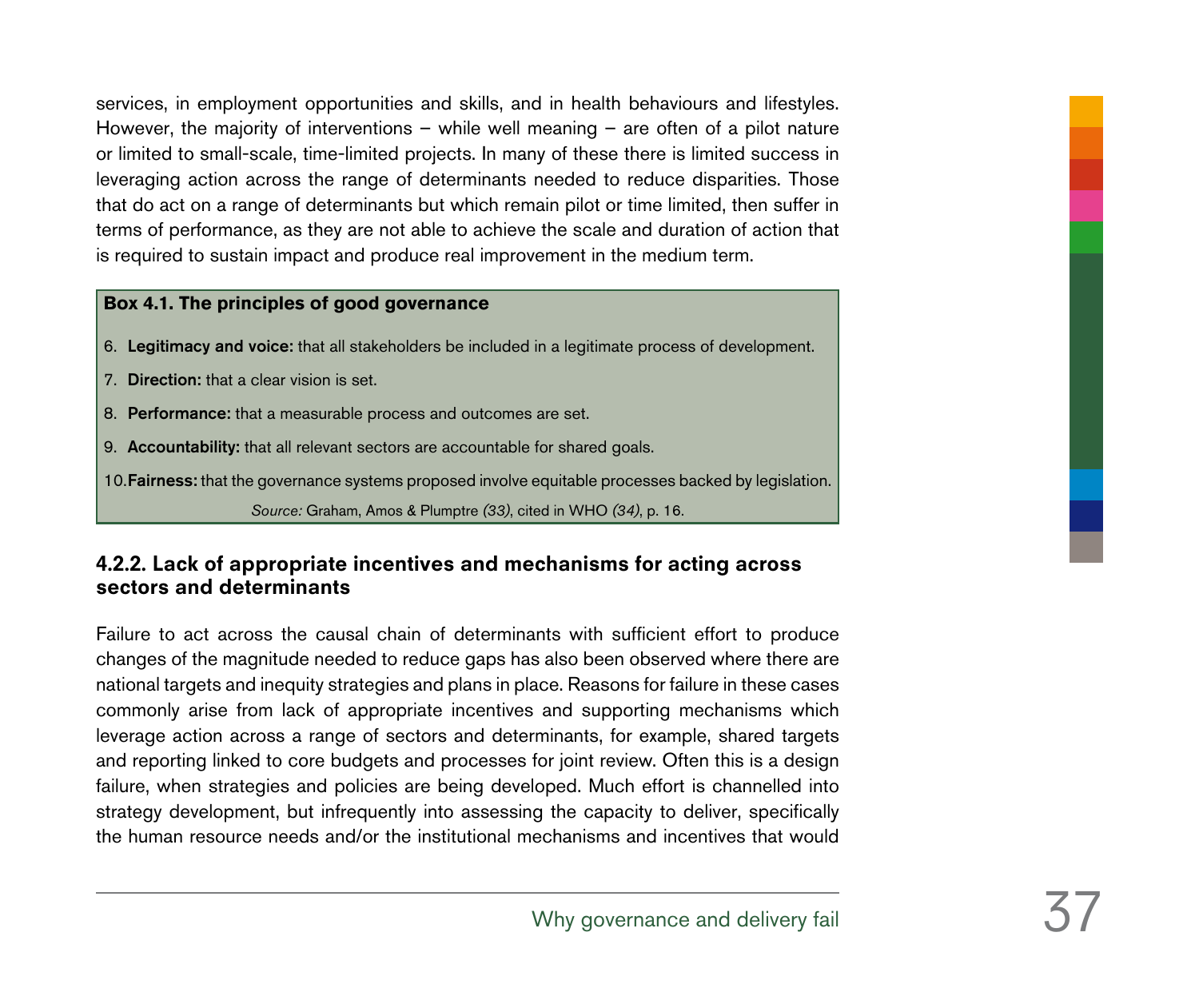be critical to success. For this reason, many well-meaning and well-written policies and strategies are only partly implemented. Specific reasons for this cited by countries in meeting documents reviewed for this report suggest that there is often a good level of implementation across sectors and determinants where policy interests are more easily aligned, such as in health and social welfare, health and education. Relationships across many sectors, but specifically between health and the finance, labour, trade and development sectors are often cited by countries as being weaker. This suggests action on determinants is taking place where relationships are already good or where the benefits of policy coordination are clear. However, if action only takes place where good relationships with other sectors/ stakeholders already exist, where there is existing capacity within the systems or where these capacities can be controlled (such as within the sphere of influence of a single sector), this can limit the impact on the full range of determinants across the policy jurisdictions of many sectors and stakeholders outside of government.

This situation can be compounded by failure in the early stages of policy development to build a shared understanding and commitment to address inequities through action on social determinants. This primarily stems from underutilization of mechanisms for (i) joint diagnosis of existing problems; (ii) cross-sectoral and peer review of existing policies; and (iii) assessment of competing and complementary interests. Without these mechanisms and processes built into the policy development phase, it is more likely that the final policy will lack the commitment and leverage over necessary resources to ensure effective implementation or to span the range of determinants necessary to reduce inequities.

If this situation does arise, it often means that during active implementation there is an increase in demand-based interaction between health and other sectors – such as "you should" or "you must do this" (for health) – a fact that is often reflected in the way implementation plans to tackle health inequity are worded. This – together with infrequent and irregular "flows" of communication between sectors due to role and capacity deficits – further (i) hampers opportunities to act on common determinants that produce benefits for many sectors; and (ii) undermines the need to position equity as a goal for the whole of government, with health equity as one measure of progress.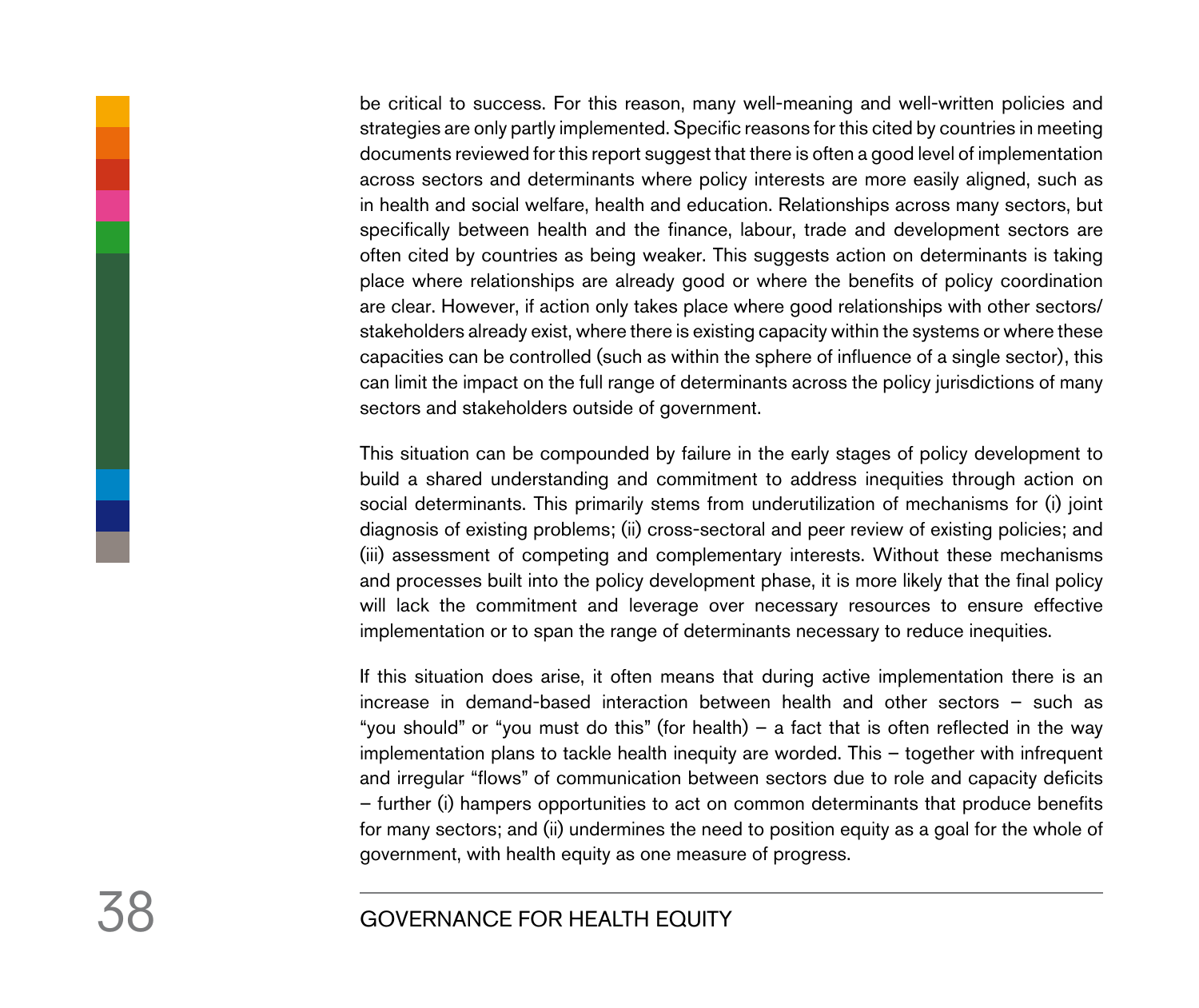## 4.2.3. Lack of investment in ongoing assessment of trends in inequities and social determinants

A further consequence is the missed opportunity to foster new understanding of complex problems (such as inequities) and to generate effective solutions. This can contribute to path dependency, whereby ways of doing things – including understanding and tackling problems – are inherited across policy cycles and reforms, often referred to as inherited wisdom. Emerging evidence suggests that determinants interact in different ways over time to produce the pathways which sustain or alter the nature and magnitude of inequities in health. The current lack of investment in ongoing assessment of trends in inequities and in social determinants may play a significant role in explaining why interventions are not delivering intended results.

# 4.2.4. Gaps in quality and type of data/intelligence

While data on demographic trends and morbidity and mortality are generally reliable, a significant weakness for the purpose of addressing social determinants is the lack of health information broken down by socioeconomic status, such as income, employment status and education. This limits monitoring of interventions and assessments of non-health sector policies on health. It also restricts the capacity of public health ministers and professionals to implement, evaluate and advocate effective policies and interventions which target the underlying social and economic causes of health in general and health inequities more specifically.

Research evidence, data and information are only some of the influences on policy decisions about equity and health. Measurement is necessary to track the consequences of policy decisions in terms of narrowing (or widening) inequities in health. In order for health intelligence for equity to be sustainable, infrastructural support is required both in terms of information technology and capacity building. The 2010 Spanish Presidency of the EU, *Moving forward equity in health – monitoring and analysis of social determinants*, highlighted how many countries across the EU community face major challenges in this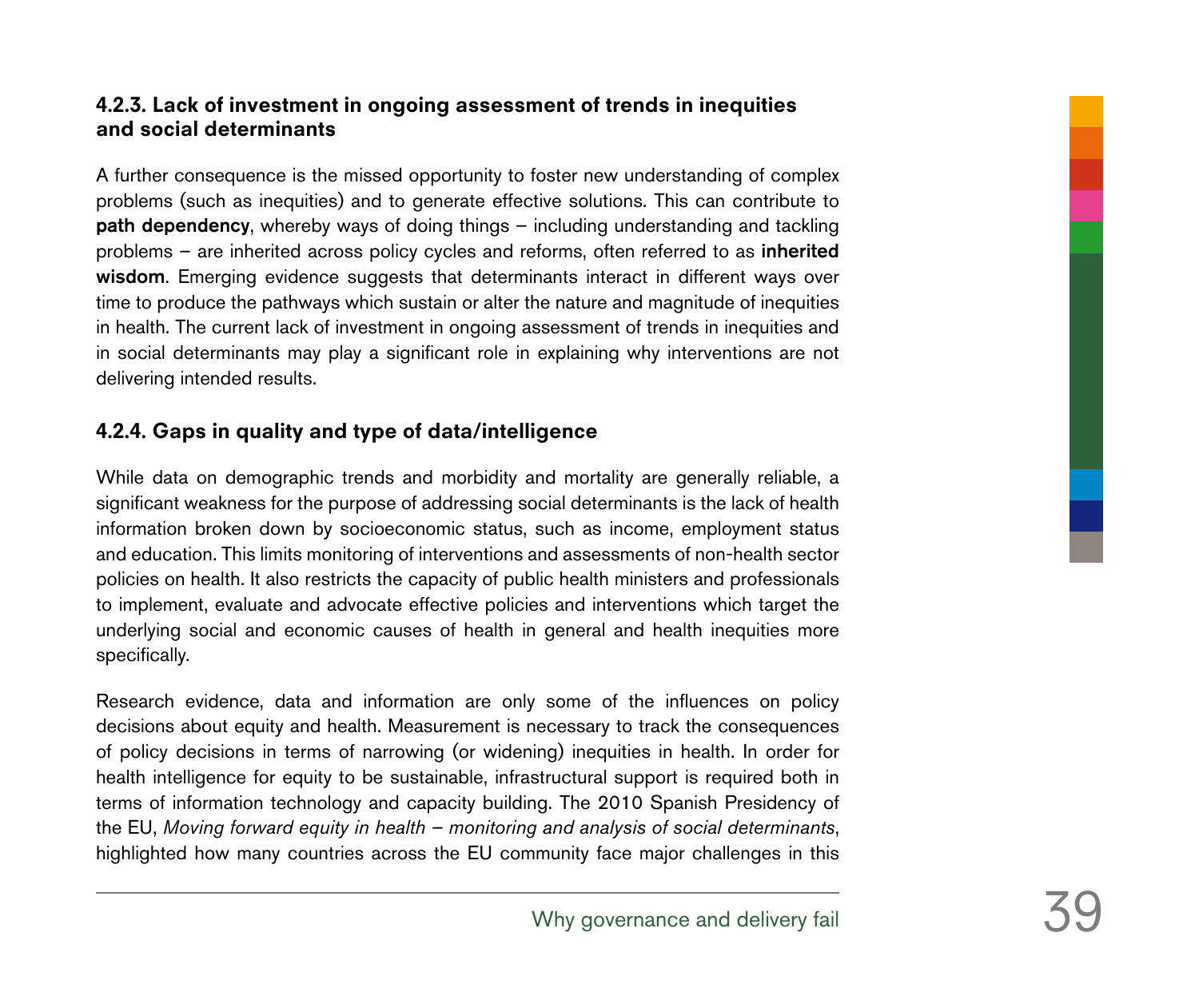regard *(35)*. This is also true for other subregions of Europe. A summer school on monitoring and analysis of health inequities, co-organized by Košice Institute for Society and Health, Pavol Jozef Šafárik University and WHO European Office for Investment for Health and Development also found similar challenges in countries of central and eastern Europe and the Balkans *(36)*. The simple consequence is that countries cannot improve what they do not measure.

The discussion on reasons why delivery systems fail highlights two major learning points. First, there is a need to consider delivery systems and mechanisms in parallel to the policy development process, as well as before policies and interventions are launched. Second, a combination of mechanisms and institutional structures is necessary. These need to be integral to core institutional arrangements, which suggests a need to work within existing systems but, importantly, to adapt these to improve performance to deliver equity results across sectors and determinants.

More broadly, this requires an understanding of the delivery chain, which is made up of a complex network of strategy, policy, programmes and projects. These are generally led or managed by central and local governments, with the overall aim of delivering on agreed outcomes. While orchestrated by governments, delivery chains for reducing inequities through action on social determinants also need to take account of and involve the actions of local people, civic society, the public and the private sector. This reflects a more diverse and extended delivery chain, which has its roots in social, political and economic structures across society. The delivery chain can therefore be described as being embedded within the structures (the anatomy) and systems (the physiology) of society. The former are most effective when legislatively defined, and politically led. The latter are socially constructed and informed through communications and relationships *(37)*. The challenge in governing for health equity through action on social determinants is thus to put in place instruments and processes which are capable of connecting and aligning legislative, institutional, organizational, professional, economic, cultural and social capacity across society. The aim is to produce a public good: that is, equity in health.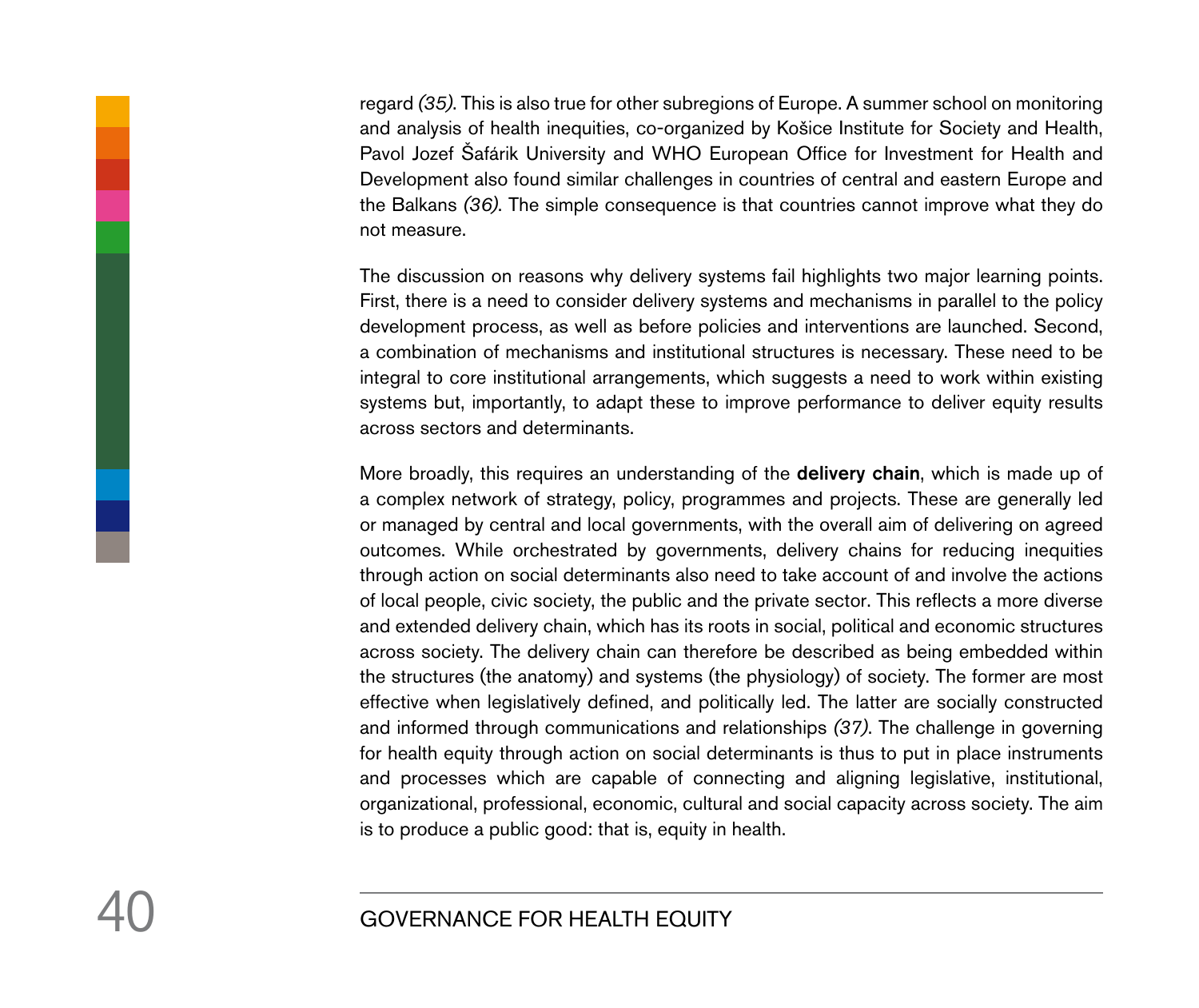Characteristics of effective delivery systems include those defined in Box 4.2.

## **Box 4.2. Effective delivery mechanisms**

An effective delivery system has the following features:

- • defined levers and incentives that are fit for purpose;
- • specific arrangements for managing risks to delivery;
- performance management systems to keep delivery on track;
- strong leadership that is politically accountable to the community it serves through clear governance structures at all levels of the delivery chain;
- mechanisms for regular feedback and review to support continuous learning;
- • clear systems built into the delivery chain, in order to:
	- achieve efficiency;
	- reduce transaction costs;
	- share services and utilize common assets;
	- engage with commercial/private sector (especially suppliers);
	- enable a designed regulatory regime capable of driving good performance;
	- reduce tiers of administration;
	- assess how best to integrate multiple sources of service delivery to citizens;
	- co-produce outcomes with the public;

• a high level of visibility, as well as producing reports in the public domain that are capable of stimulating participatory citizen action for improvement.

*Source:* adapted from NAO & Audit Commission (37).

# 4.3. Governmental control strategy failure

Many systems established by government have failed to deliver sustained and systematic improvements in health equity. Conceptual failure and delivery chain failure have been discussed in the previous sections, but a third facet exists: failure to develop an effective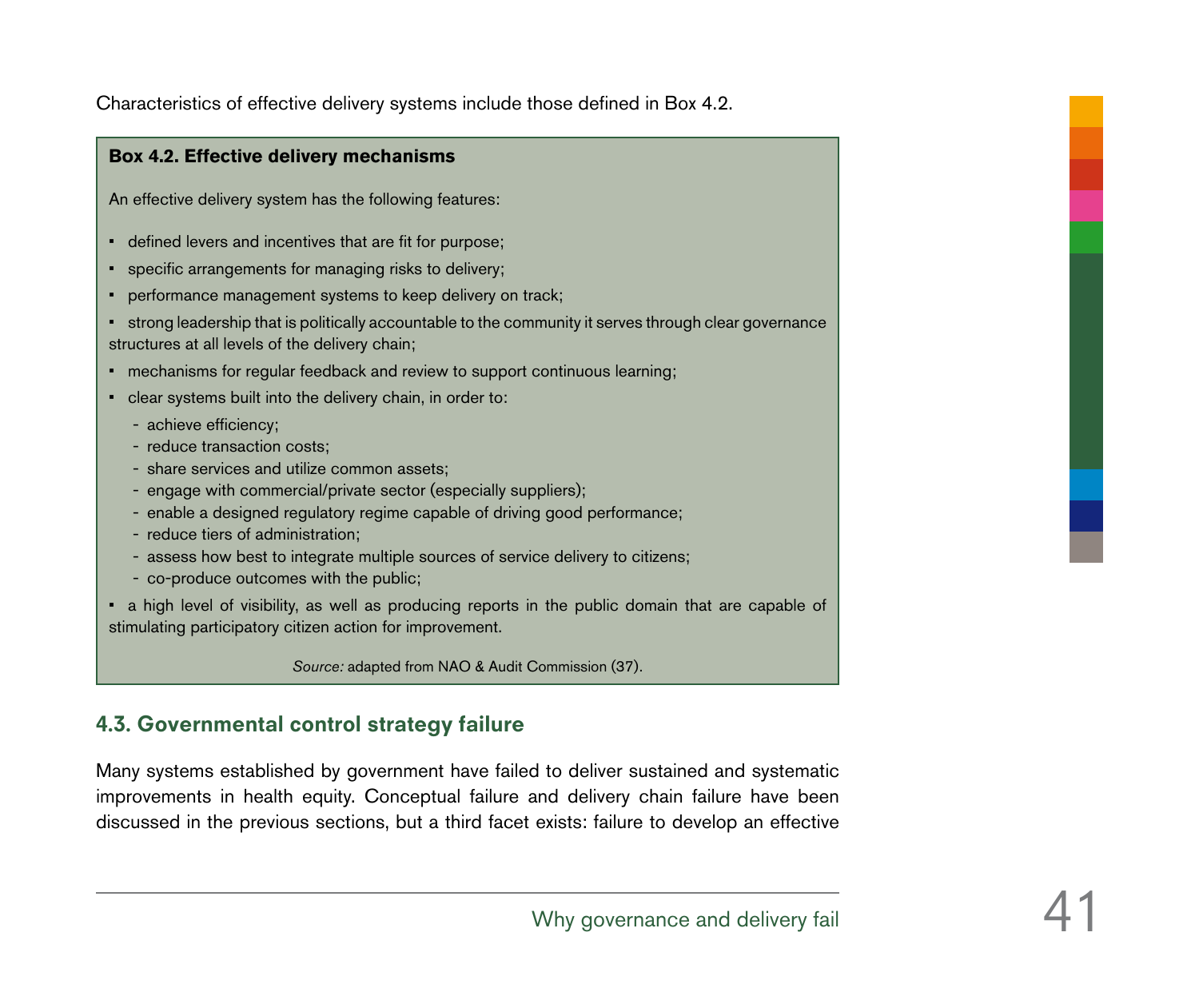"control strategy" capable of holding all stakeholders to account for delivery of actions necessary to reduce inequities.

An effective control strategy would define actions required by all sectors in producing equity results. It would also specify the appropriate instruments: that is, the sanctions and rewards which are important to mitigate failure and sustain action on social determinants over time. In this way, an effective control strategy is one designed to control both actions (inputs) and results (outputs). As stated throughout this report, reducing inequities in health requires coherence of action across many stakeholders, many of whom are not involved formally in government. As such, the instruments which make for an effective control strategy need to be multiple and embedded within different arenas of society. However, government at the national and local levels has a primary role to ensure these instruments are in place and operating effectively.

To this end, this report argues the strong need for a formal agency with the mandated role and capacity to ensure that accountability for equity (actions and results) is in place and operating effectively. Such an agency would need to have capacity for generating the research and evidence necessary to inform equity reporting. In addition, it would need civic or legislative powers that allowed it to comment on, influence or control the actions of many sectors (health, transport, housing, and so on). Many countries across the WHO European Region do not have an agency with this kind of capacity. Many have elements of a control strategy but the mix and coherence of instruments seems inadequate for the complexity or scale of the challenge. For example, in many countries public health laws and constitutional frameworks exist, which serve to enforce equality of opportunity to participate in society (employment, education) and/or which guarantee conditions that secure population health (clean water, safe housing). However, the necessary complements to ensure laws are acted upon – including intelligence, regulatory instruments, transparent reporting, policy adjustment tools and participatory models of planning – are frequently lacking, uncoordinated or not systematically used with regard to equity impacts. This control strategy failure means that the health equity outcome of much of government decision- and policy-making is effectively "unmanaged". This gives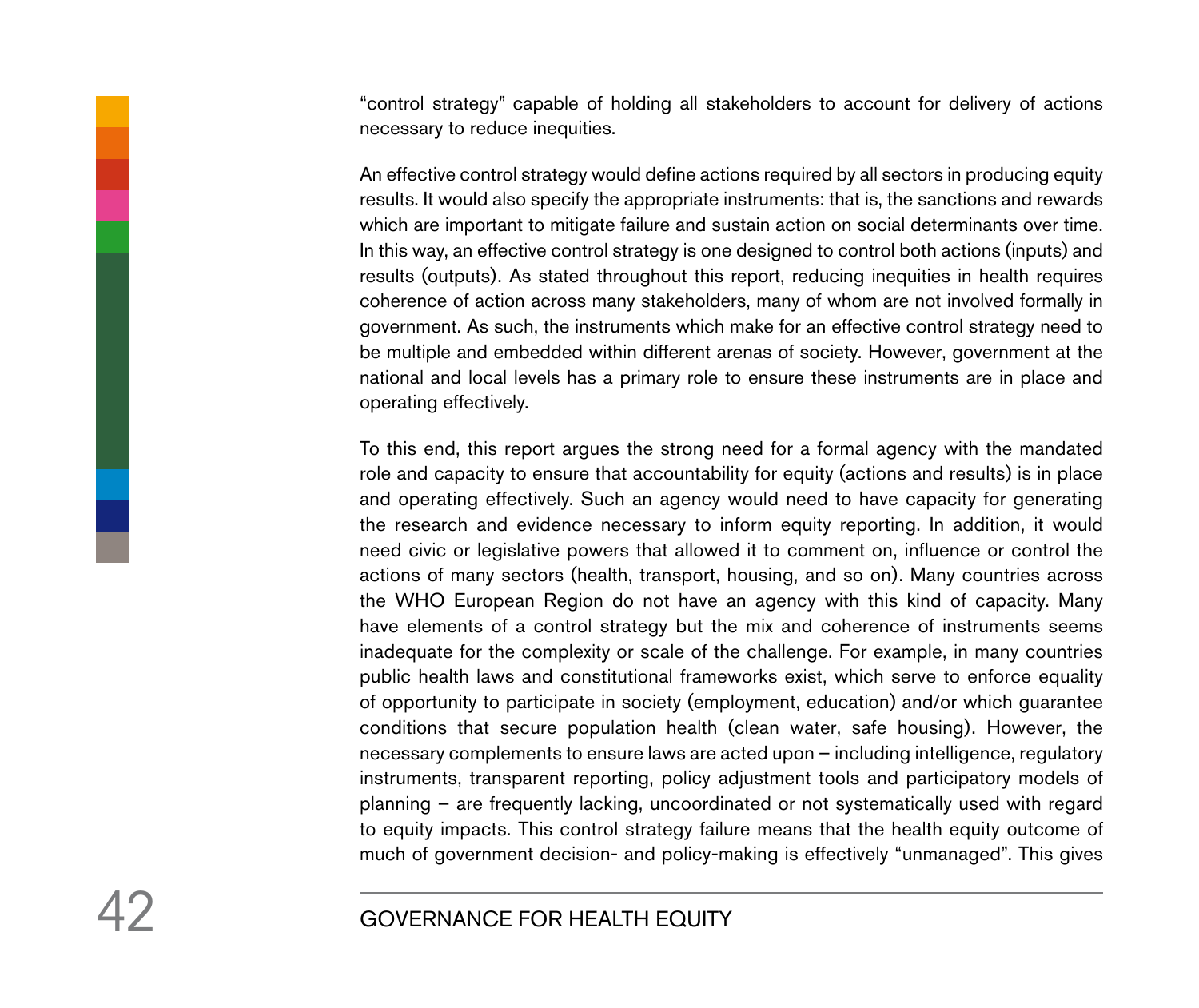further impetus for strengthening existing agency capacity or establishing new agencies, with the mandated role of ensuring that accountability for equity (actions and results) is in place and operating effectively.

This function could be carried out either at national level or, in countries with a high level of decentralization, the function could be established at the most appropriate level of political accountability.

# 4.4. Public health system failure

Governing for equity in health through action on social determinants demands new roles for ministries of health and the public health community. The whole-of-government and whole-of-society approaches necessary to improve and sustain equity require that governments and public health professionals take on diverse roles. This includes: overall leader with responsibility for imposing mandatory regulations that define norms and rules for consumers and all stakeholders; provider of public goods and services; steward of public resources; and partner in collaborative work with other policy sectors, businesses, and civil society organizations *(38)*. Many of these functions have been recently debated across Europe, with the WHO Regional Office for Europe *(39)* and the EU *(40)* both producing new guidance documents to modernize public health in Europe.

While not the main focus of this report, drawing on new guidance in Europe and including a review of public health practice and functions suggest that certain roles are essential to address inequities through action on social determinants. These roles are outlined in the paragraphs that follow.

Building and sustaining a narrative for health equity  $-$  which connects to broader sectoral, governmental and societal goals – is essential. Such a narrative must be capable of embedding health equity into main government strategies and financial mechanisms, which requires capacities to: (i) stimulate debates in parliament, in cabinet committees and in the media; (ii) ensure clear multi-stakeholder mechanisms for accountability, such as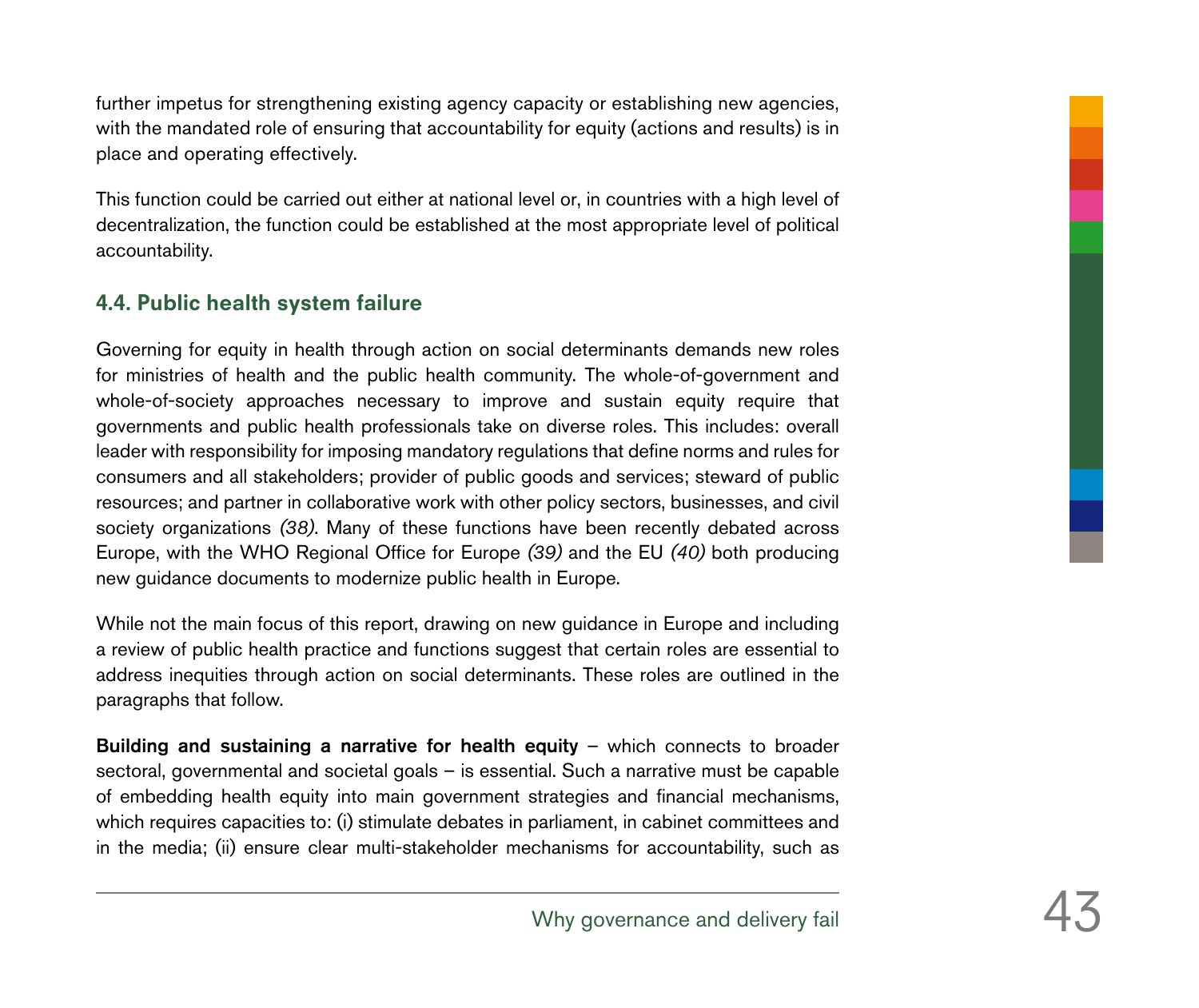arms-length independent bodies and formal consultative groups; and (iii) make documents and decision processes/outcomes available.

A small dedicated resource unit is necessary to keep the issue "live" and move across communities and sectors freely, with the aim of promoting regular dialogue and platforms for debate on determinants, as well as identifying where policy synergies or countervailing agendas exist. In this, the unit would act as part of the governance system, which also has a role in assessing and stimulating debate on trends in determinants and health equity and in giving voice and action to these in decision-making arenas (such as policy and political briefings; in the media; and through scientific journals and fora).

The major intelligence role should include evidence and analyses to support ministries of health in generating and adapting the strategic narrative for equity and in the generation and testing of policy options. One approach to focus on is applying a health (equity) "lens" across government policies, using tools such as impact assessment, distribution modelling and scenario development, to test the efficacy of policies under certain conditions. Increasingly, this intelligence role is part of a network of institutions contributing different forms of information and analysis to support decision-making and review.

Developing, coordinating and supporting policy learning and capacity building include action on guidance, systematic reviews with other partners and producing reports on progress. It also involves developing learning support materials, and organizing on-the-job training and review. Support could be given to knowledge development and exchange during implementation, through a range of process and policy evaluation methodologies.

In developing the new public health strategy for Europe, the WHO Regional Office for Europe in partnership with Member States identified a mismatch between current public health practice and that which is necessary to be effective in protecting and promoting health and health equity, where many influences stem from social determinants and socioeconomic factors that lay outside the direct control of ministries of health. This includes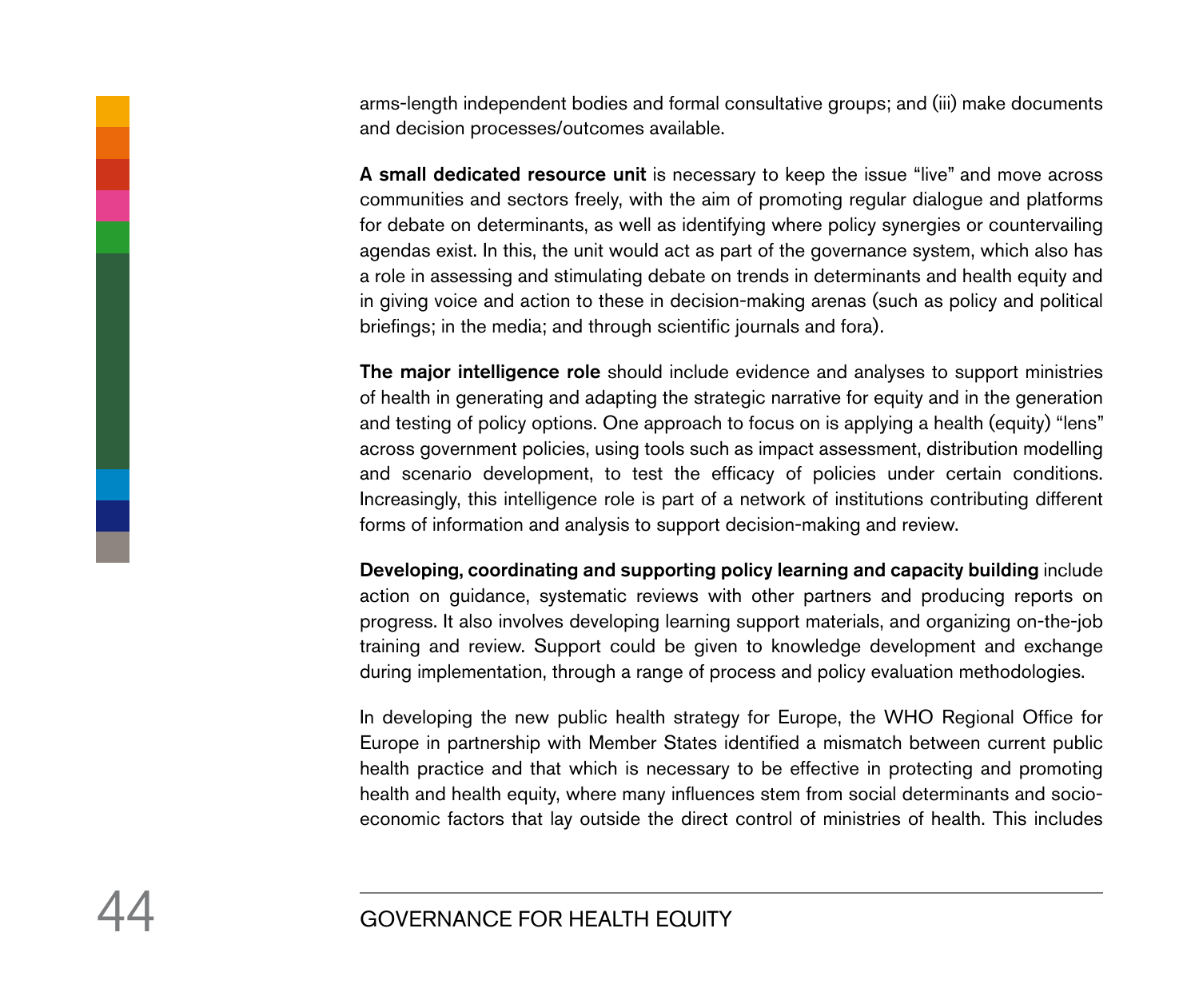weak and/or uneven progress in developing public health systems and capacities that are capable of delivering these critical actions.

Applying and extending this analysis to governance and delivery of social determinants of health and health inequity, it is possible to summarize the new domains of civic agency (public leadership and action) for effective public health, as shown in Table 4.2.

Table 4.2. New domains of civic agency for public health

|     | <b>Civic agency function</b>                                                                                          | <b>Domain</b>                       |
|-----|-----------------------------------------------------------------------------------------------------------------------|-------------------------------------|
| 1.  | Governance regulator                                                                                                  | Health governance                   |
| 2.  | Enabler of whole-of-government/whole-of-<br>society action                                                            | Health delivery                     |
| 3.  | Foresight management                                                                                                  | Health foresight                    |
| 4.  | Resilience management                                                                                                 | Health resilience/Health protection |
| 5.  | Enabler of social enterprises/corporate social<br>responsibility/new prevention and early<br>intervention enterprises | Health innovation                   |
| 6.  | Community asset developer                                                                                             | Health assets                       |
| 7.  | Advocate/enabler of public and political<br>demand for change                                                         | Health advocate                     |
| 8.  | Partner in multi-sectoral collaboration                                                                               | Health coalitions                   |
| 9.  | Steward of public resources for investment                                                                            | <b>Health services</b>              |
| 10. | Provider of public goods and services                                                                                 | Health improvement                  |
| 11. | Researcher                                                                                                            | Health research                     |
| 12. | Knowledge transfer/brokerage/training                                                                                 | Health knowledge broker             |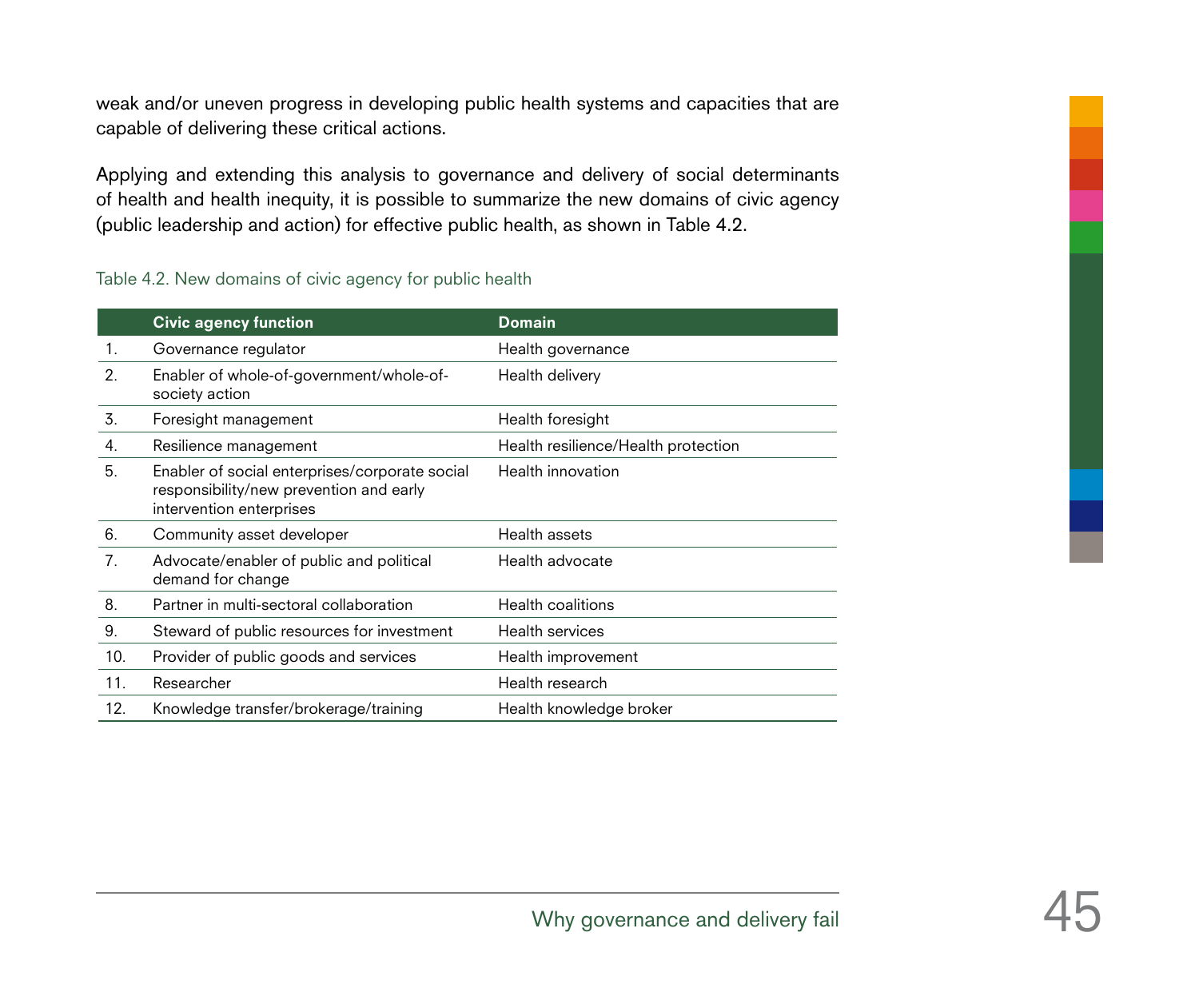This chapter sets out a systems checklist for governing for health equity as a wholeof-government and whole-of-society approach. It builds on the findings and issues set out in the previous chapters, and is intended (i) for further discussion and (ii) as a draft framework to support strengthening how governing for health equity is carried out in practice through action on social determinants. It also draws on other evidence-based frameworks and governance tools, including the work of the Public Health Agency of Canada on necessary steps for the implementation of intersectoral action on health (see Table 5.1), the work of Valentine et al. *(41)* on translating the social determinants of health agenda in action at the country level and the work of Brown et al. in developing the forthcoming resource guide on governance for social determinants of health and health inequities.

### Table 5.1. Necessary steps for successful implementation of intersectoral action

|     | <b>Steps</b>                                                                                                               |
|-----|----------------------------------------------------------------------------------------------------------------------------|
| 1.  | Create a policy framework and an approach to health that are conductive to intersectoral action.                           |
| 2.  | Emphasize shared values, interests, and objectives among partners and potential partners.                                  |
| 3.  | Ensure political support; build on positive factors in the policy environment.                                             |
| 4.  | Engage key partners at the very beginning; be inclusive.                                                                   |
| 5.  | Ensure appropriate horizontal linking across sectors as well as vertical linking of levels within<br>sectors.              |
| 6.  | Invest in the alliance-building process by working towards consensus at the planning stage.                                |
| 7.  | Focus on concrete objectives and visible results.                                                                          |
| 8.  | Ensure that leadership, accountability, and rewards are shared among partners.                                             |
| 9.  | Build stable teams of people who work well together, with appropriate support system.                                      |
| 10. | Develop pratical models, tools, and mechanisms to support the implementation of intersectoral<br>action.                   |
| 11  | Ensure public partecipation; educate the public and raise awareness about health determinants<br>and intersectoral action. |

*Source:* Public Health Agency of Canada *(42)*, cited in WHO *(34)*, p. 15.

5. Systems checklist for governing for health equity **THROUGH ACTION** on social **DETERMINANTS** of health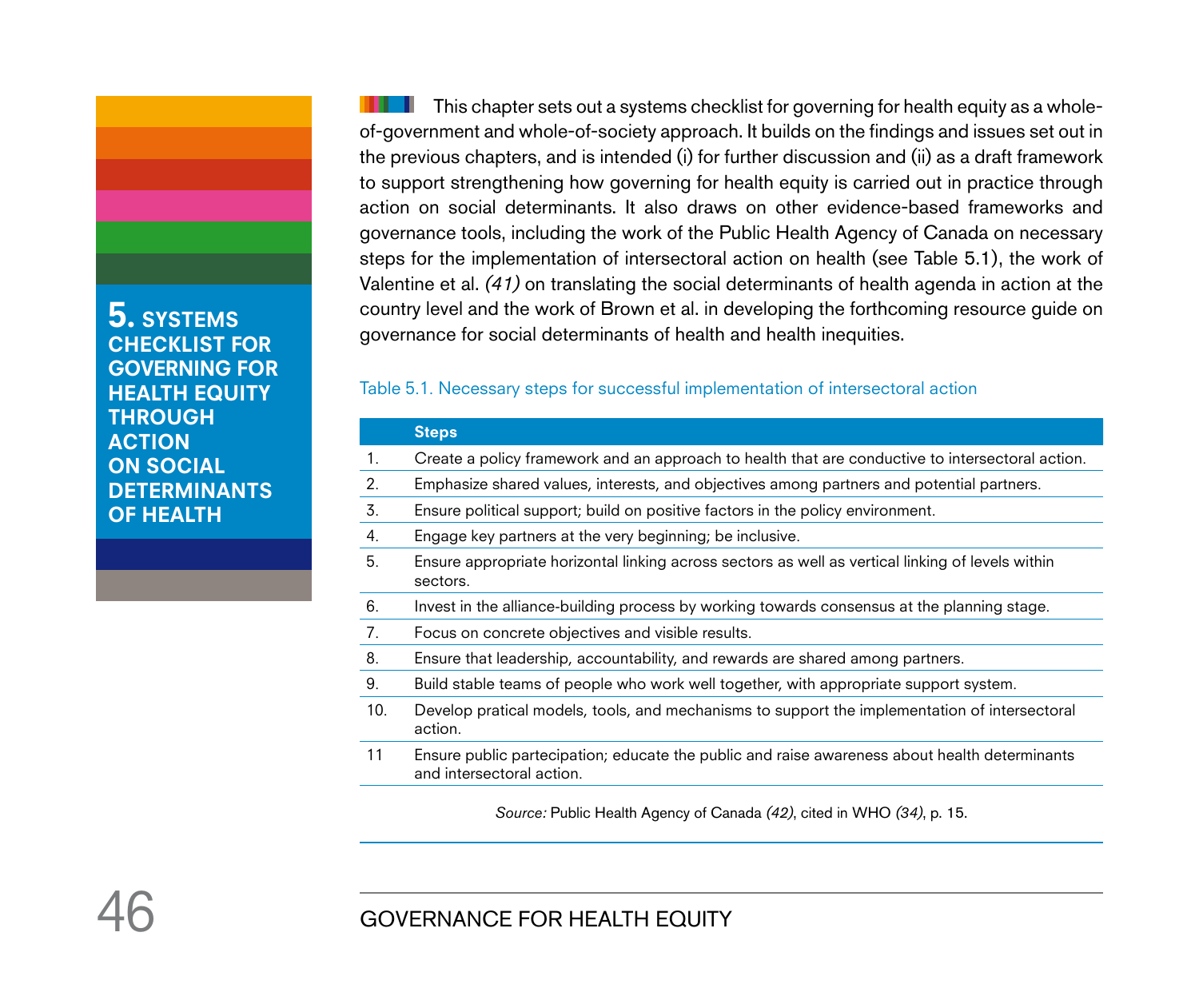On the basis of this evidence and the previous analysis reviewed in this report, it is possible to define the characteristics or functions of governance systems which are effective in addressing social determinants and reducing inequities in health. Table 5.2 summarizes these.

Table 5.2. Functions and characteristics important in governing for equity in health through action on social determinants

| <b>Domain</b>              | <b>Systems characteristic</b>                                                                                                                                                                                                                                                                                                                                                                                                                   | <b>Exemplified by</b>                                                                                                                                                                                                                                                                                                                                                                                                                                                           |
|----------------------------|-------------------------------------------------------------------------------------------------------------------------------------------------------------------------------------------------------------------------------------------------------------------------------------------------------------------------------------------------------------------------------------------------------------------------------------------------|---------------------------------------------------------------------------------------------------------------------------------------------------------------------------------------------------------------------------------------------------------------------------------------------------------------------------------------------------------------------------------------------------------------------------------------------------------------------------------|
| 1. Political<br>commitment | • Clear political commitment                                                                                                                                                                                                                                                                                                                                                                                                                    | 1.1 Ministerial accountability for<br>governance and delivery of SD/HI <sup>a</sup><br>1.2 Specific political roles for SD/HI at<br>national, regional and local levels<br>1.3 Cross-government committee for SD<br>and Equity<br>1.4 Explicit budget for SD/HI<br>management<br>1.5 Institutional and legislative<br>framework for equity in health and<br>development                                                                                                         |
| 2. Intelligence            | Evidence and information to:<br>a) inform policy and investment<br>decisions<br>b) monitor progress<br>c) hold stakeholders to account.<br>Specifically, in terms of:<br>• research and intelligence on SD/HI<br>trends and policies;<br>• the effectiveness of governance and<br>delivery systems;<br>metrics, i.e. targets/indicators for<br>improvement in health equity and<br>distribution of SD at European,<br>national and local levels | 2.1 SD/HI as a core work and funding<br>stream in research budgets<br>2.2 SD/HI evidence systematically<br>reviewed and publicly reported<br>2.3 Dedicated health intelligence and<br>analysis services producing open<br>access data<br>2.4 Input, output and outcomes data<br>published on SD/HI at local, national<br>and European levels<br>2.5 Agreed minimum data sets/reporting<br>requirements, on SD, equity and<br>health inequities for national and<br>local levels |

 $a$  SD = social determinants. HI = health inequity.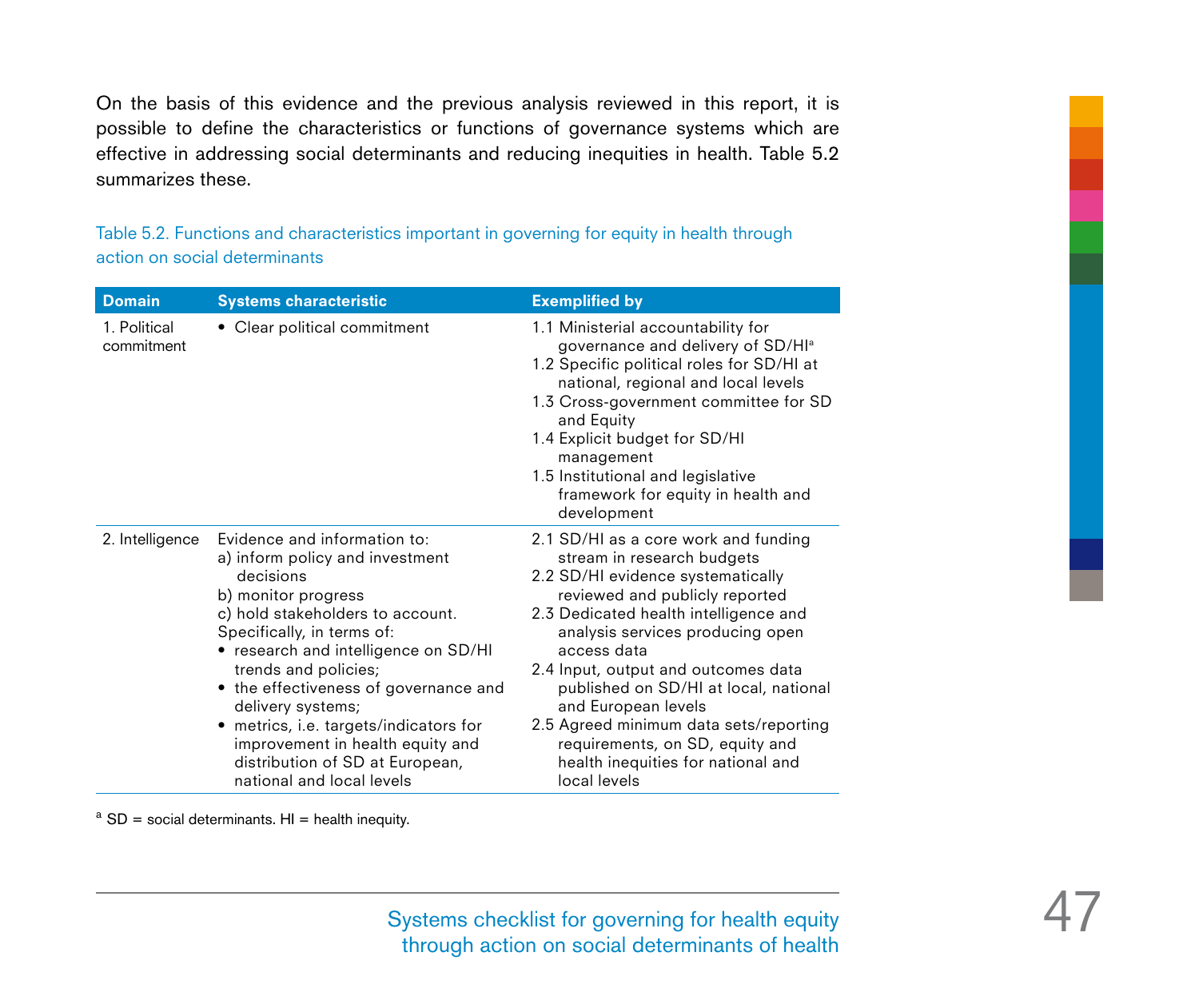## Table 5.2. contd

| <b>Domain</b>                                                           | <b>Systems characteristic</b>                                                                                                                                                                                                                                                                                                                                                                                                                      | <b>Exemplified by</b>                                                                                                                                                                                                                                                                                                                                                                                                                                                                                                                                                                                                                                                                                                                                                 |
|-------------------------------------------------------------------------|----------------------------------------------------------------------------------------------------------------------------------------------------------------------------------------------------------------------------------------------------------------------------------------------------------------------------------------------------------------------------------------------------------------------------------------------------|-----------------------------------------------------------------------------------------------------------------------------------------------------------------------------------------------------------------------------------------------------------------------------------------------------------------------------------------------------------------------------------------------------------------------------------------------------------------------------------------------------------------------------------------------------------------------------------------------------------------------------------------------------------------------------------------------------------------------------------------------------------------------|
| 3.<br>Accountability<br>structures and<br>systems                       | • Legislative structures and systems<br>enabling intersectoral action on SD and<br>health inequities at European, national<br>and local levels<br>• Statutory "governance boards" capable<br>of holding all stakeholders to account<br>• Legislative structures and systems<br>enabling formation and action of NGOs<br>and civil society groups as partners<br>in action to reduce inequities and<br>monitoring progress                          | 3.1 A legal framework involving a<br>duty placed on all health and non-<br>health stakeholders, to collaborate and<br>report on SD/HI actions and outcomes<br>3.2 Community health status/outcome<br>(SD/HI) boards, established with<br>explicit powers to review data/<br>progress of policies, review options/<br>solutions for improving health equity<br>and to hold all stakeholders to account<br>3.3 Statutory roles with a formal duty<br>to reduce inequities through action on<br>SD, i.e. empowered to publicly mandate<br>action at European, national and local<br>levels (public health minister, chair of<br>parliamentary development committee,<br>prime minister, ombudsman)                                                                       |
| 4. Policy<br>coherence<br>across<br>government<br>sectors and<br>levels | • A formal and explicit framework<br>setting out stakeholders and policy<br>action for improving equity in health and<br>development (SD)<br>• Framework will be linked to ministerial<br>portfolios and budgets, nationally and<br>locally<br>• Government policy audited through<br>health impact assessment and equity<br>impact assessment<br>• Instruments which institutionalize<br>collaboration across sectors and levels<br>of government | 4.1 Coherence of sectoral actions<br>(national and local) on agreed SD and<br>equity targets<br>4.2 Outcomes, explicitly defined for<br>all government and sectoral spending,<br>nationally and locally<br>4.3 Specific agreements with the private<br>sector (industry/commerce) on their<br>contribution to delivering equity targets<br>4.4 Outcomes assessed and published by<br>all ministries/directorates at all levels of<br>qovernance<br>4.5 Impact assessments, which should be<br>public domain documents,<br>challengeable through accountability<br>mechanisms<br>4.6. Systems for joint accounting for<br>results in place, including pooled<br>budgets, shared targets, joint review<br>and reporting on progress, integrated<br>intelligence systems |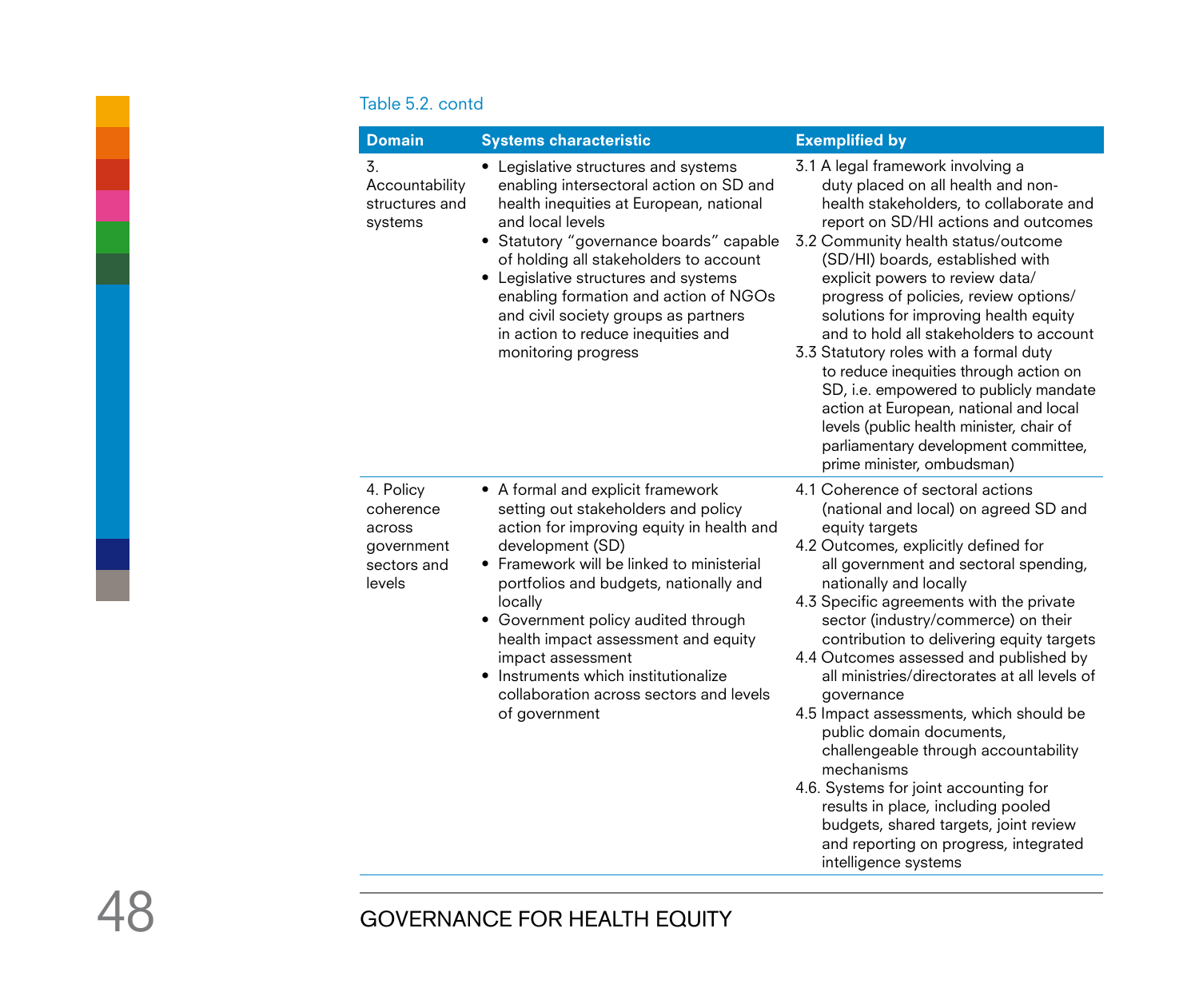## Table 5.2. contd

| <b>Domain</b>                                        | <b>Systems characteristic</b>                                                                                                                                                                                                                                                                                                           | <b>Exemplified by</b>                                                                                                                                                                                                                                                                                                                                                                                                                                                                                                                                                                                                                                |
|------------------------------------------------------|-----------------------------------------------------------------------------------------------------------------------------------------------------------------------------------------------------------------------------------------------------------------------------------------------------------------------------------------|------------------------------------------------------------------------------------------------------------------------------------------------------------------------------------------------------------------------------------------------------------------------------------------------------------------------------------------------------------------------------------------------------------------------------------------------------------------------------------------------------------------------------------------------------------------------------------------------------------------------------------------------------|
| 5. Involving<br>local people                         | • Commitment to participation of local<br>people and subnational authorities in<br>policy design and review<br>• Instruments and systems which secure<br>community involvement in solutions<br>Intelligence and data on health, equity<br>and SD made accessible within the<br>public domain - locally, nationally and<br>across Europe | 5.1 Mechanisms, organizational design<br>and capacity building to enable<br>diversity of voices and perspectives<br>from the community and local level in<br>local decision-making and solutions<br>5.2 Representatives at all levels of SD/HI<br>governance, who should be equal<br>members alongside professional<br>members of decision-making committees<br>5.3 Tools, instruments and support at the<br>local level to define local problems and<br>solutions, informed by local data<br>5.4 Public reporting of actions and<br>progress to allow access to and<br>debate on results and new challenges,<br>by and with community/third parties |
| 6.Institutional<br>and human<br>resource<br>capacity | • Capacity development, including:<br>- development of competent and trained<br>SD/HI staff<br>- institutional processes<br>- formal accountability, annual publishing<br>of progress results                                                                                                                                           | 6.1 Programmes supporting political,<br>civic and professional leadership of<br>SD/HI within different institutional<br>and social systems of society, locally,<br>nationally and in Europe<br>6.2 Curriculum modules on equity, health<br>and SD in professional and vocational<br>training, within and outside the health<br>sector<br>6.3 Formal protocols defining institutional<br>arrangements and expectations related<br>to SD/HI in all sectors                                                                                                                                                                                             |
| 7. Modernized<br>public health                       | • Review and modernization of public<br>health training and practice                                                                                                                                                                                                                                                                    | 7.1 Revised descriptors and competences<br>for national public health practice<br>7.2 Revised descriptors for domains of<br>public health intervention (with an<br>increased focus on the use of new social<br>media technology, management of<br>social change and citizen mobilization)<br>7.3 New/updated training for public health<br>professionals                                                                                                                                                                                                                                                                                             |

Systems checklist for governing for health equity 49 through action on social determinants of health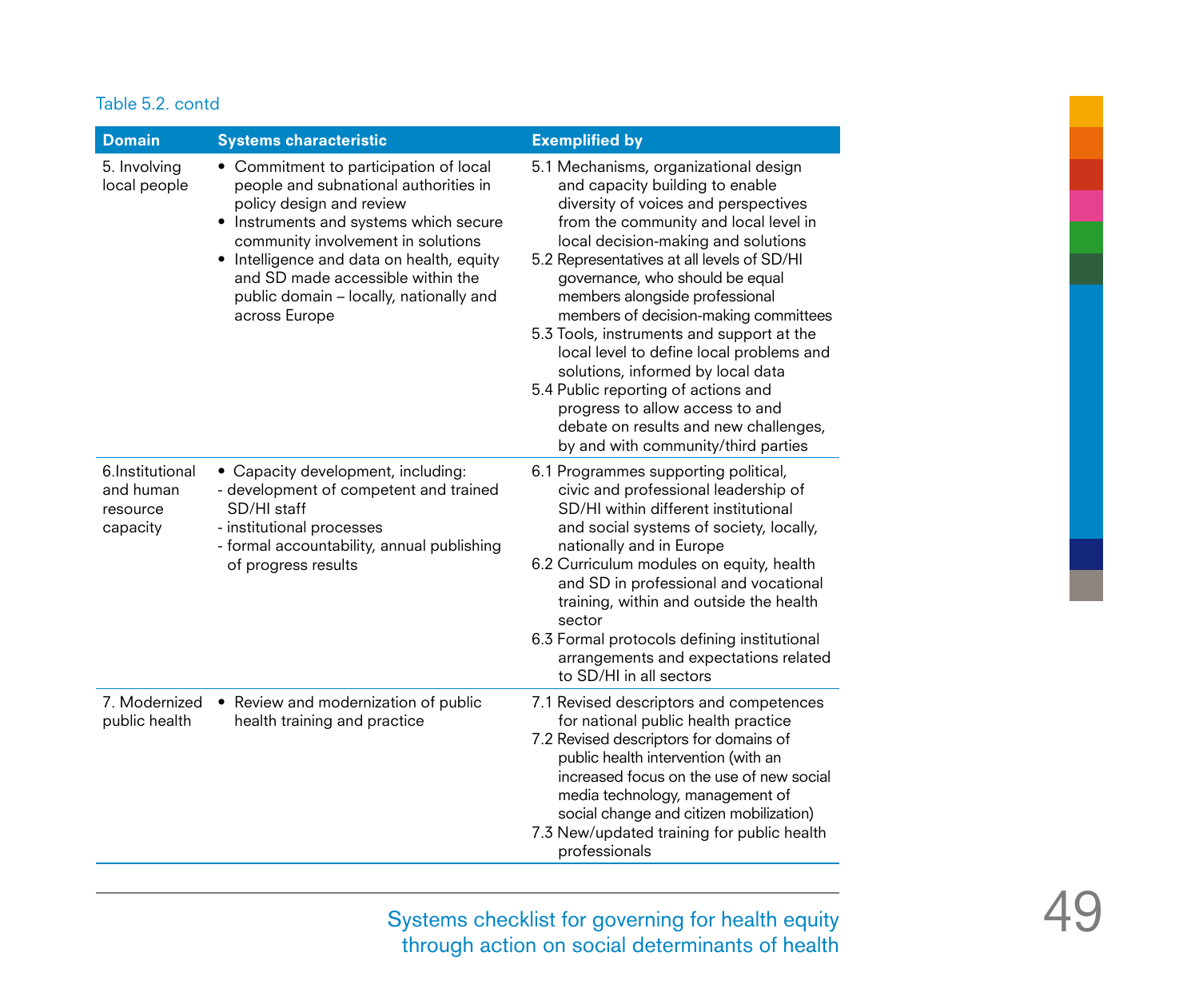## Table 5.2. contd

| <b>Domain</b>                               | <b>Systems characteristic</b>                                                                                                                                                                                                                                               | <b>Exemplified by</b>                                                                                                                                                                                                                                                                                                                                                                                                                                                                                                             |
|---------------------------------------------|-----------------------------------------------------------------------------------------------------------------------------------------------------------------------------------------------------------------------------------------------------------------------------|-----------------------------------------------------------------------------------------------------------------------------------------------------------------------------------------------------------------------------------------------------------------------------------------------------------------------------------------------------------------------------------------------------------------------------------------------------------------------------------------------------------------------------------|
| 8. Learning<br>and<br>innovation<br>systems | • Commitment to continuous<br>improvement in understanding of SD,<br>equity and the efficacy of policies and<br>interventions to reduce inequities<br>• Commitment to ongoing performance<br>review/improvements in governing for<br>equity in health, through action on SD | 8.1 Stronger learning transfer systems<br>within and between countries, in order<br>to accelerate uptake of promising<br>policies and governance instruments<br>8.2 Enriched national and European capacity<br>to tackle inequities in health through<br>establishing multi-country innovation<br>programmes, live demonstration sites/<br>exchanges, along with documented<br>and disseminated learning<br>8.3 Established European registry of policies<br>and governance systems addressing<br>inequities through action on SD |

The checklist does not seek to prescribe an ideal or "best" governance structure which countries should adopt. Instead, it draws out a set of general functions which need to be embedded in the governance arrangements of a country in order to deliver improved equity in health through action on social determinants. The functions are generic. This is deliberate and in recognition that further debate and work in this area are needed to enable appropriate adaptation of recommendations to different policy-making levels across diverse cultures, traditions and development conditions of the Member States in the WHO European Region.

## 5.1. Characteristics of delivery systems important to reducing inequities through action on social determinants of health

While identifying the characteristics of effective governance for health is crucial, such systems can only bear fruit if there is a delivery system to enable action to be taken across the levels, systems and sectors that are subject to governance.

Some of the functions of an effective social determinants of health/health inequity delivery system overlap with those of an effective governance system. Table 5.3 shows the key delivery systems characteristics.

# 50 GOVERNANCE FOR HEALTH EQUITY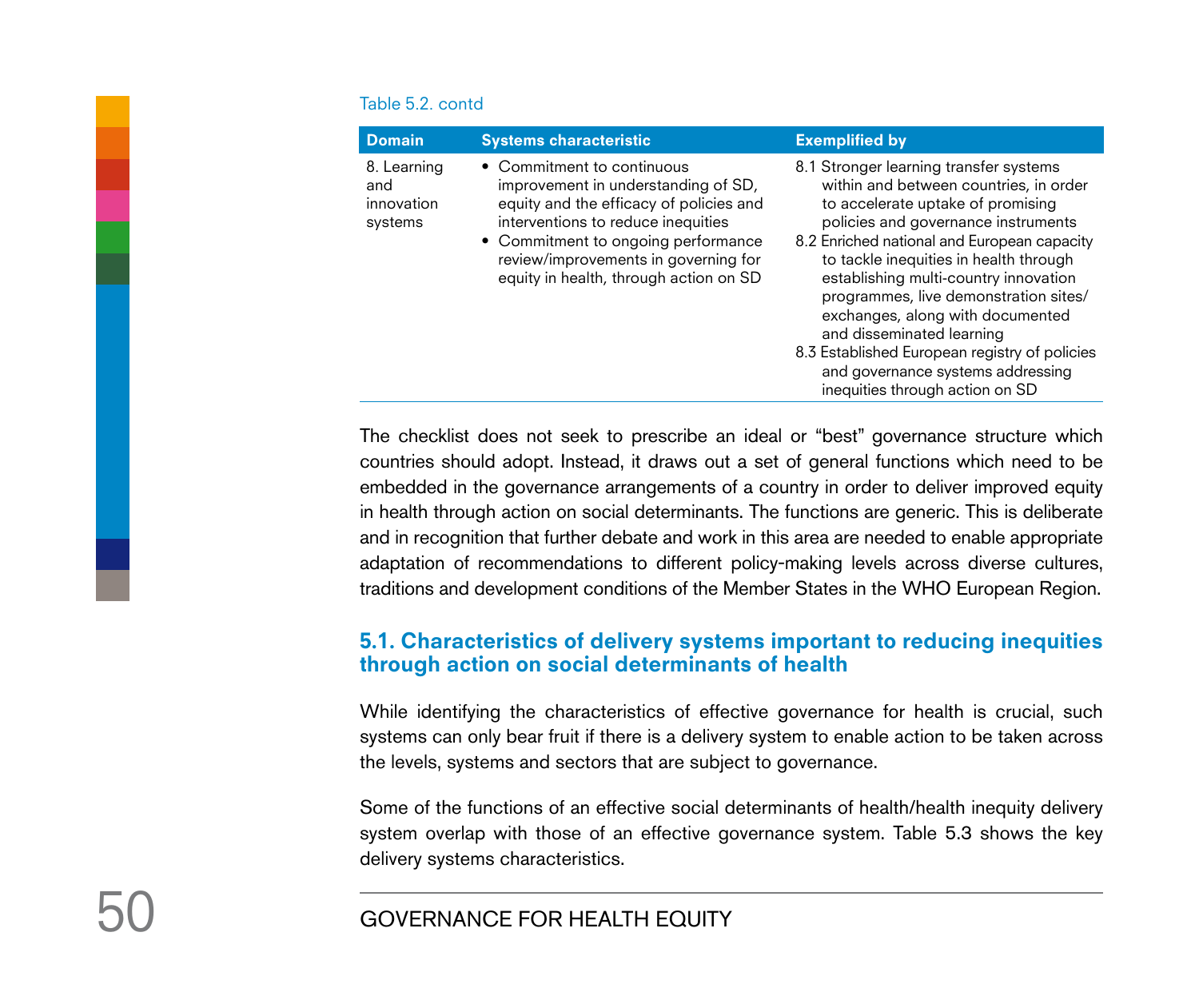## Table 5.3. Key delivery systems characteristics

| <b>Delivery function</b>                                  | <b>Delivery systems characteristics</b>                                                                                                                                                                                                                                                                                                                |
|-----------------------------------------------------------|--------------------------------------------------------------------------------------------------------------------------------------------------------------------------------------------------------------------------------------------------------------------------------------------------------------------------------------------------------|
| 1. Defined delivery<br>chain                              | The delivery chain for social determinants of health/health inequities is explicit,<br>understood, described, owned, supported or managed by the relevant stakeholders.                                                                                                                                                                                |
| 2. Ownership and<br>active management                     | The delivery system has an explicit control loop managed by a defined owner<br>(governance system/Minister/professional) with positional authority, whose aim is<br>to identify and correct both risks to delivery and outcome failures.                                                                                                               |
| 3. Levers and<br>incentives                               | The system has defined levers and incentives available to both the manager and<br>the system stakeholders.                                                                                                                                                                                                                                             |
| 4. Performance<br>management                              | The system has a performance management system with appropriate metrics and<br>systems for research, data collection, monitoring and evaluation related to input/<br>output processes and outcomes.                                                                                                                                                    |
| 5. Strong leadership                                      | The delivery system has strong leadership that is politically accountable to the<br>community it serves through clear governance structures at all levels of the<br>delivery chain.                                                                                                                                                                    |
| 6. Sustainable<br>financing and training                  | The system is adequately and sustainably financed within a statutory institutional<br>framework and has staff that are appropriately trained.                                                                                                                                                                                                          |
| 7. Political support<br>and statutory<br>responsibilities | The delivery system has both political support and functional independence.<br>It has the statutory responsibilities and authority necessary to require delivery<br>action from all relevant stakeholders in the delivery chain.                                                                                                                       |
| 8. High public<br>visibility and<br>engagement            | The system has high public and political visibility with a strong media (and digital)<br>presence.<br>It is capable of mobilizing wider society to use the data it controls in order to support<br>change from delivery chain stakeholders (i.e. to generate popular demand for change<br>through mechanisms of monitory democracy (see section 2.4)). |
| 9. Annual reporting                                       | The system reports annually to the public it serves, identifying obstacles to progress<br>and proposed corrective actions attributable to named individuals and institutions.                                                                                                                                                                          |
| 10. Development<br>support and public<br>scrutiny         | The system works both through prospective developmental interventions (working<br>with stakeholders to improve their functional performance in the delivery chain)<br>and through methods involving corrective scrutiny (publicly identifying culpable<br>failure and the consequences thereof).                                                       |
| 11. Metrics,<br>research and<br>evaluation                | The delivery system commissions relevant research and evaluation, and has clear<br>metrics and mechanisms for regular process input, output and outcome reviews<br>and continuous reflective learning (an internal improvement control loop).<br>This is captured and reported upon on an annual basis.                                                |
|                                                           |                                                                                                                                                                                                                                                                                                                                                        |

Systems checklist for governing for health equity 51 through action on social determinants of health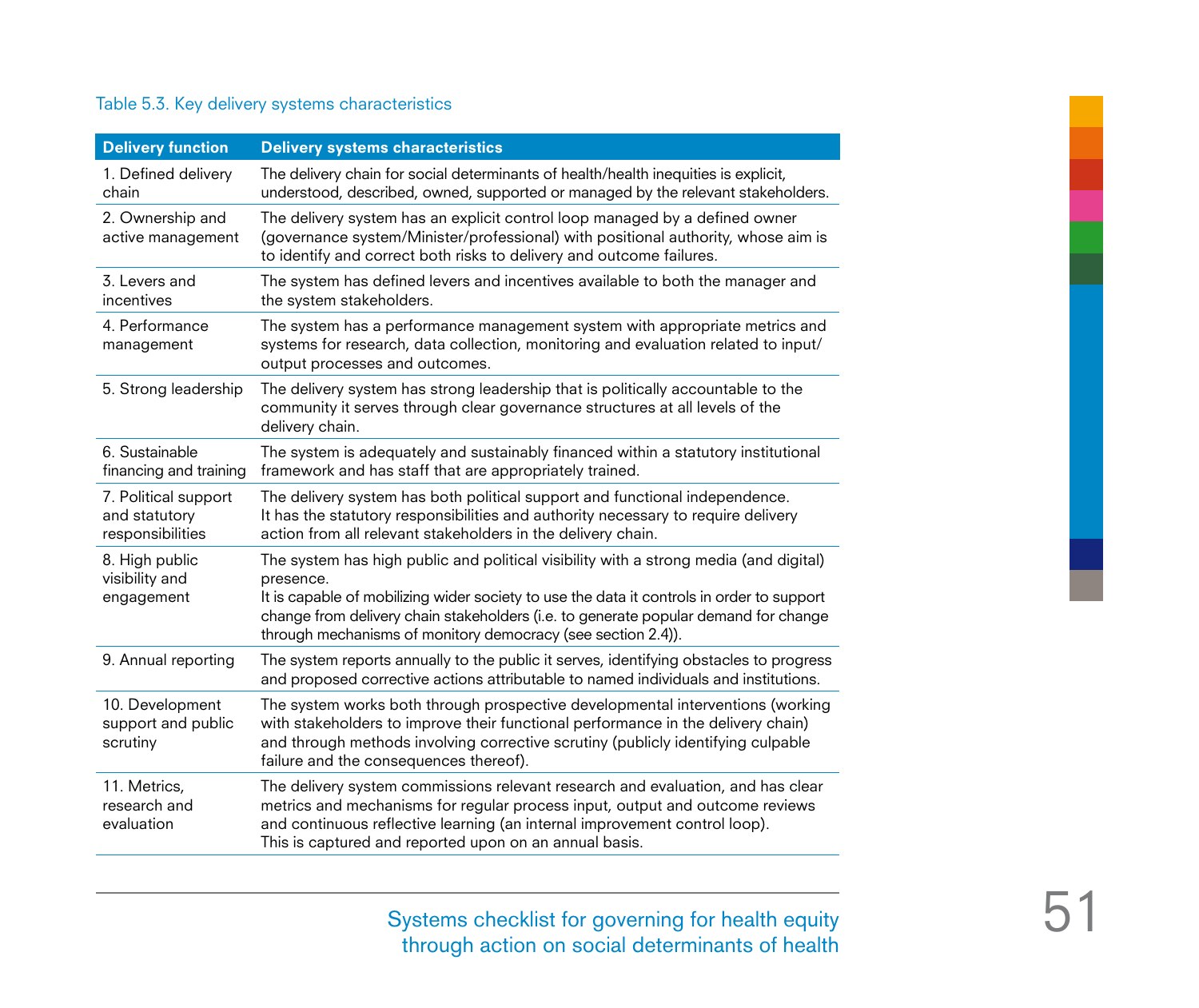#### 6.1. Promote and ensure shared responsibility for equity results . . . . across government

Policy in every sector of government can potentially affect health. Although health may not be the explicit focus in many policy areas, unless the equity and health effects of policies and investments are considered, opportunities are being missed for reducing inequities in health through action on social determinants. Coordinated action between sectors has the potential to contribute to significant health gains.

Governing for equity in health therefore involves a commitment not only to a value of health but also to the concept of "equity in all policies". This is a way of achieving mutual benefits that accrue to multiple sectors, as well as a public good that produces benefits for the whole of society.

This report argues that the health equity outcomes of much of government policy and decision-making are currently largely unmanaged. In part this stems from an imbalance in the mix of incentives and instruments used to align actions across policy sectors and between government and other stakeholders. Formal accountability mechanisms – which are backed up by supportive incentives – show the most promise to ensure cross-sectoral policy development, implementation and review. These mechanisms are examined in the paragraphs that follow.

## 6.1.1. Strengthening the mix and coherence of instruments which enable and reward joint action on social inequities (i) across sectoral portfolios and (ii) between local, regional and national governments

Implement a formal cross-government framework (for example, a strategy), setting out explicit goals and policy actions of different sectors and levels of administration for reducing social inequities in health and development (and linked to ministerial portfolios and budgets nationally and locally).

**RECOMMENDATIONS** 

6.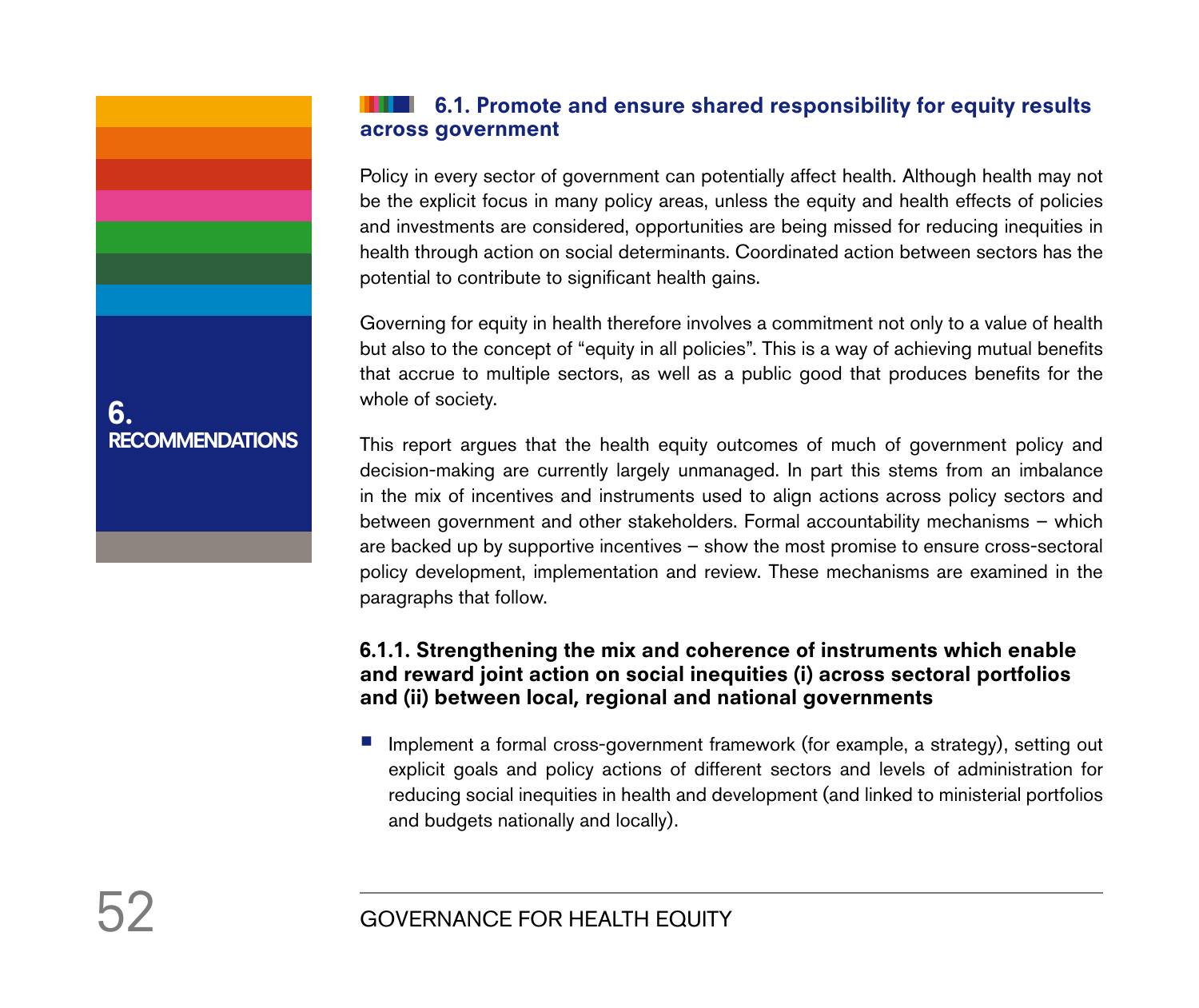- Use existing or develop new legislation, regulation and memoranda of understanding to set and monitor the requirements of sectors across government in delivering agreed goals relating to equity and health.
- Put in place joint accounting for results, including shared targets, joint review and reporting on progress.
- $\blacksquare$  Systematize the use of structured impact assessments to better inform and evaluate policy and investment decisions on determinants of equity and health.
- **Introduce or scale up financial and reward systems linked to team results, such as** pooled and shared budgets.
- $\blacksquare$  Produce new or further strengthen existing guidance and support mechanisms which enable different stakeholders to implement actions on social determinants and health equity. Information, evidence, guidance and training are important features of supportive systems that can facilitate action.

# 6.2. Accountability instruments and capacities for equity

At both global and country levels, a wide range of social, technological, political and cultural factors are making effective governance a more complex task, as the "locus of control" for governance dissipates across societies.

At the global level, there is a trend for governments to cede national control and sovereignty to international trade agreements, multinational companies and wider legislative frameworks established on the basis of (quasi-)political and legislative unions, such as with the EU. This highlights how national policy commitment to equity in health and social determinants of health is increasingly shaped by factors and agencies beyond local and national borders.

Within national borders, decentralization of responsibilities to authorities at the subnational levels, plus new models of partnership between government, private sector and tertiary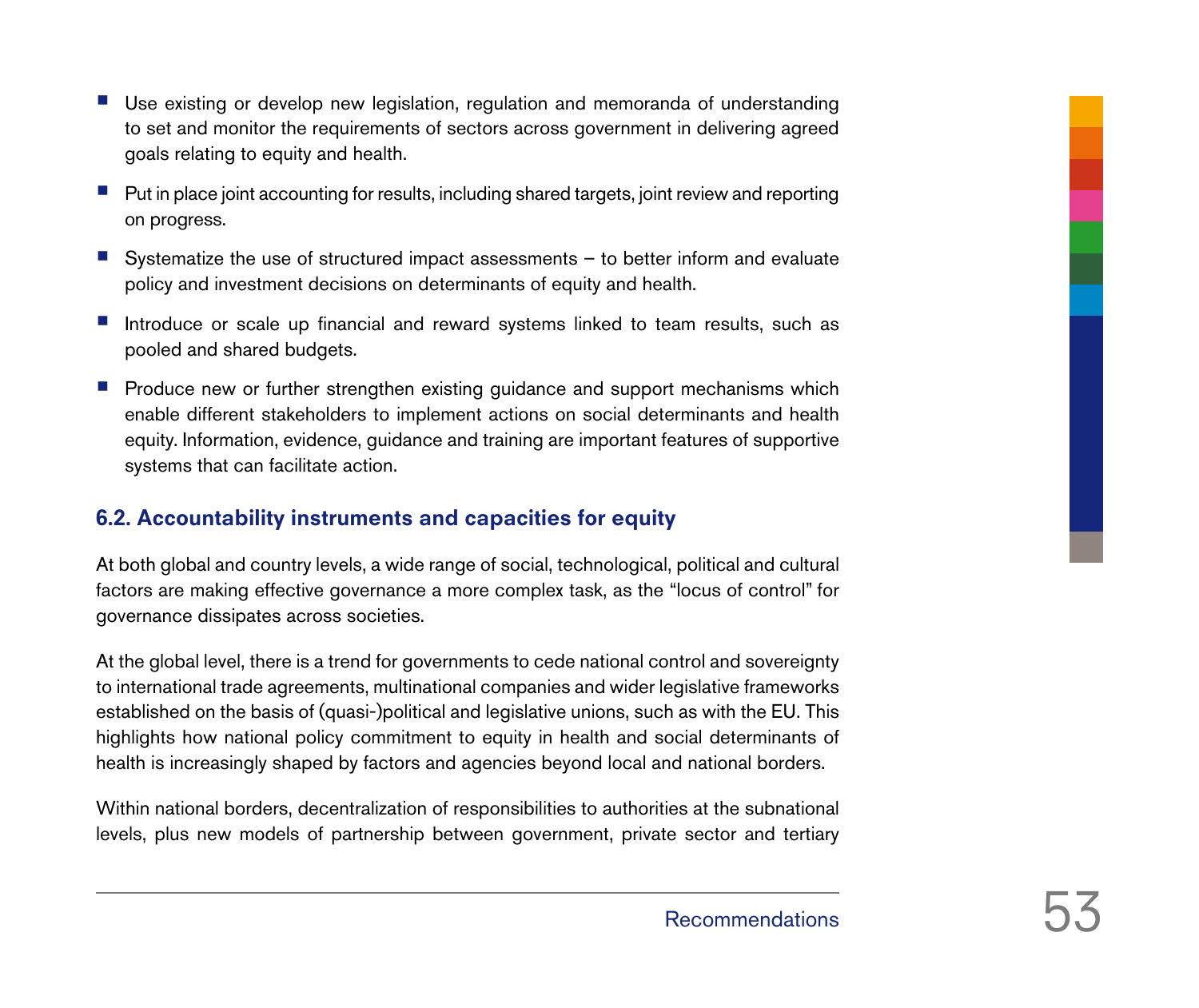sector organizations are increasingly common features of governance systems across Europe. These changes have increased the number stakeholders and arenas in which decisions are being made, many of which have the potential to positively or negatively impact on determinants of health and health inequities.

This report argues that government has a critical role to play in determining the conditions through which health governance and delivery of improvements in the social determinants of health and health equity are achieved. It argues the need for countries (and pan-European organizations) to strengthen their capacities and combinations of instruments which are capable of holding all stakeholders to account for equity results.

- Use existing or develop new legislation, regulation and memoranda of understanding to set the requirements of stakeholders in delivering agreed goals on equity and health (and monitor implementation of these requirements).
- **•** Strengthen the capacity and remit of existing statutory governance bodies to hold all stakeholders to account. These should have access to competent and well-trained public health scientists, be required to report on findings and have the authority to propose remedial action.
- $\blacksquare$  Enhance the role of government and ministry of health policy units to collect and make available data on health, disaggregated by social and economic factors.
- Implement health intelligence systems that draw on and use a range of data sources to inform analysis, reporting and implementation of action on social determinants. These include household surveys, censuses, vital registrations (births, deaths), institutionbased data (individual, service or resource records), and case studies.
- $\blacksquare$  Specify agreements with the private sector (industry/commerce) on their contribution to delivering equity targets.
- Scale up and strengthen programmes supporting political, civic and professional leadership of social determinants of health and equity at local and national levels.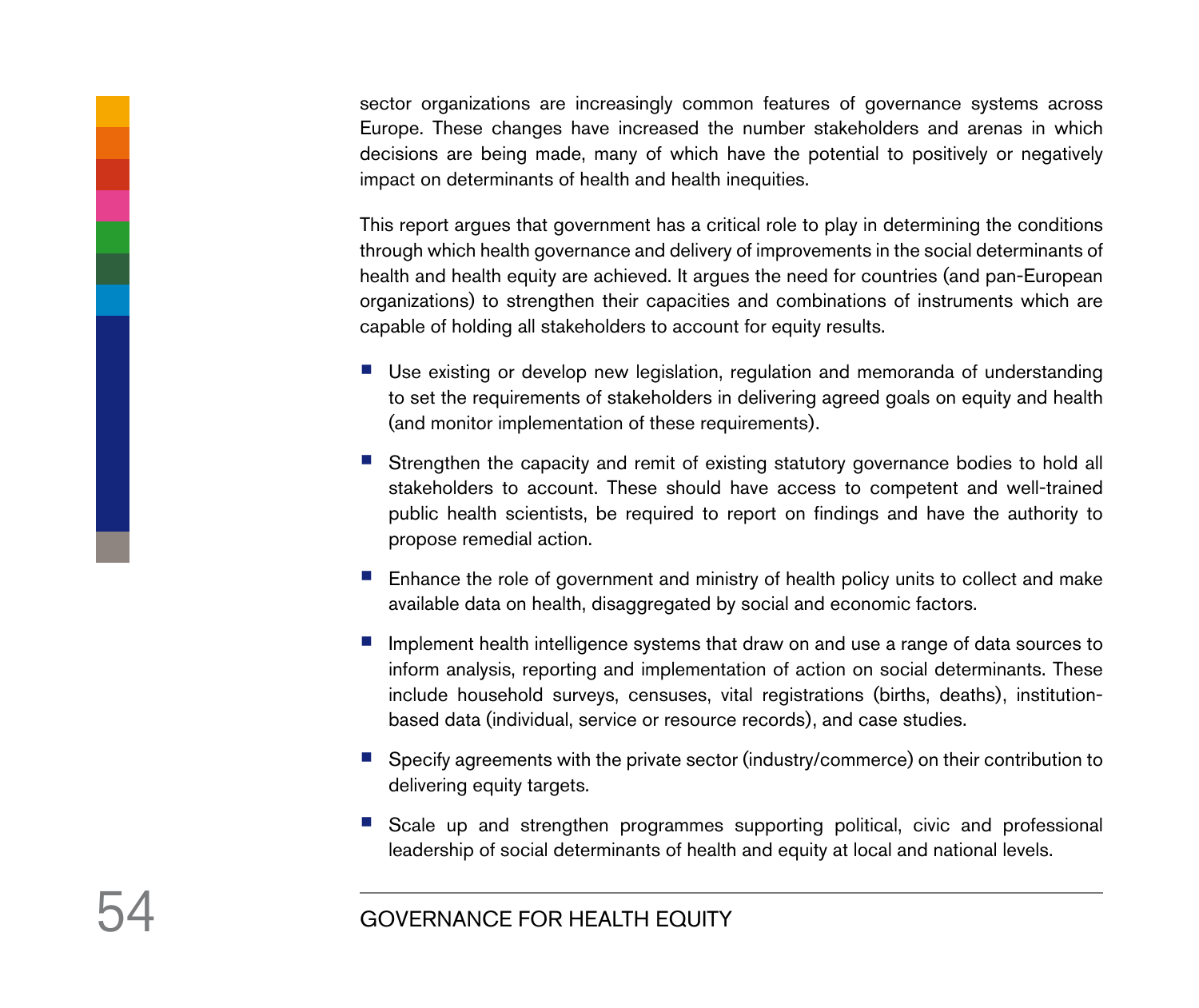# 6.3. Equity and health equity as indicators of a fair and sustainable society

Governance of social determinants is important, not only in terms of preventing and mitigating the effects of actions which are likely to produce inequity in health, but also in terms of its role in positioning and sustaining health and health equity as important assets which contribute to the attainment of other societal goals and values (such as shared societal goods).

This is because many of the determinants of health equity/inequity are also shared priorities for other sectors and government/society. This includes goals such as social inclusion/ cohesion, poverty reduction, sustainable development and community resilience. These goals provide a convergence point for common action across government and society. If due attention to their distribution is given it can produce benefits for many sectors, including for health and health equity.

For these reasons a key goal in governing for equity in health through action on social determinants is to create and sustain political support for equity as a societal good.

Ministries of health and the public health community have a key role to play to create and support a strong case for why improving equity and action on social determinants are priorities, not only for health but also for the attainment of other government/societal goals and aspirations. This can be achieved by:

- building and sustaining a strong case for health equity which connects to broader sectoral, governmental and societal goals (which requires capacities and intelligence, including evidence and analysis, in order to stimulate debates in parliament, in cabinet committees and in the media);
- using joint assessment methods in partnership with other sectors and stakeholders within and outside of government, including local communities. These should aim to build support for a common understanding of problems and of possible solutions to address social inequities and health improvement.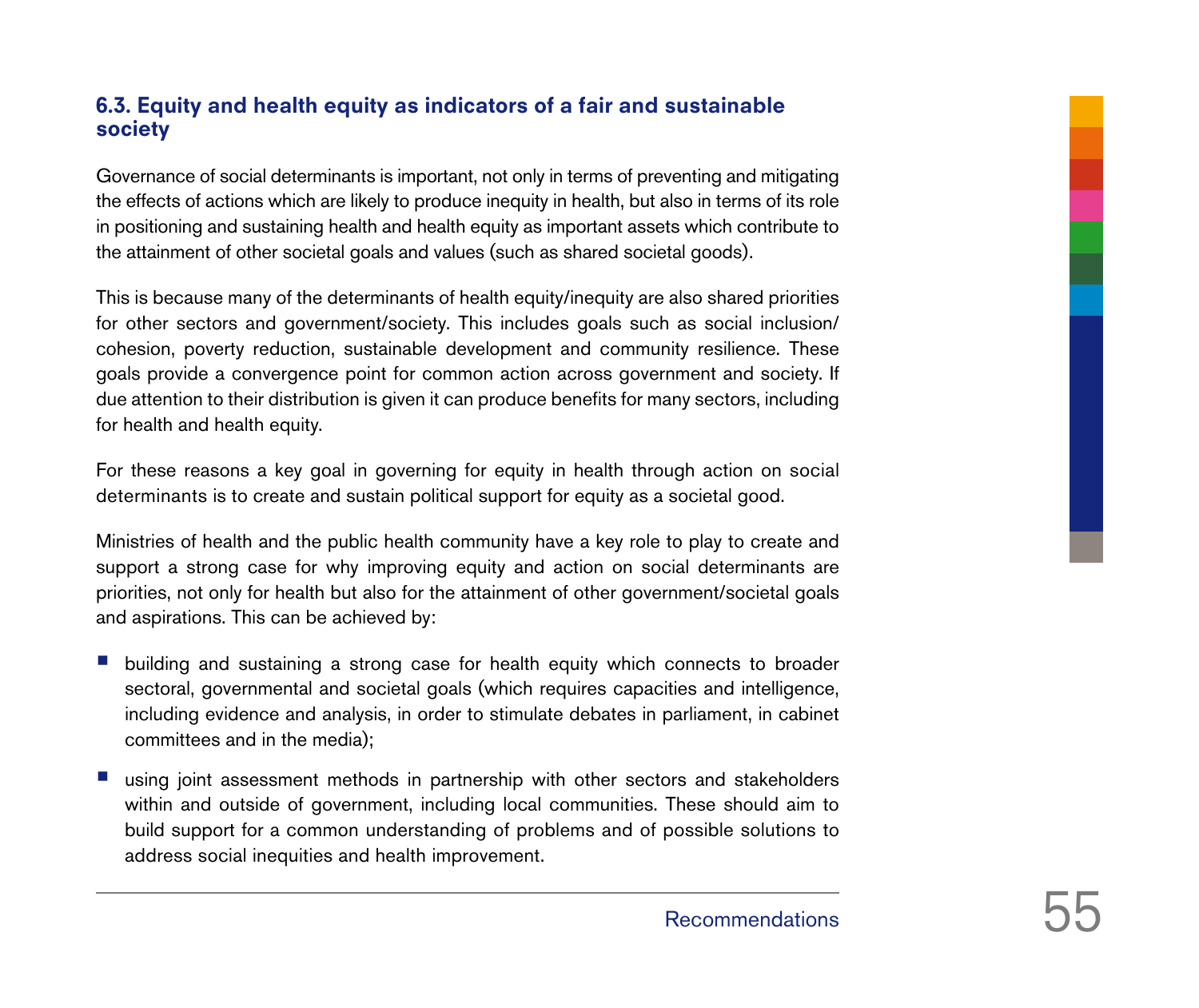## 6.4. Involving local people and communities improves the design and impact of policies and investments aimed at improving health and reducing social inequities

There is often a lack of understanding of the social, cultural and economic lives of the resource poor population when policies are being designed. The result is interventions which are often mismatched to the realities of people's lives and can fall short of delivering intended benefits for those most in need. In some cases the consequences are to unintentionally benefit some groups more than others, thus widening gaps in health within countries.

For these reasons this report argues the need to develop new and/or strengthened instruments and mechanisms that ensure equity of voice and perspectives in decisionmaking processes. Specifically, emphasis should be placed on ensuring that the differential needs of marginalized and at-risk groups are recognized, and that they are involved in resource allocations as well as the design, monitoring and review of policies, services and interventions.

In doing so health equity governance could also contribute to promoting and supporting social inclusion and social justice in a given society, by:

- providing and supporting local people and communities to build capacity to participate in local decision-making and develop solutions which inform policies and investments at local and national levels;
- **E** strengthening the capacity of NGOs and local authorities in their use of participatory planning methods which improve health and reduce social inequities;
- $\blacksquare$  using tools and instruments to provide support to the local level in order to define local problems and solutions, informed by local data;
- public reporting of actions and progress to allow access to and debate on results and new challenges, by and with community/third parties;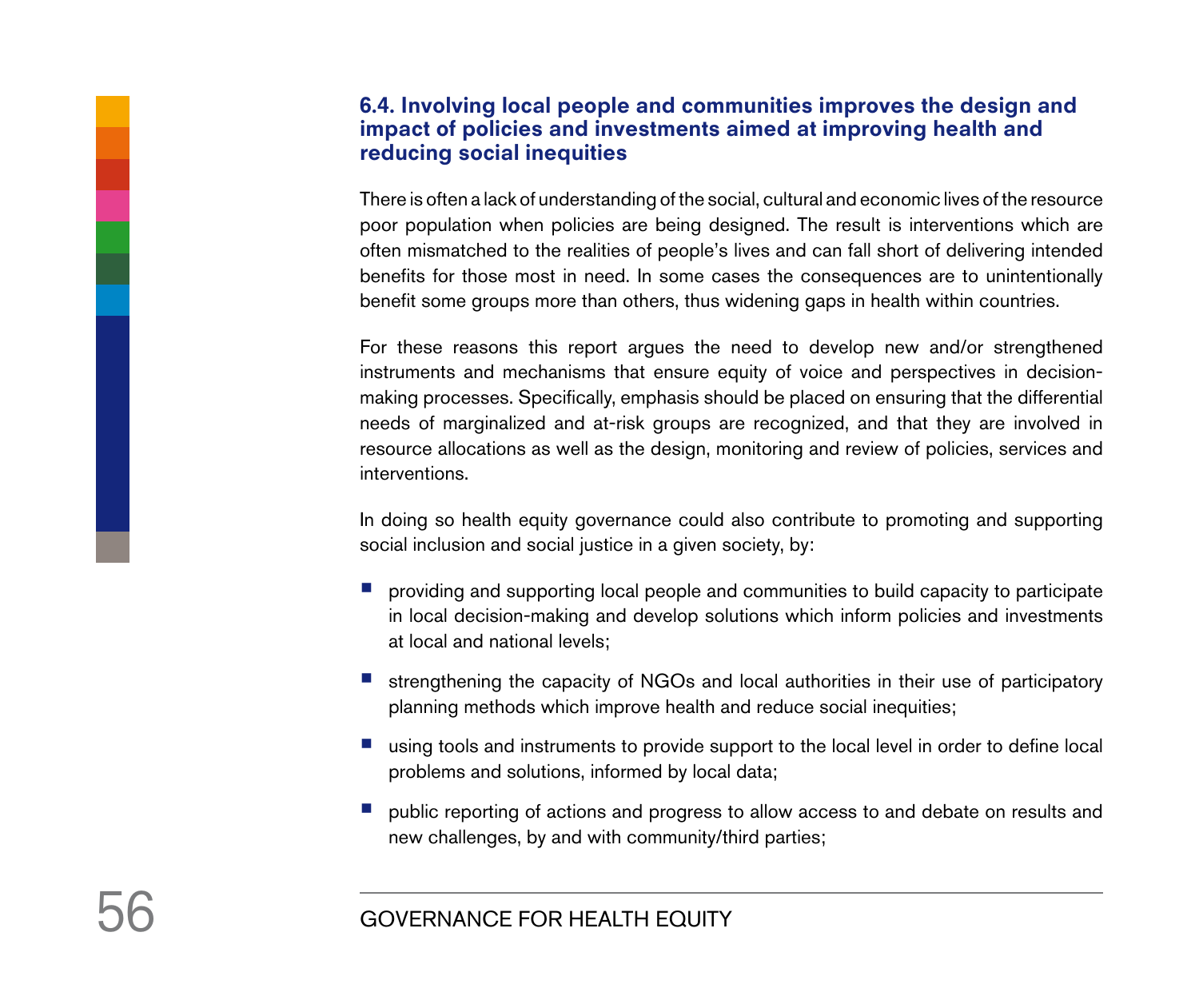making intelligence and data on health, equity and social determinants accessible within the public domain – locally and nationally.

# 6.5. Europe-wide information exchange

Information exchange across Europe should be promoted based on innovative approaches, trends and effective interventions for improving equity in health through action on social determinants, including:

- **•** establishing a European registry of policies and governance systems addressing inequities through action on social determinants;
- $\blacksquare$  strengthening and expanding learning transfer systems within and between countries, which will accelerate the uptake of promising policies and governance approaches to address social determinants of health and health equity;
- increasing capacity to anticipate and respond to the health equity effects of emerging social, economic, political and cultural trends in society, using foresight methods including futures modelling and scenario-based policy analysis in order to react more quickly and adapt to changes which may affect attainment of policy priorities;
- brokering and supporting policy research alliances on social determinants of health between the east and west and between the north and south of the WHO European Region.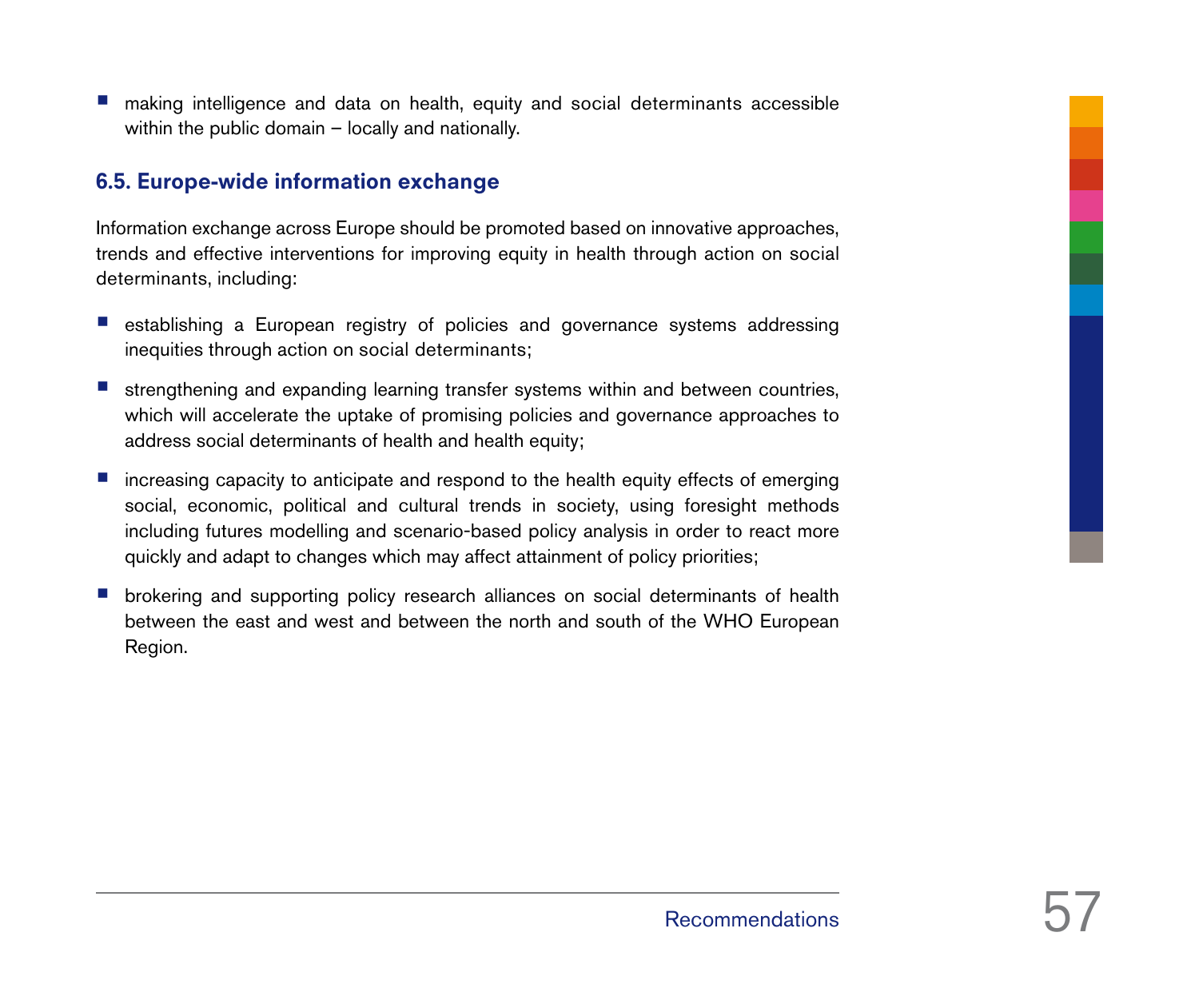- 1. *Overcoming inequality: why governance matters*. Paris, United Nations Educational Scientific and Cultural Organization 2009.
- 2. Kickbusch I et al. *Governance for health in the 21st century: a study conducted for the WHO Regional Office for Europe*. Copenhagen, WHO Regional Office for Europe, 2011 ([http://www.euro.](http://www.euro.who.int/__data/assets/pdf_file/0010/148951/RC61_InfDoc6.pdf) who.int/ data/assets/pdf\_file/0010/148951/RC61\_InfDoc6.pdf, accessed 15 October 2012).
- 3. European Health for All database (HFA-DB) [online database]. Copenhagen, WHO Regional Office for Europe, July 2013 update ([http://www.euro.who.int/hfadb,](http://www.euro.who.int/hfadb) accessed 18 September 2013).
- 4. European Health for All database (HFA-DB) [online database]. Copenhagen, WHO Regional Office for Europe, January 2013 update [\(http://www.euro.who.int/hfadb](http://www.euro.who.int/hfadb), accessed 3 June 2013).
- 5. *World health statistics 2011*. Geneva, World Health Organization, 2011 [\(http://www.who.int/whosis/](http://www.who.int/whosis/whostat/2011/en/index.html) [whostat/2011/en/index.html](http://www.who.int/whosis/whostat/2011/en/index.html), accessed 15 October 2012).
- 6. Hosseinpoor AR et al. Socioeconomic inequality in the prevalence of noncommunicable diseases in low- and middle-income countries: results from the World Health Survey. *BMC Public Health,* 2012, 12:474.
- 7. Braveman P, Tarimo E. Social inequalities in health within countries: not only an issue for affluent nations. *Social Science and Medicine*, 2002, 54(11):1621–1635.
- 8. *Poverty and social exclusion in the WHO European Region: health systems respond*. Copenhagen, WHO Regional Office for Europe, 2010 (http://www.euro.who.int/ data/assets/pdf [file/0006/115485/E94018.pdf](http://www.euro.who.int/__data/assets/pdf_file/0006/115485/E94018.pdf), accessed 15 October 2012).
- 9. Gwatkin DR. Reducing health inequalities in developing countries. In: Detels R, et al., eds. *Oxford textbook of public health*. Vol. 3, 4th ed. New York, NY, Oxford University Press, 2002:1791–1810.
- 10. Lin V. Economic growth, economic decline and implications for health in all policies. *Public Health Bulletin SA*, 2010, 7(2):40–42.
- 11. Marmot M. *Fair society, healthy lives: the Marmot review. Strategic review of health inequalities in England post-2010*. London, University College London Institute of Health Equity, 2010 ([http://](http://www.instituteofhealthequity.org/projects/fair-society-healthy-lives-the-marmot-review) [www.instituteofhealthequity.org/projects/fair-society-healthy-lives-the-marmot-review,](http://www.instituteofhealthequity.org/projects/fair-society-healthy-lives-the-marmot-review) accessed 15 October 2012).

# 58 GOVERNANCE FOR HEALTH EQUITY

7. References

. .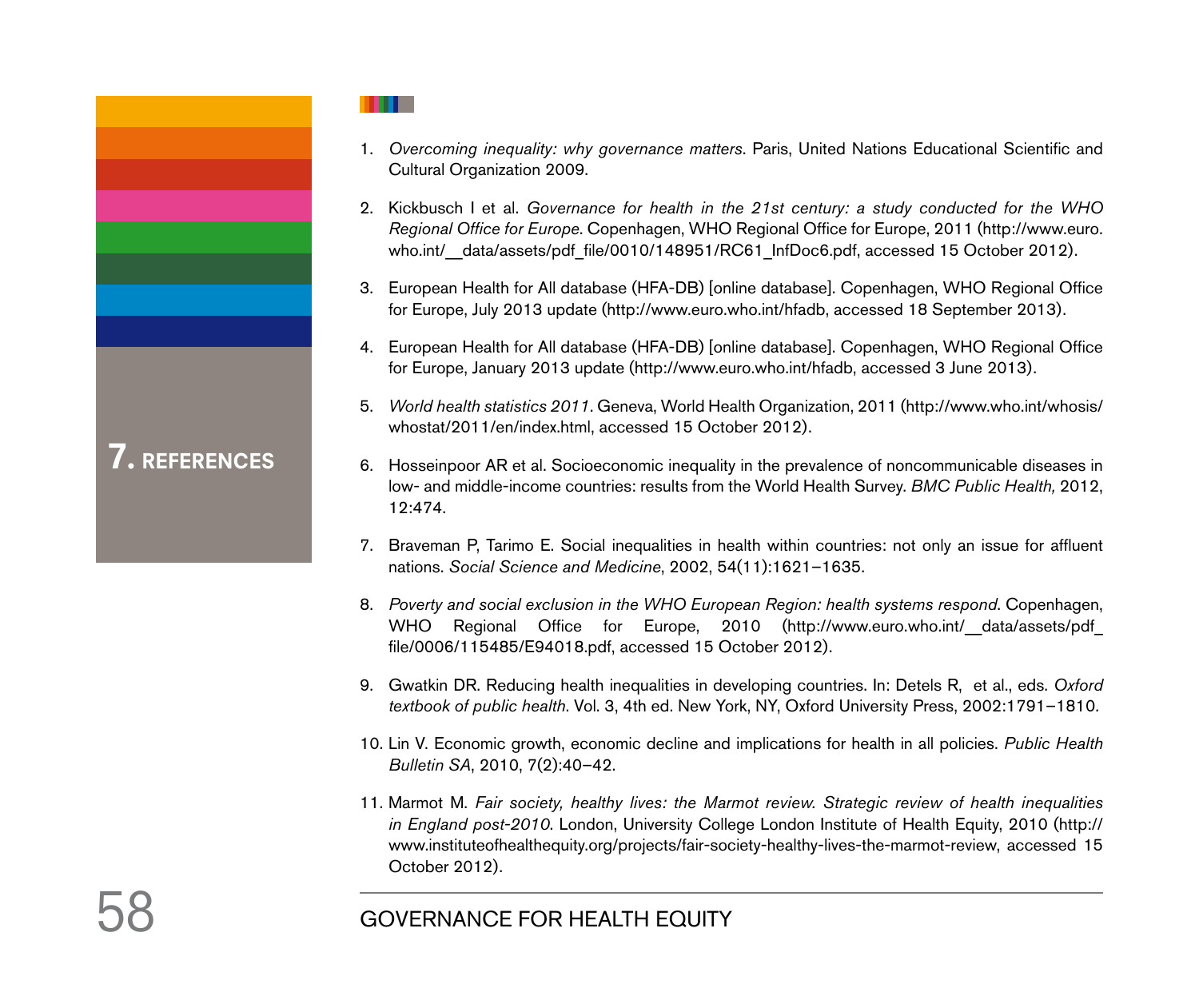- 12. *Constitution of the World Health Organization*. Geneva, World Health Organization, 22 July 1946 (http://whqlibdoc.who.int/hist/official records/constitution.pdf, accessed 20 January 2013).
- 13. *Universal Declaration of Human Rights*. New York, NY, General Assembly of the United Nations, 1948 ([http://www.unhcr.org/refworld/docid/3ae6b3712c.html,](http://www.unhcr.org/refworld/docid/3ae6b3712c.html) accessed 20 January 2013).
- 14. *International Covenant on Economic, Social and Cultural Rights. United Nations General Assembly resolution 2200A (XXI)*. Geneva, Office of the United Nations High Commissioner for Human Rights, 1966 (<http://www2.ohchr.org/english/law/pdf/cescr.pdf>, accessed 20 January 2013)
- 15. Taipale I et al., eds. *War or health: a reader*. London, Zed Books, 2002.
- 16. UNECE et al. *The MDGs in Europe and central Asia: achievements, challenges and the way forward*. Geneva, United Nations Economic Commission for Europe, 2010 [\(http://www.unece.org/](http://www.unece.org/commission/MDGs/2010_MDG.pdf) [commission/MDGs/2010\\_MDG.pdf,](http://www.unece.org/commission/MDGs/2010_MDG.pdf) accessed 15 October 2012).
- 17. *Towards human resilience: sustaining MDG progress in an age of economic uncertainty.* New York, NY, United Nations Development Programme, 2011 ([http://www.undp.org/content/dam/undp/library/](http://www.undp.org/content/dam/undp/library/Poverty%20Reduction/Towards_SustainingMDG_Web1005.pdf) [Poverty%20Reduction/Towards\\_SustainingMDG\\_Web1005.pdf,](http://www.undp.org/content/dam/undp/library/Poverty%20Reduction/Towards_SustainingMDG_Web1005.pdf) accessed 15 October 2012).
- 18. Mackenback JP, Meerding WJ, Kunst AE. *Economic implications of socio-economic inequalities in health in the European Union*. Brussels, European Communities Directorate-General for Health and Consumer Protection, 2007:4–5.
- 19. Suhrcke M, Rocco L, McKee M. *Health: a vital investment for economic development in eastern Europe and central Asia*. Copenhagen, WHO Regional Office for Europe on behalf of the European Observatory on Health Systems and Policies, 2007 ([http://www.euro.who.int/\\_\\_data/assets/pdf\\_](http://www.euro.who.int/__data/assets/pdf_file/0003/74739/E90569.pdf) [file/0003/74739/E90569.pdf,](http://www.euro.who.int/__data/assets/pdf_file/0003/74739/E90569.pdf) accessed 15 October 2012).
- 20. McDaid D, Sassi F, Merkur S, eds. *The economic case for public health action*. Maidenhead, Open University Press (in press).
- 21. Lister G et al. *The societal costs of potentially preventable illnesses: a rapid review*. London, National Social Marketing Centre, 2006.
- 22. Performance and single outcome agreements [web site]. Edinburgh, The Scottish Government, 2011 (<http://www.scotland.gov.uk/Topics/Government/local-government/delperf/SOA>, accessed 15 October 2012).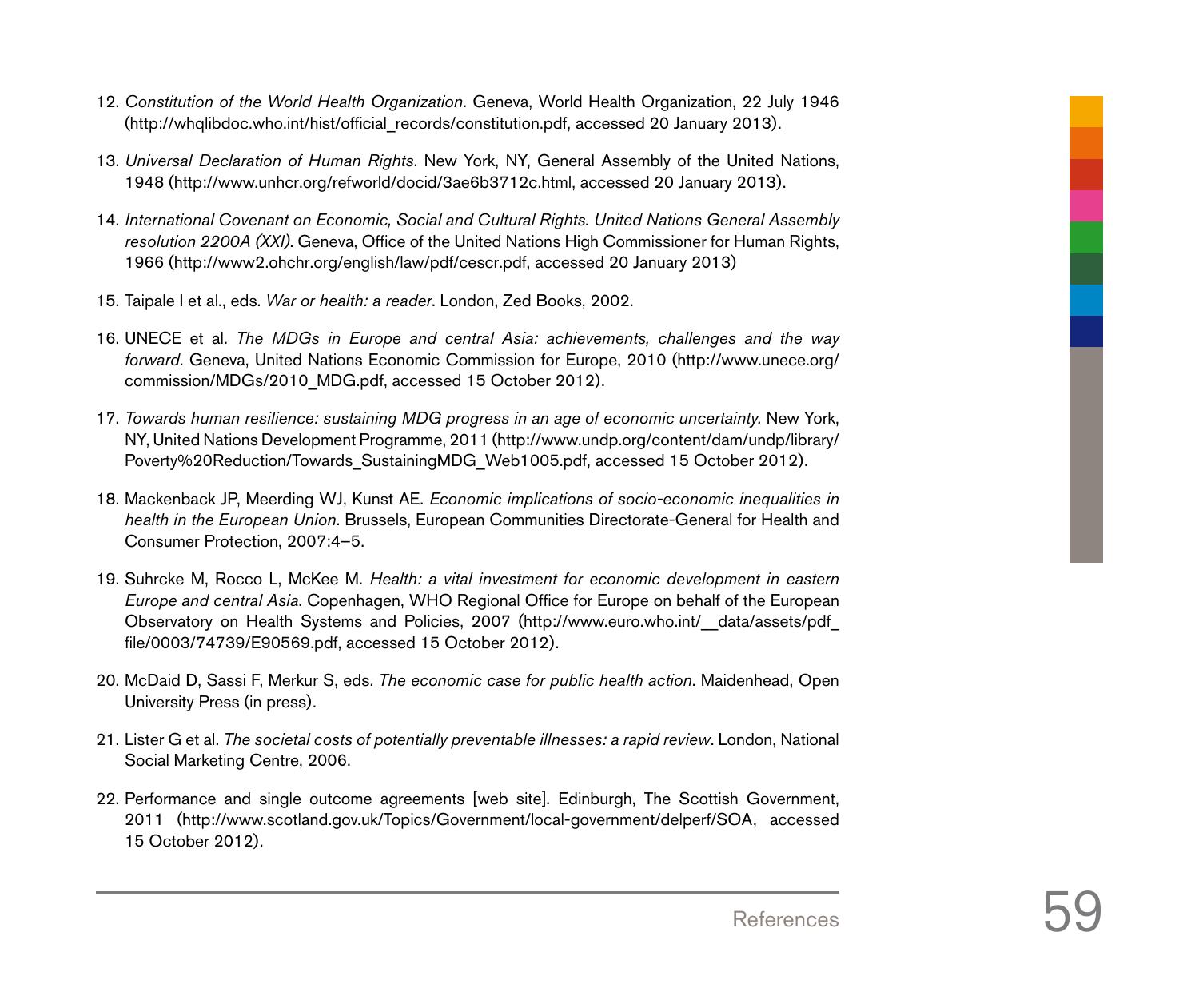- 23. *Tackling health inequalities: a programme for action*. London, Department of Health, 2005.
- 24. *The Norwegian Public Health Act*. Oslo, Norwegian Ministry of Health and Care Services, 2011 (ACT-2011-06-24-29) [\(http://www.regjeringen.no/upload/HOD/Hoeringer%20FHA\\_FOS/123.pdf,](http://www.regjeringen.no/upload/HOD/Hoeringer%20FHA_FOS/123.pdf) accessed 9 April 2012).
- 25. Roberts H, Smith SJ, Bryce C. *Children at risk? Safety as a social value*. Buckingham, Open University Press, 1995.
- 26. Popay J et al. *Understanding and tackling social exclusion. Final report to the WHO Commission on Social Determinants of Health from the Social Exclusion Knowledge Network*. Geneva, World Health Organization, 2008 (http://www.who.int/social determinants/knowledge networks/final [reports/sekn\\_final%20report\\_042008.pdf](http://www.who.int/social_determinants/knowledge_networks/final_reports/sekn_final%20report_042008.pdf,), accessed 15 October 2012).
- 27. Dahlgren G, Whitehead M. *Policies and strategies to promote social equity in health*. Copenhagen, WHO Regional office for Europe, 1992 ([http://whqlibdoc.who.int/euro/-1993/EUR\\_ICP\\_RPD414\(2\).](http://whqlibdoc.who.int/euro/-1993/EUR_ICP_RPD414(2).pdf) [pdf,](http://whqlibdoc.who.int/euro/-1993/EUR_ICP_RPD414(2).pdf) accessed 15 October 2012) (EUR/ICP/RPD 414(2)).
- 28. Graham H. Tackling inequalities in health in England: remedying health disadvantages, narrowing health gaps or reducing health gradients? *Journal of Social Policy*, 2004, 33:115–131.
- 29. Solar O, Irwin A. *A conceptual framework for action on the social determinants of health*. *Discussion paper for the Commission on Social Determinants of Health*. Geneva, World Health Organization, 2007.
- 30. Whitehead M et al., eds. *Marshalling policy options and examples for tackling social determinants of inequalities in health. Report of an Expert Group Meeting hosted by the WHO Collaborating Centre for Policy Research on Social Determinants of Health*. Liverpool, University of Liverpool, 2007.
- 31. Mackenbach JP. The persistence of health inequalities in modern welfare states. The explanation of a paradox. *Social Science and Medicine*, 2012, 77:561–769.
- 32. *Tackling inequalities in life expectancy in areas with the worst health and deprivation*. London, National Audit Office, 2010 [\(http://www.nao.org.uk/idoc.ashx?docId=51AFDB75-B6B9-4A21-](http://www.nao.org.uk/idoc.ashx?docId=51AFDB75-B6B9-4A21-9C6A-9E9475A66333&version=-1) [9C6A-9E9475A66333&version=-1,](http://www.nao.org.uk/idoc.ashx?docId=51AFDB75-B6B9-4A21-9C6A-9E9475A66333&version=-1) accessed 24 October 2012).
- 33. Graham J, Amos B, Plumptre T. *Principles for good governance in the 21st century. Policy brief no. 15*. Ottawa, ON, Institute on Governance, 2003 ([http://iog.ca/sites/iog/files/policybrief15\\_0.pdf,](http://iog.ca/sites/iog/files/policybrief15_0.pdf) accessed 10 November 2012).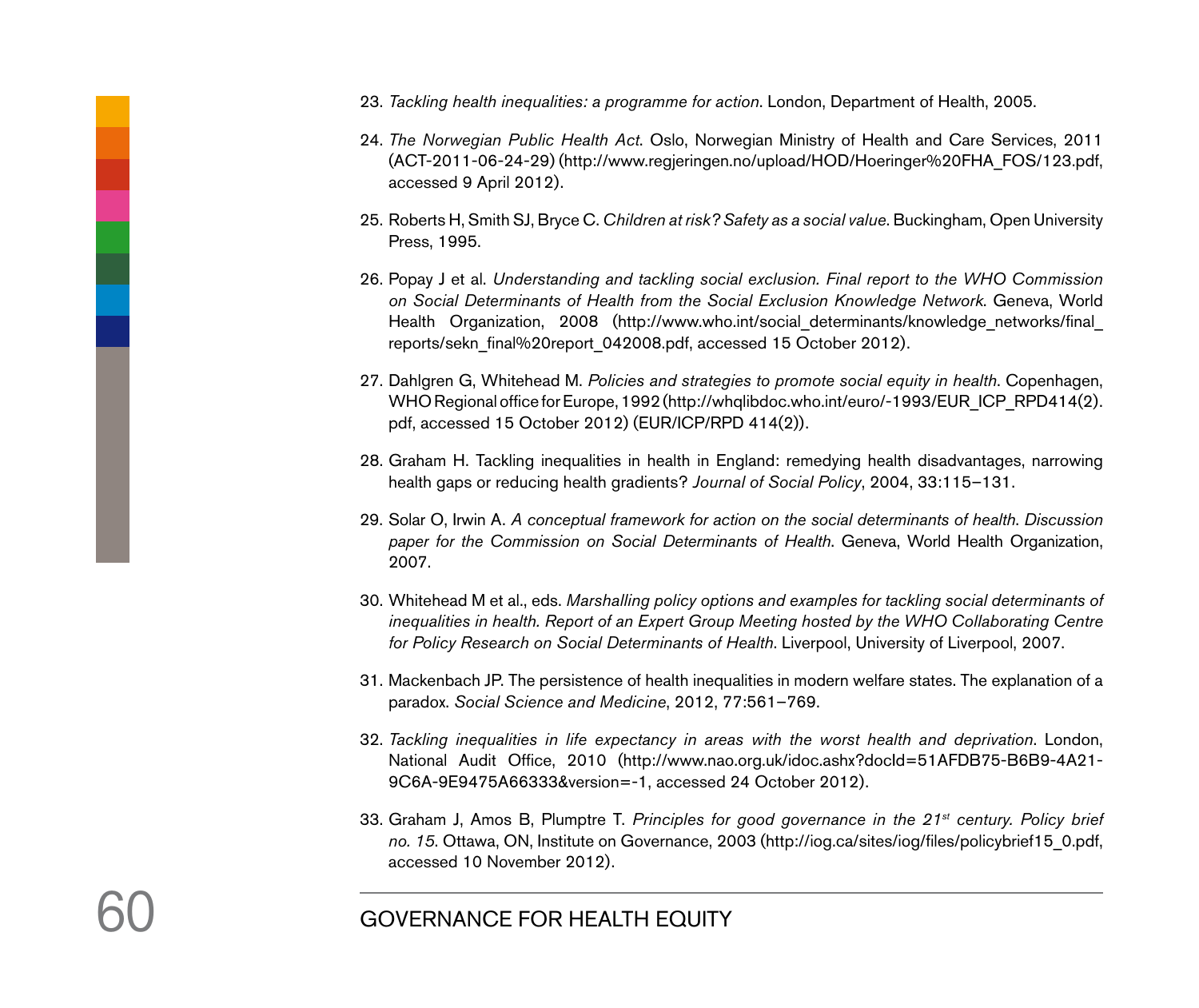- 34. *Closing the gap: policy into practice on the social determinants of health. Discussion paper*. Geneva, World Health Organization, 2011 ([http://www.who.int/sdhconference/Discussion-Paper-EN.pdf,](http://www.who.int/sdhconference/Discussion-Paper-EN.pdf) accessed 15 October 2012).
- 35. *Moving forward equity in health: monitoring social determinants of health and the reduction of health inequalities*. Madrid, Ministry of Health and Social Policy of Spain, 2010 [\(http://www.msps.](http://www.msps.es/profesionales/saludPublica/prevPromocion/promocion/desigualdadSalud/PresidenciaUE_2010/conferenciaExpertos/docs/haciaLaEquidadEnSalud_en.pdf) [es/profesionales/saludPublica/prevPromocion/promocion/desigualdadSalud/PresidenciaUE\\_2010/](http://www.msps.es/profesionales/saludPublica/prevPromocion/promocion/desigualdadSalud/PresidenciaUE_2010/conferenciaExpertos/docs/haciaLaEquidadEnSalud_en.pdf) [conferenciaExpertos/docs/haciaLaEquidadEnSalud\\_en.pdf](http://www.msps.es/profesionales/saludPublica/prevPromocion/promocion/desigualdadSalud/PresidenciaUE_2010/conferenciaExpertos/docs/haciaLaEquidadEnSalud_en.pdf), accessed 10 November 2012).
- 36. Analysis of social determinants of health and health inequities a multi-country event on approaches and policy [web site]. Košice, Pavol Jozef Šafárik University, 2009 ([http://www.lf.upjs.sk/omek/index.](http://www.lf.upjs.sk/omek/index.html) [html,](http://www.lf.upjs.sk/omek/index.html) accessed 10 November 2012).
- 37. NAO, Audit Commission. *Delivering efficiently: strengthening the links in public service delivery chains*. *Report by the Comptroller and Auditor General, prepared jointly by the National Audit Office and the Audit Commission (HC 940 Session 2005–2006)*. London, The Stationery Office, 2006.
- 38. Dubé L et al. *Building convergence: toward an integrated health and agri-food strategy for Canada*. Ottawa, ON, The Canadian Agri-Food Policy Institute (CAPI), 2009 ([http://www.capi-icpa.ca/pdfs/](http://www.capi-icpa.ca/pdfs/BuildingConvergence_Summary.pdf) [BuildingConvergence\\_Summary.pdf,](http://www.capi-icpa.ca/pdfs/BuildingConvergence_Summary.pdf) accessed 9 April 2012).
- 39. *European Action Plan for Strengthening Public Health Capacities and Services.* Copenhagen, WHO Regional Office for Europe, 2012 [\(http://www.euro.who.int/\\_data/assets/pdf\\_file/0005/171770/](http://www.euro.who.int/_data/assets/pdf_file/0005/171770/RC62wd12rev1-Eng.pdf/,) [RC62wd12rev1-Eng.pdf/,](http://www.euro.who.int/_data/assets/pdf_file/0005/171770/RC62wd12rev1-Eng.pdf/,) accessed 28 October 2013) (EUR/RC62/12).
- 40. *Together for health: a strategic approach for the EU 2008–2013. White paper*. Brussels, Commission of the European Communities, 2007 (IP/07/1571) [\(http://europa.eu/rapid/press-release\\_IP-07-](http://europa.eu/rapid/press-release_IP-07-1571_en.htm?locale=en) [1571\\_en.htm?locale=en,](http://europa.eu/rapid/press-release_IP-07-1571_en.htm?locale=en) accessed 15 October 2012).
- 41. Valentine N et al. *Health equity at the country level: lessons from the CSDH on translating a complex agenda into action*. Geneva, World Health Organization, 2008 ([http://190.210.115.167/](http://190.210.115.167/curso/cursoesp/Textos%20Completos/health%20equity%20at%20the%20country%20level.pdf) [curso/cursoesp/Textos%20Completos/health%20equity%20at%20the%20country%20level.pdf](http://190.210.115.167/curso/cursoesp/Textos%20Completos/health%20equity%20at%20the%20country%20level.pdf), accessed 15 October 2012).
- 42. *Crossing sectors experiences in intersectoral action, public policy and health*. Ottawa, ON, Public Health Agency of Canada, 2007.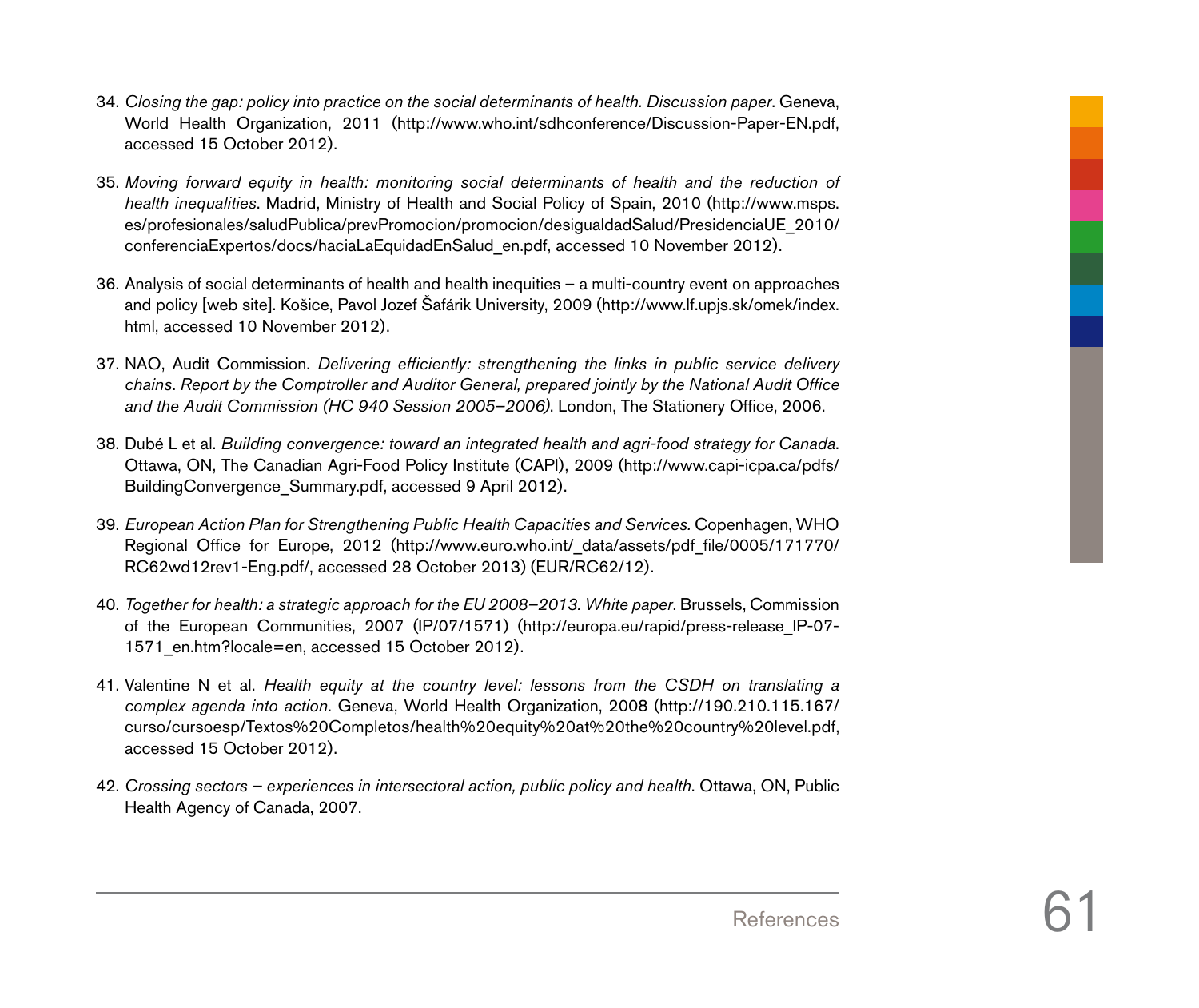*8th Baltic policy dialogue. Implementing integrated public health strategies to improve health and reduce health inequities. Vilnius, 2–3 November 2011 (Session 5: Addressing the social determinants of health – the state of policy response in the Baltic States)*. Vilnius, WHO Regional Office for Europe and European Observatory on Health Systems and Policies, 2011.

Dahlgren G, Whitehead M. Tackling inequalities in health: what can we learn from what has been tried? In: Dahlgren G, Whitehead M. *European strategies for tackling social inequities in health: levelling up part 2*. Copenhagen, WHO Regional office for Europe, 2007 [\(http://www.euro.who.int/\\_\\_data/assets/](http://www.euro.who.int/__data/assets/pdf_file/0018/103824/E89384.pdf) [pdf\\_file/0018/103824/E89384.pdf](http://www.euro.who.int/__data/assets/pdf_file/0018/103824/E89384.pdf), accessed 9 April, 2012).

*First WHO European conference on the new European policy for health – Health 2020. Working together across sectors for health and well-being*. 28–29 November 2011. Jerusalem, WHO Regional Office for Europe, 2011 ([http://www.euro.who.int/en/what-we-do/event/first-who-european-conference-on-the](http://www.euro.who.int/en/what-we-do/event/first-who-european-conference-on-the-new-european-policy-for-health-health-2020)[new-european-policy-for-health-health-2020](http://www.euro.who.int/en/what-we-do/event/first-who-european-conference-on-the-new-european-policy-for-health-health-2020), accessed 15 October 2012).

## 8. BIBLIOGRAPHY

. .

*Health, sustainable development and poverty reduction: WHO international consultation*. Venice, 25–27 November 2004. Venice, WHO Regional Office for Europe, 2004.

*Health, sustainable development and poverty reduction: review of trends and strategies in south-eastern Europe: knowledge forum*. Paris, 11–13 July 2005. Paris, Council of Europe, Development Bank, Council of Europe, South-eastern Europe Health Network and WHO Regional Office for Europe, 2005.

*Opportunities for scaling up and strengthening health in all policies in south-eastern Europe*. Copenhagen, WHO Regional Office for Europe (in press).

*Pan-European macro-drivers: work, worklessness, social protection and health inequalities. Main issues, themes and futures scanning*. London, Health Action Partnership International, 2012 [\(http://www.](http://www.equitychannel.net/uploads/EU%20Progress%20Working%20for%20Equity%20in%20Health%20-%20Macro-drivers%20paper.pdf) [equitychannel.net/uploads/EU%20Progress%20Working%20for%20Equity%20in%20Health%20](http://www.equitychannel.net/uploads/EU%20Progress%20Working%20for%20Equity%20in%20Health%20-%20Macro-drivers%20paper.pdf) [-%20Macro-drivers%20paper.pdf](http://www.equitychannel.net/uploads/EU%20Progress%20Working%20for%20Equity%20in%20Health%20-%20Macro-drivers%20paper.pdf), accessed 15 October 2012).

*Poverty and health technical consultation. Follow-up to Resolution EUR/RC52/R7*. Venice, 29 November to 1 December 2007. Venice, WHO Regional Office for Europe, 2007.

*Poverty and social exclusion in the WHO European Region: health systems respond*. Copenhagen, WHO Regional Office for Europe, 2010 [\(http://www.euro.who.int/\\_\\_data/assets/pdf\\_file/0006/115485/](http://www.euro.who.int/__data/assets/pdf_file/0006/115485/E94018.pdf) [E94018.pdf](http://www.euro.who.int/__data/assets/pdf_file/0006/115485/E94018.pdf), accessed 15 October 2012).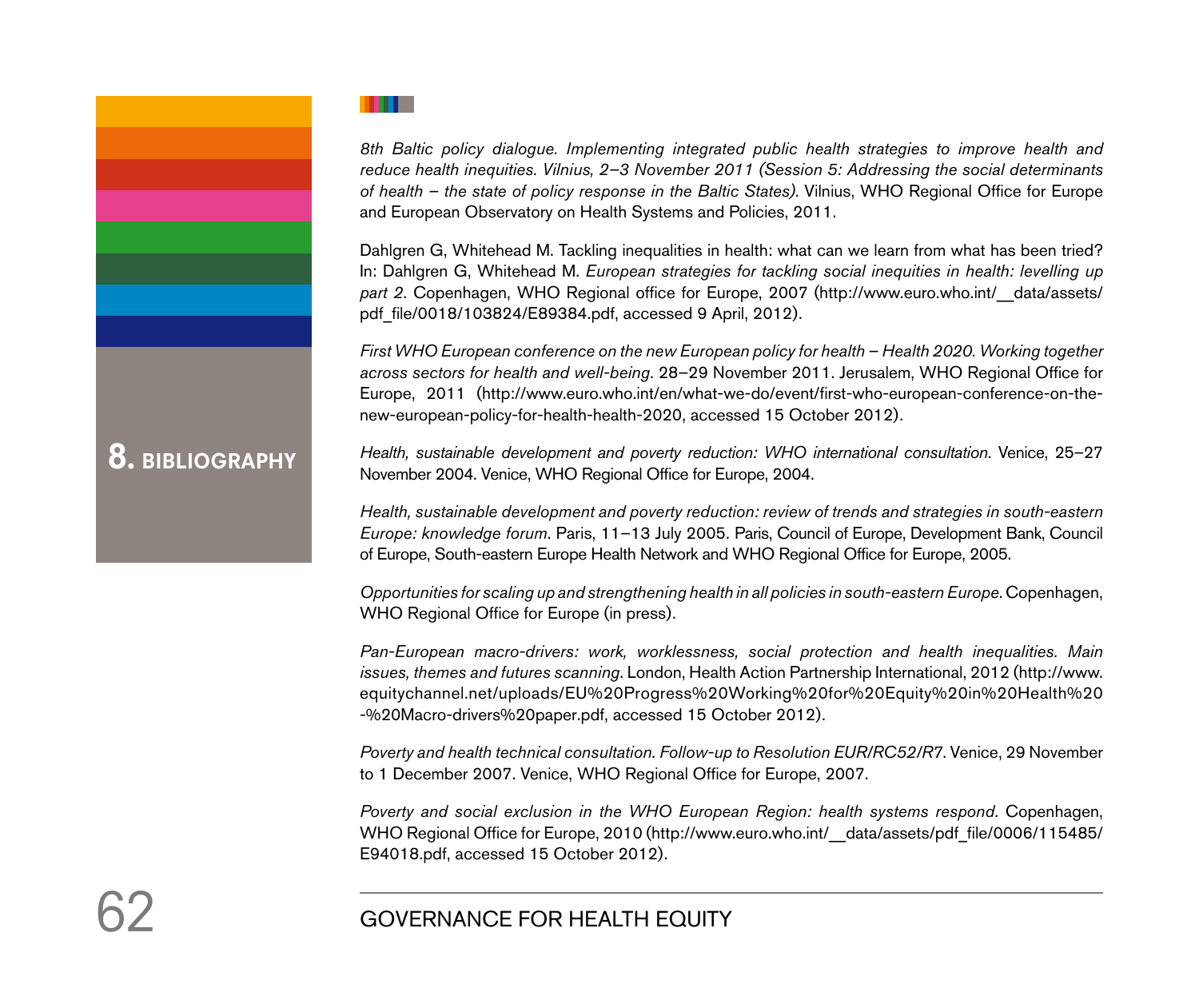*Slovene national consultation on the interim findings and emerging themes from the WHO European review on social determinants and the health divide*. Ljubljana, 6 December 2011. Ljubljana, Slovenian Ministry of Health, WHO Regional Office for Europe and University College London.

*Social determinants and health: the role of national action plans in reducing health inequities*. *Report of a multi-country seminar: Helsinki, 17–18 November 2009.* Copenhagen, WHO Regional Office for Europe, 2010 ([http://www.euro.who.int/\\_\\_data/assets/pdf\\_file/0005/125339/e94410.pdf](http://www.euro.who.int/__data/assets/pdf_file/0005/125339/e94410.pdf), accessed 15 October 2012).

*WHO consultation meeting to support countries in leading action to tackle the social determinants of health and health inequities*. Edinburgh, 3–5 December 2006. Edinburgh, WHO Regional Office for Europe, 2006.

*European forum on tackling the social determinants of health and reducing health inequities. Emerging know-how, policy options and country experiences in shaping an agenda for systematic action*. London, 1–2 March 2007. London, WHO Regional Office for Europe, 2007.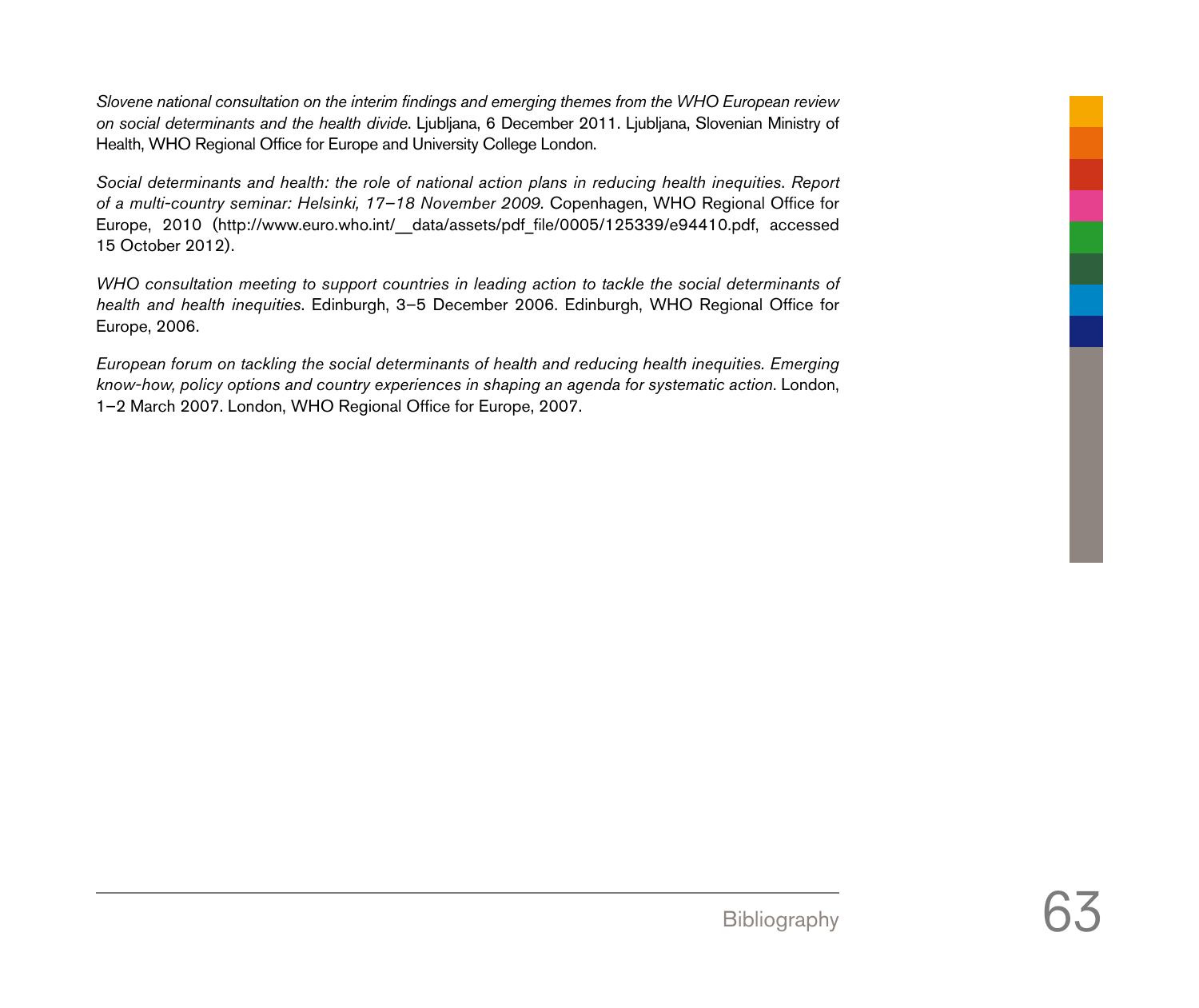Governance for social determinants of health and health equity seeks to strengthen the coherence of actions across sectors and stakeholders in a manner that increases resource flows to redress current patterns and magnitude of health inequities, and to improve the distribution of determinants in opportunity to be healthy and in risk and consequences of disease and premature mortality, across the population.